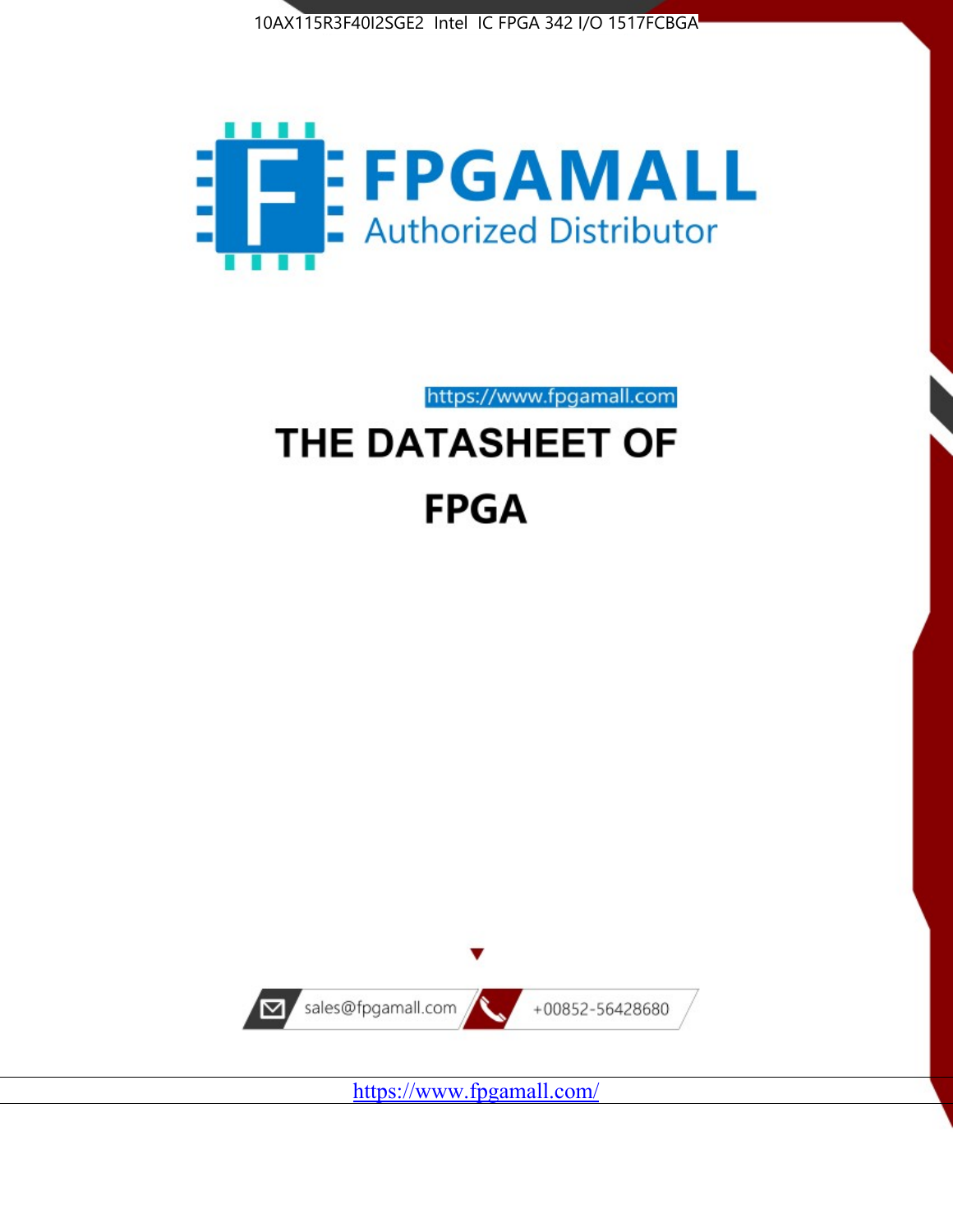10AX115R3F40I2SGE2 Intel IC FPGA 342 I/O 1517FCBGA



# **Intel® Arria® 10 Device Overview**



**A10-OVERVIEW | 2018.12.06** Latest document on the web: **[PDF](https://www.intel.com/content/dam/www/programmable/us/en/pdfs/literature/hb/arria-10/a10_overview.pdf)** | **[HTML](https://www.intel.com/content/www/us/en/programmable/documentation/sam1403480274650.html)**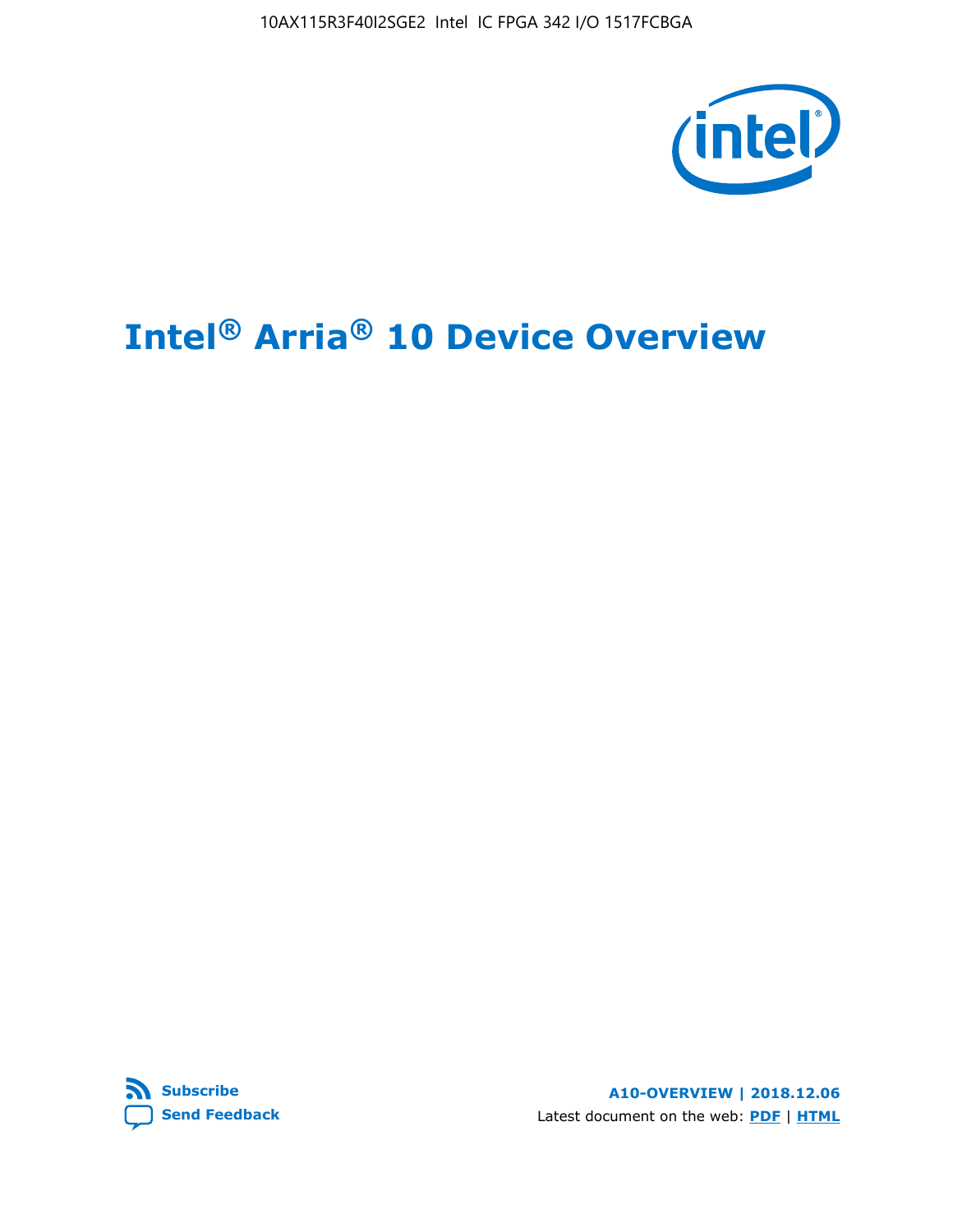

**Contents** 

# **Contents**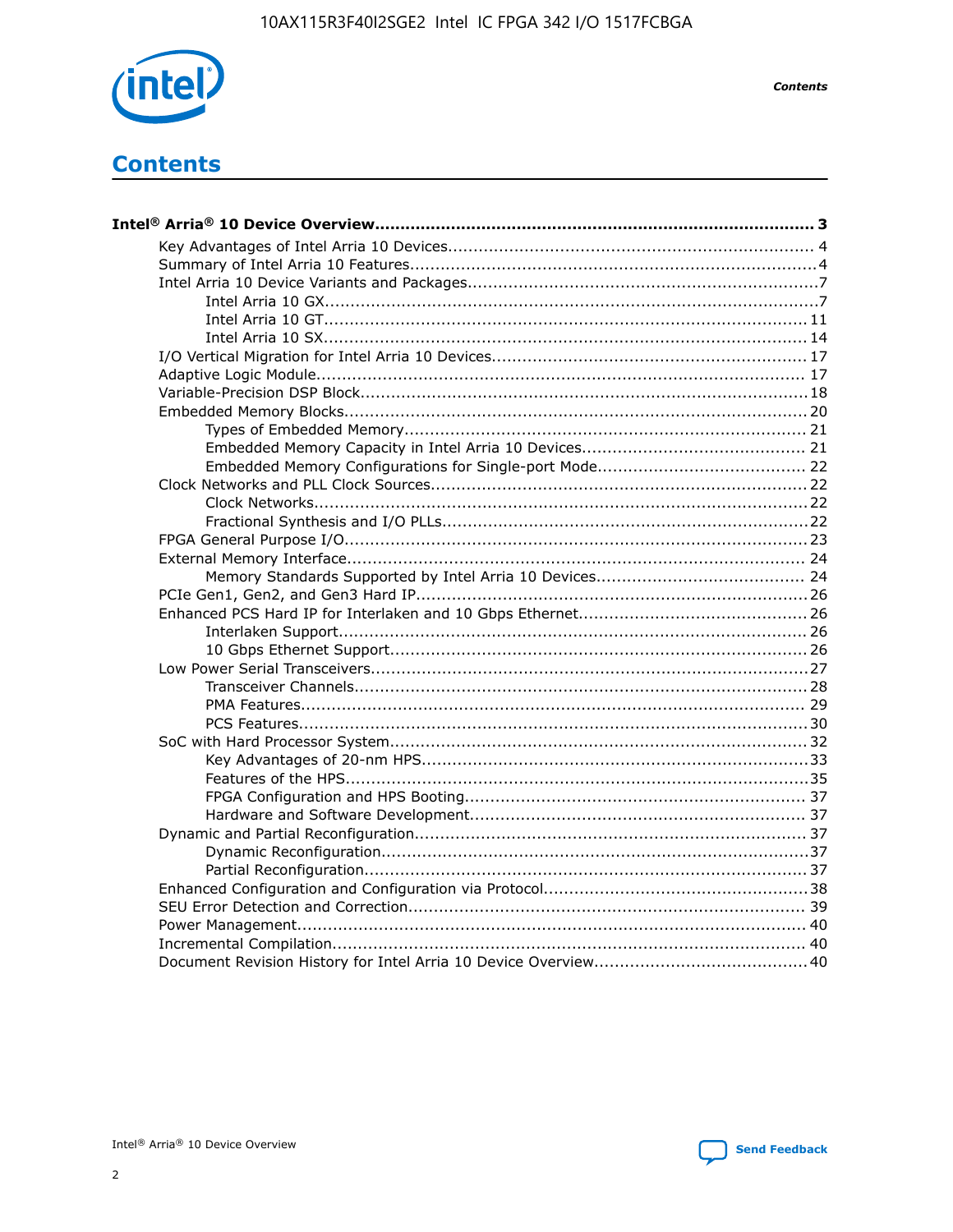**A10-OVERVIEW | 2018.12.06**

**[Send Feedback](mailto:FPGAtechdocfeedback@intel.com?subject=Feedback%20on%20Intel%20Arria%2010%20Device%20Overview%20(A10-OVERVIEW%202018.12.06)&body=We%20appreciate%20your%20feedback.%20In%20your%20comments,%20also%20specify%20the%20page%20number%20or%20paragraph.%20Thank%20you.)**



# **Intel® Arria® 10 Device Overview**

The Intel<sup>®</sup> Arria<sup>®</sup> 10 device family consists of high-performance and power-efficient 20 nm mid-range FPGAs and SoCs.

Intel Arria 10 device family delivers:

- Higher performance than the previous generation of mid-range and high-end FPGAs.
- Power efficiency attained through a comprehensive set of power-saving technologies.

The Intel Arria 10 devices are ideal for high performance, power-sensitive, midrange applications in diverse markets.

| <b>Market</b>         | <b>Applications</b>                                                                                               |
|-----------------------|-------------------------------------------------------------------------------------------------------------------|
| Wireless              | Channel and switch cards in remote radio heads<br>٠<br>Mobile backhaul<br>٠                                       |
| Wireline              | 40G/100G muxponders and transponders<br>٠<br>100G line cards<br>٠<br><b>Bridging</b><br>٠<br>Aggregation<br>٠     |
| <b>Broadcast</b>      | Studio switches<br>٠<br>Servers and transport<br>٠<br>Videoconferencing<br>٠<br>Professional audio and video<br>٠ |
| Computing and Storage | Flash cache<br>٠<br>Cloud computing servers<br>٠<br>Server acceleration<br>٠                                      |
| Medical               | Diagnostic scanners<br>٠<br>Diagnostic imaging<br>٠                                                               |
| Military              | Missile guidance and control<br>٠<br>Radar<br>٠<br>Electronic warfare<br>٠<br>Secure communications<br>٠          |

#### **Table 1. Sample Markets and Ideal Applications for Intel Arria 10 Devices**

#### **Related Information**

- [Intel Arria 10 Device Handbook: Known Issues](http://www.altera.com/support/kdb/solutions/rd07302013_646.html) Lists the planned updates to the *Intel Arria 10 Device Handbook* chapters.
- [Intel Arria 10 GX/GT Device Errata and Design Recommendations](https://www.intel.com/content/www/us/en/programmable/documentation/agz1493851706374.html#yqz1494433888646)
- [Intel Arria 10 SX Device Errata and Design Recommendations](https://www.intel.com/content/www/us/en/programmable/documentation/cru1462832385668.html#cru1462832558642)

Intel Corporation. All rights reserved. Intel, the Intel logo, Altera, Arria, Cyclone, Enpirion, MAX, Nios, Quartus and Stratix words and logos are trademarks of Intel Corporation or its subsidiaries in the U.S. and/or other countries. Intel warrants performance of its FPGA and semiconductor products to current specifications in accordance with Intel's standard warranty, but reserves the right to make changes to any products and services at any time without notice. Intel assumes no responsibility or liability arising out of the application or use of any information, product, or service described herein except as expressly agreed to in writing by Intel. Intel customers are advised to obtain the latest version of device specifications before relying on any published information and before placing orders for products or services. \*Other names and brands may be claimed as the property of others.

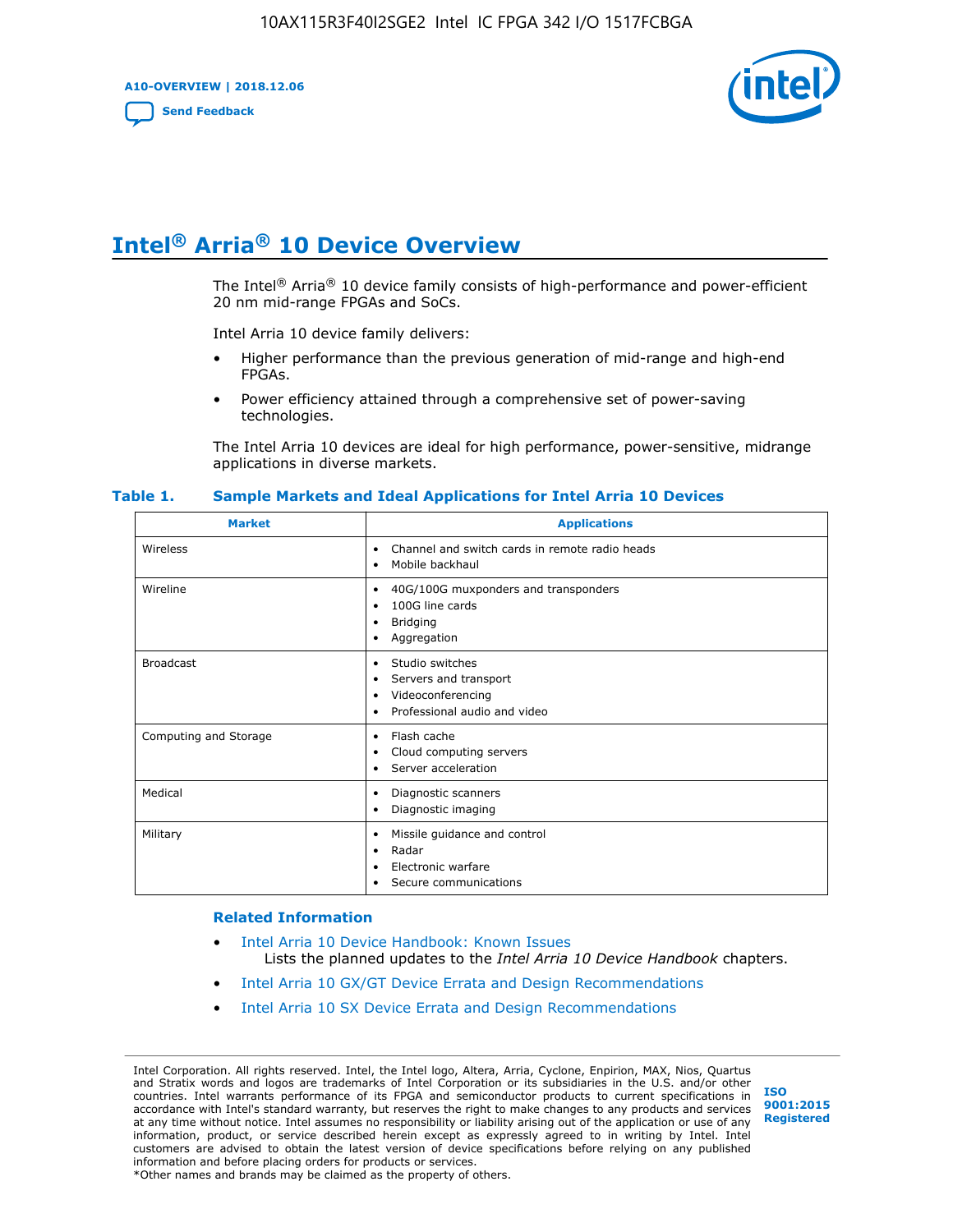

# **Key Advantages of Intel Arria 10 Devices**

# **Table 2. Key Advantages of the Intel Arria 10 Device Family**

| <b>Advantage</b>                                                                                          | <b>Supporting Feature</b>                                                                                                                                                                                                                                                                                                |  |  |  |  |  |
|-----------------------------------------------------------------------------------------------------------|--------------------------------------------------------------------------------------------------------------------------------------------------------------------------------------------------------------------------------------------------------------------------------------------------------------------------|--|--|--|--|--|
| Enhanced core architecture                                                                                | Built on TSMC's 20 nm process technology<br>٠<br>60% higher performance than the previous generation of mid-range FPGAs<br>٠<br>15% higher performance than the fastest previous-generation FPGA<br>٠                                                                                                                    |  |  |  |  |  |
| High-bandwidth integrated<br>transceivers                                                                 | Short-reach rates up to 25.8 Gigabits per second (Gbps)<br>٠<br>Backplane capability up to 12.5 Gbps<br>٠<br>Integrated 10GBASE-KR and 40GBASE-KR4 Forward Error Correction (FEC)<br>٠                                                                                                                                   |  |  |  |  |  |
| Improved logic integration and<br>hard IP blocks                                                          | 8-input adaptive logic module (ALM)<br>٠<br>Up to 65.6 megabits (Mb) of embedded memory<br>٠<br>Variable-precision digital signal processing (DSP) blocks<br>Fractional synthesis phase-locked loops (PLLs)<br>Hard PCI Express Gen3 IP blocks<br>Hard memory controllers and PHY up to 2,400 Megabits per second (Mbps) |  |  |  |  |  |
| Second generation hard<br>processor system (HPS) with<br>integrated ARM* Cortex*-A9*<br>MPCore* processor | Tight integration of a dual-core ARM Cortex-A9 MPCore processor, hard IP, and an<br>٠<br>FPGA in a single Intel Arria 10 system-on-a-chip (SoC)<br>Supports over 128 Gbps peak bandwidth with integrated data coherency between<br>$\bullet$<br>the processor and the FPGA fabric                                        |  |  |  |  |  |
| Advanced power savings                                                                                    | Comprehensive set of advanced power saving features<br>٠<br>Power-optimized MultiTrack routing and core architecture<br>٠<br>Up to 40% lower power compared to previous generation of mid-range FPGAs<br>٠<br>Up to 60% lower power compared to previous generation of high-end FPGAs                                    |  |  |  |  |  |

# **Summary of Intel Arria 10 Features**

## **Table 3. Summary of Features for Intel Arria 10 Devices**

| <b>Feature</b>                  | <b>Description</b>                                                                                                                                                                                                                                                                                                                                                                                       |
|---------------------------------|----------------------------------------------------------------------------------------------------------------------------------------------------------------------------------------------------------------------------------------------------------------------------------------------------------------------------------------------------------------------------------------------------------|
| Technology                      | TSMC's 20-nm SoC process technology<br>٠<br>Allows operation at a lower $V_{\text{CC}}$ level of 0.82 V instead of the 0.9 V standard $V_{\text{CC}}$ core voltage                                                                                                                                                                                                                                       |
| Packaging                       | 1.0 mm ball-pitch Fineline BGA packaging<br>0.8 mm ball-pitch Ultra Fineline BGA packaging<br>Multiple devices with identical package footprints for seamless migration between different<br><b>FPGA</b> densities<br>Devices with compatible package footprints allow migration to next generation high-end<br>Stratix $\mathcal{R}$ 10 devices<br>RoHS, leaded $(1)$ , and lead-free (Pb-free) options |
| High-performance<br>FPGA fabric | Enhanced 8-input ALM with four registers<br>٠<br>Improved multi-track routing architecture to reduce congestion and improve compilation time<br>Hierarchical core clocking architecture<br>Fine-grained partial reconfiguration                                                                                                                                                                          |
| Internal memory<br>blocks       | M20K-20-Kb memory blocks with hard error correction code (ECC)<br>Memory logic array block (MLAB)-640-bit memory                                                                                                                                                                                                                                                                                         |
|                                 | continued                                                                                                                                                                                                                                                                                                                                                                                                |



<sup>(1)</sup> Contact Intel for availability.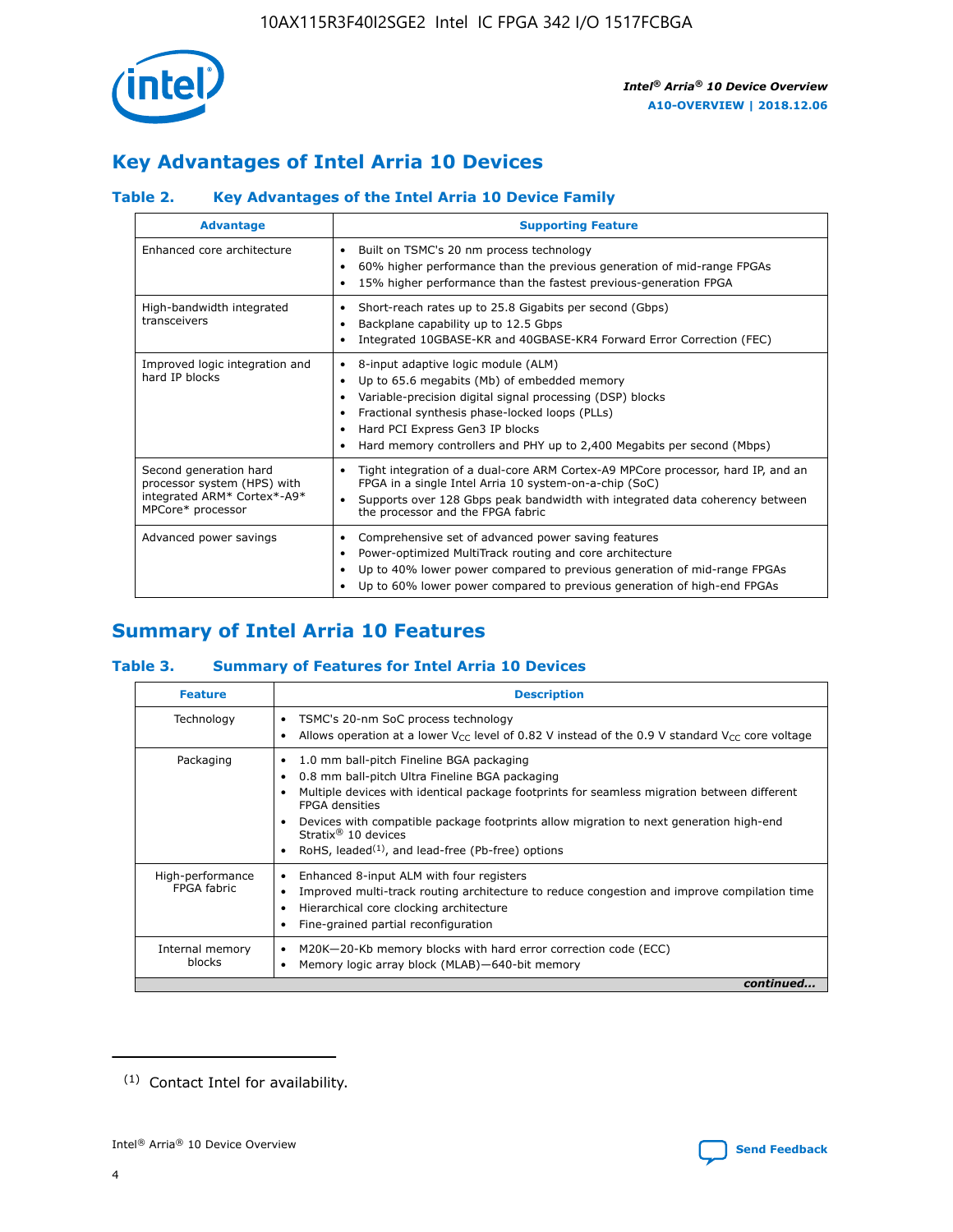r



| <b>Feature</b>                         |                                                                                                                | <b>Description</b>                                                                                                                                                                                                                                                                                                                                                                                                                                                                                                                                                                                                                                                                                                                                                                                                                     |
|----------------------------------------|----------------------------------------------------------------------------------------------------------------|----------------------------------------------------------------------------------------------------------------------------------------------------------------------------------------------------------------------------------------------------------------------------------------------------------------------------------------------------------------------------------------------------------------------------------------------------------------------------------------------------------------------------------------------------------------------------------------------------------------------------------------------------------------------------------------------------------------------------------------------------------------------------------------------------------------------------------------|
| Embedded Hard IP<br>blocks             | Variable-precision DSP                                                                                         | Native support for signal processing precision levels from $18 \times 19$ to<br>54 x 54<br>Native support for 27 x 27 multiplier mode<br>64-bit accumulator and cascade for systolic finite impulse responses<br>(FIRs)<br>Internal coefficient memory banks<br>$\bullet$<br>Preadder/subtractor for improved efficiency<br>Additional pipeline register to increase performance and reduce<br>power<br>Supports floating point arithmetic:<br>- Perform multiplication, addition, subtraction, multiply-add,<br>multiply-subtract, and complex multiplication.<br>- Supports multiplication with accumulation capability, cascade<br>summation, and cascade subtraction capability.<br>- Dynamic accumulator reset control.<br>- Support direct vector dot and complex multiplication chaining<br>multiply floating point DSP blocks. |
|                                        | Memory controller                                                                                              | DDR4, DDR3, and DDR3L                                                                                                                                                                                                                                                                                                                                                                                                                                                                                                                                                                                                                                                                                                                                                                                                                  |
|                                        | PCI Express*                                                                                                   | PCI Express (PCIe*) Gen3 (x1, x2, x4, or x8), Gen2 (x1, x2, x4, or x8)<br>and Gen1 (x1, x2, x4, or x8) hard IP with complete protocol stack,<br>endpoint, and root port                                                                                                                                                                                                                                                                                                                                                                                                                                                                                                                                                                                                                                                                |
|                                        | Transceiver I/O                                                                                                | 10GBASE-KR/40GBASE-KR4 Forward Error Correction (FEC)<br>PCS hard IPs that support:<br>$\bullet$<br>- 10-Gbps Ethernet (10GbE)<br>- PCIe PIPE interface<br>$-$ Interlaken<br>- Gbps Ethernet (GbE)<br>- Common Public Radio Interface (CPRI) with deterministic latency<br>support<br>- Gigabit-capable passive optical network (GPON) with fast lock-<br>time support<br>13.5G JESD204b<br>$\bullet$<br>8B/10B, 64B/66B, 64B/67B encoders and decoders<br>Custom mode support for proprietary protocols                                                                                                                                                                                                                                                                                                                               |
| Core clock networks                    | $\bullet$<br>$\bullet$                                                                                         | Up to 800 MHz fabric clocking, depending on the application:<br>- 667 MHz external memory interface clocking with 2,400 Mbps DDR4 interface<br>- 800 MHz LVDS interface clocking with 1,600 Mbps LVDS interface<br>Global, regional, and peripheral clock networks<br>Clock networks that are not used can be gated to reduce dynamic power                                                                                                                                                                                                                                                                                                                                                                                                                                                                                            |
| Phase-locked loops<br>(PLLs)           | High-resolution fractional synthesis PLLs:<br>$\bullet$<br>Integer PLLs:<br>- Adjacent to general purpose I/Os | - Precision clock synthesis, clock delay compensation, and zero delay buffering (ZDB)<br>- Support integer mode and fractional mode<br>- Fractional mode support with third-order delta-sigma modulation<br>- Support external memory and LVDS interfaces                                                                                                                                                                                                                                                                                                                                                                                                                                                                                                                                                                              |
| FPGA General-purpose<br>$I/Os$ (GPIOs) | On-chip termination (OCT)                                                                                      | 1.6 Gbps LVDS-every pair can be configured as receiver or transmitter<br>1.2 V to 3.0 V single-ended LVTTL/LVCMOS interfacing                                                                                                                                                                                                                                                                                                                                                                                                                                                                                                                                                                                                                                                                                                          |
| <b>External Memory</b><br>Interface    |                                                                                                                | Hard memory controller- DDR4, DDR3, and DDR3L support<br>$-$ DDR4 $-$ speeds up to 1,200 MHz/2,400 Mbps<br>- DDR3-speeds up to 1,067 MHz/2,133 Mbps<br>Soft memory controller—provides support for RLDRAM $3^{(2)}$ , QDR IV $^{(2)}$ , and QDR II+<br>continued                                                                                                                                                                                                                                                                                                                                                                                                                                                                                                                                                                       |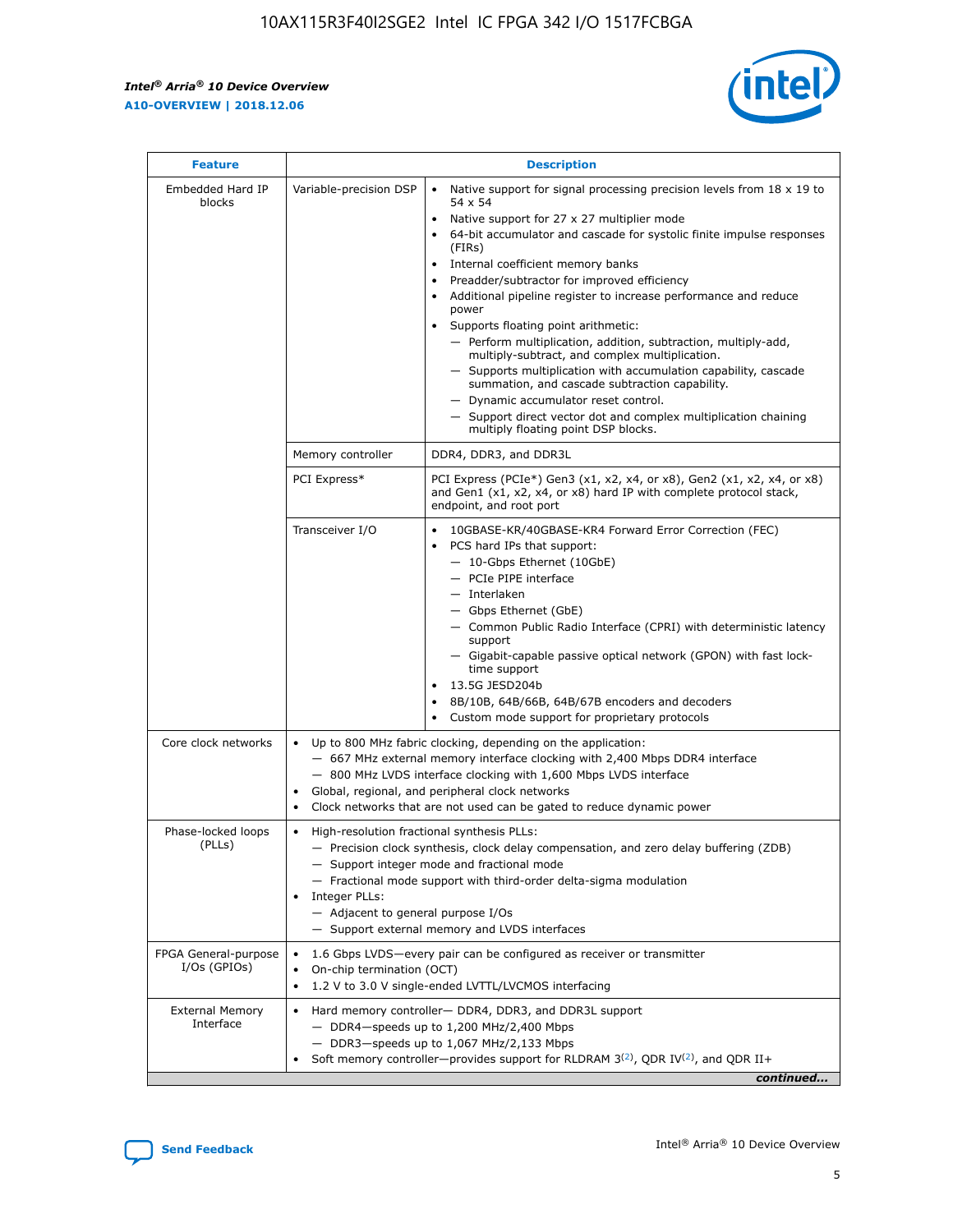

| <b>Feature</b>                                    | <b>Description</b>                                                                                                                                                                                                                                                                                                                                                                                                                                                                                                                                                                                                                         |
|---------------------------------------------------|--------------------------------------------------------------------------------------------------------------------------------------------------------------------------------------------------------------------------------------------------------------------------------------------------------------------------------------------------------------------------------------------------------------------------------------------------------------------------------------------------------------------------------------------------------------------------------------------------------------------------------------------|
| Low-power serial<br>transceivers                  | • Continuous operating range:<br>- Intel Arria 10 GX-1 Gbps to 17.4 Gbps<br>- Intel Arria 10 GT-1 Gbps to 25.8 Gbps<br>Backplane support:<br>$-$ Intel Arria 10 GX-up to 12.5<br>- Intel Arria 10 GT-up to 12.5<br>Extended range down to 125 Mbps with oversampling<br>ATX transmit PLLs with user-configurable fractional synthesis capability<br>Electronic Dispersion Compensation (EDC) support for XFP, SFP+, QSFP, and CFP optical<br>module<br>• Adaptive linear and decision feedback equalization<br>Transmitter pre-emphasis and de-emphasis<br>$\bullet$<br>Dynamic partial reconfiguration of individual transceiver channels |
| <b>HPS</b><br>(Intel Arria 10 SX<br>devices only) | Dual-core ARM Cortex-A9 MPCore processor-1.2 GHz CPU with<br>Processor and system<br>$\bullet$<br>1.5 GHz overdrive capability<br>256 KB on-chip RAM and 64 KB on-chip ROM<br>System peripherals-general-purpose timers, watchdog timers, direct<br>memory access (DMA) controller, FPGA configuration manager, and<br>clock and reset managers<br>Security features-anti-tamper, secure boot, Advanced Encryption<br>$\bullet$<br>Standard (AES) and authentication (SHA)<br>ARM CoreSight* JTAG debug access port, trace port, and on-chip<br>trace storage                                                                              |
|                                                   | <b>External interfaces</b><br>Hard memory interface-Hard memory controller (2,400 Mbps DDR4,<br>$\bullet$<br>and 2,133 Mbps DDR3), Quad serial peripheral interface (QSPI) flash<br>controller, NAND flash controller, direct memory access (DMA)<br>controller, Secure Digital/MultiMediaCard (SD/MMC) controller<br>Communication interface-10/100/1000 Ethernet media access<br>$\bullet$<br>control (MAC), USB On-The-GO (OTG) controllers, I <sup>2</sup> C controllers,<br>UART 16550, serial peripheral interface (SPI), and up to 62<br>HPS GPIO interfaces (48 direct-share I/Os)                                                 |
|                                                   | High-performance ARM AMBA* AXI bus bridges that support<br>Interconnects to core<br>$\bullet$<br>simultaneous read and write<br>HPS-FPGA bridges-include the FPGA-to-HPS, HPS-to-FPGA, and<br>$\bullet$<br>lightweight HPS-to-FPGA bridges that allow the FPGA fabric to issue<br>transactions to slaves in the HPS, and vice versa<br>Configuration bridge that allows HPS configuration manager to<br>configure the core logic via dedicated 32-bit configuration port<br>FPGA-to-HPS SDRAM controller bridge-provides configuration<br>interfaces for the multiport front end (MPFE) of the HPS SDRAM<br>controller                     |
| Configuration                                     | Tamper protection—comprehensive design protection to protect your valuable IP investments<br>Enhanced 256-bit advanced encryption standard (AES) design security with authentication<br>٠<br>Configuration via protocol (CvP) using PCIe Gen1, Gen2, or Gen3<br>continued                                                                                                                                                                                                                                                                                                                                                                  |

<sup>(2)</sup> Intel Arria 10 devices support this external memory interface using hard PHY with soft memory controller.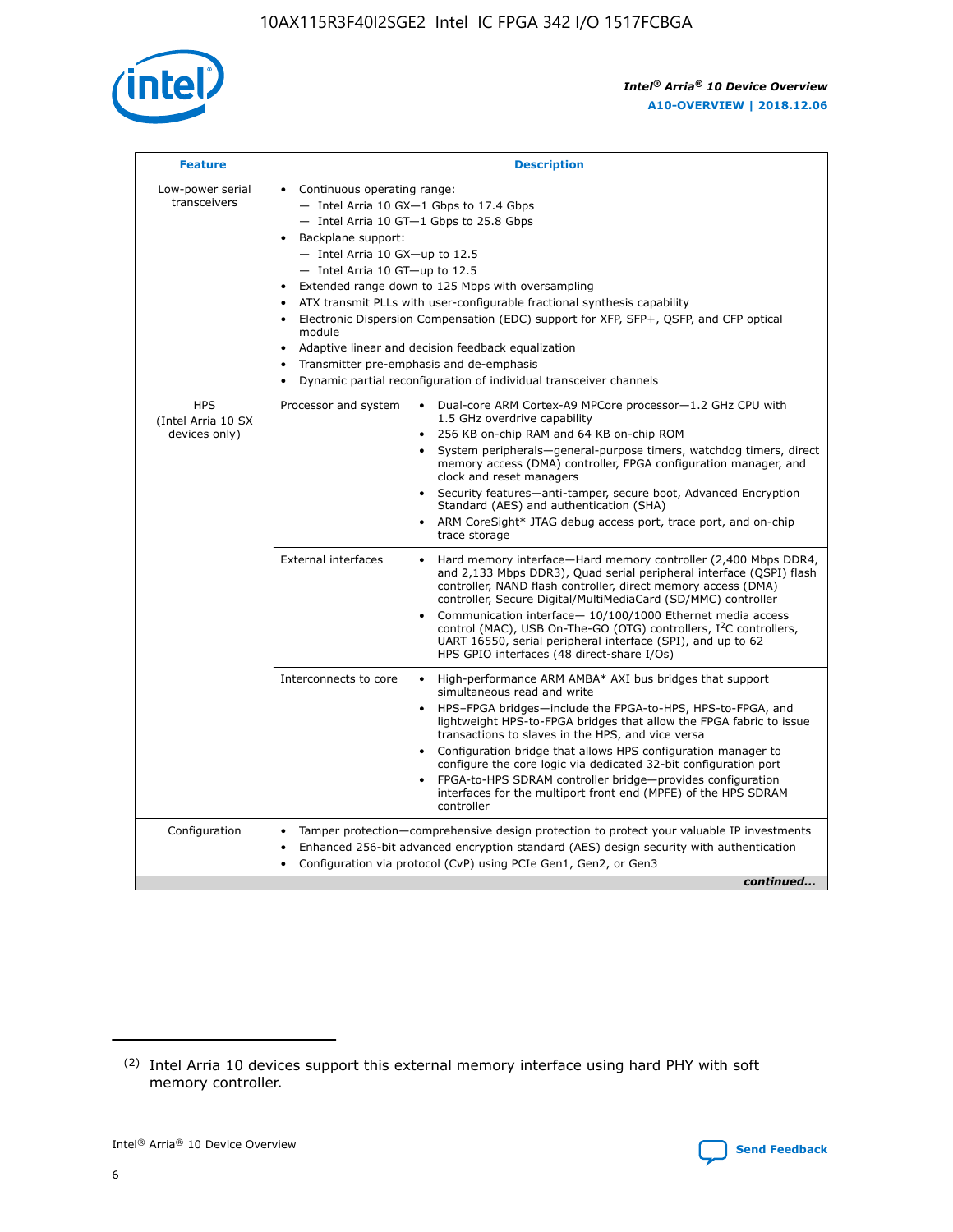

| <b>Feature</b>     | <b>Description</b>                                                                                                                                                                                               |
|--------------------|------------------------------------------------------------------------------------------------------------------------------------------------------------------------------------------------------------------|
|                    | Dynamic reconfiguration of the transceivers and PLLs<br>Fine-grained partial reconfiguration of the core fabric<br>Active Serial x4 Interface<br>$\bullet$                                                       |
| Power management   | SmartVID<br>$\bullet$<br>Low static power device options<br>Programmable Power Technology<br>Intel Quartus <sup>®</sup> Prime integrated power analysis                                                          |
| Software and tools | Intel Quartus Prime design suite<br>Transceiver toolkit<br>Platform Designer system integration tool<br>DSP Builder for Intel FPGAs<br>OpenCL <sup>"</sup> support<br>Intel SoC FPGA Embedded Design Suite (EDS) |

## **Related Information**

[Intel Arria 10 Transceiver PHY Overview](https://www.intel.com/content/www/us/en/programmable/documentation/nik1398707230472.html#nik1398706768037) Provides details on Intel Arria 10 transceivers.

# **Intel Arria 10 Device Variants and Packages**

#### **Table 4. Device Variants for the Intel Arria 10 Device Family**

| <b>Variant</b>    | <b>Description</b>                                                                                                                                                                                                     |
|-------------------|------------------------------------------------------------------------------------------------------------------------------------------------------------------------------------------------------------------------|
| Intel Arria 10 GX | FPGA featuring 17.4 Gbps transceivers for short reach applications with 12.5 backplane driving<br>capability.                                                                                                          |
| Intel Arria 10 GT | FPGA featuring:<br>17.4 Gbps transceivers for short reach applications with 12.5 backplane driving capability.<br>25.8 Gbps transceivers for supporting CAUI-4 and CEI-25G applications with CFP2 and CFP4<br>modules. |
| Intel Arria 10 SX | SoC integrating ARM-based HPS and FPGA featuring 17.4 Gbps transceivers for short reach<br>applications with 12.5 backplane driving capability.                                                                        |

# **Intel Arria 10 GX**

This section provides the available options, maximum resource counts, and package plan for the Intel Arria 10 GX devices.

The information in this section is correct at the time of publication. For the latest information and to get more details, refer to the Intel FPGA Product Selector.

#### **Related Information**

#### [Intel FPGA Product Selector](http://www.altera.com/products/selector/psg-selector.html) Provides the latest information on Intel products.

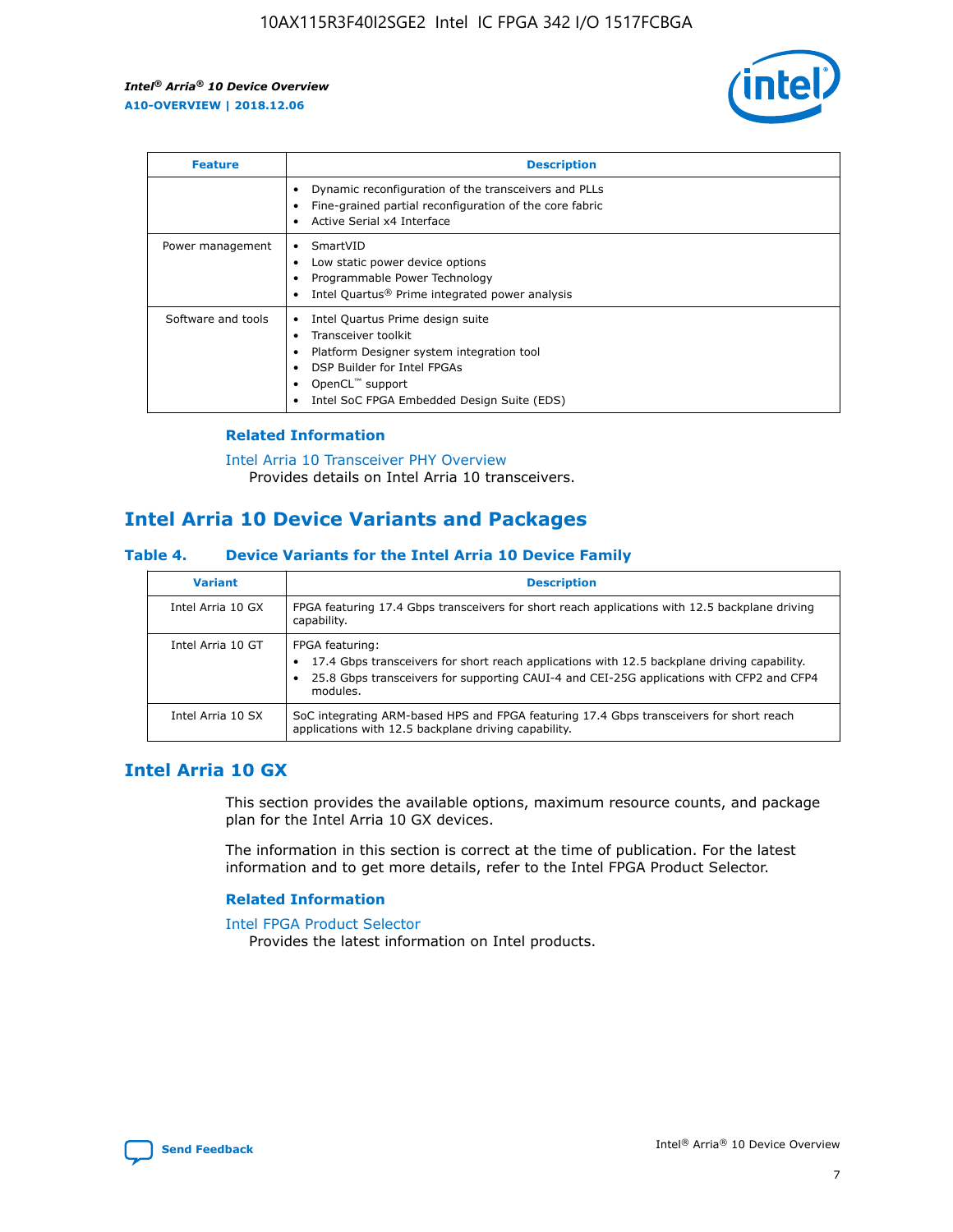

# **Available Options**





#### **Related Information**

[Transceiver Performance for Intel Arria 10 GX/SX Devices](https://www.intel.com/content/www/us/en/programmable/documentation/mcn1413182292568.html#mcn1413213965502) Provides more information about the transceiver speed grade.

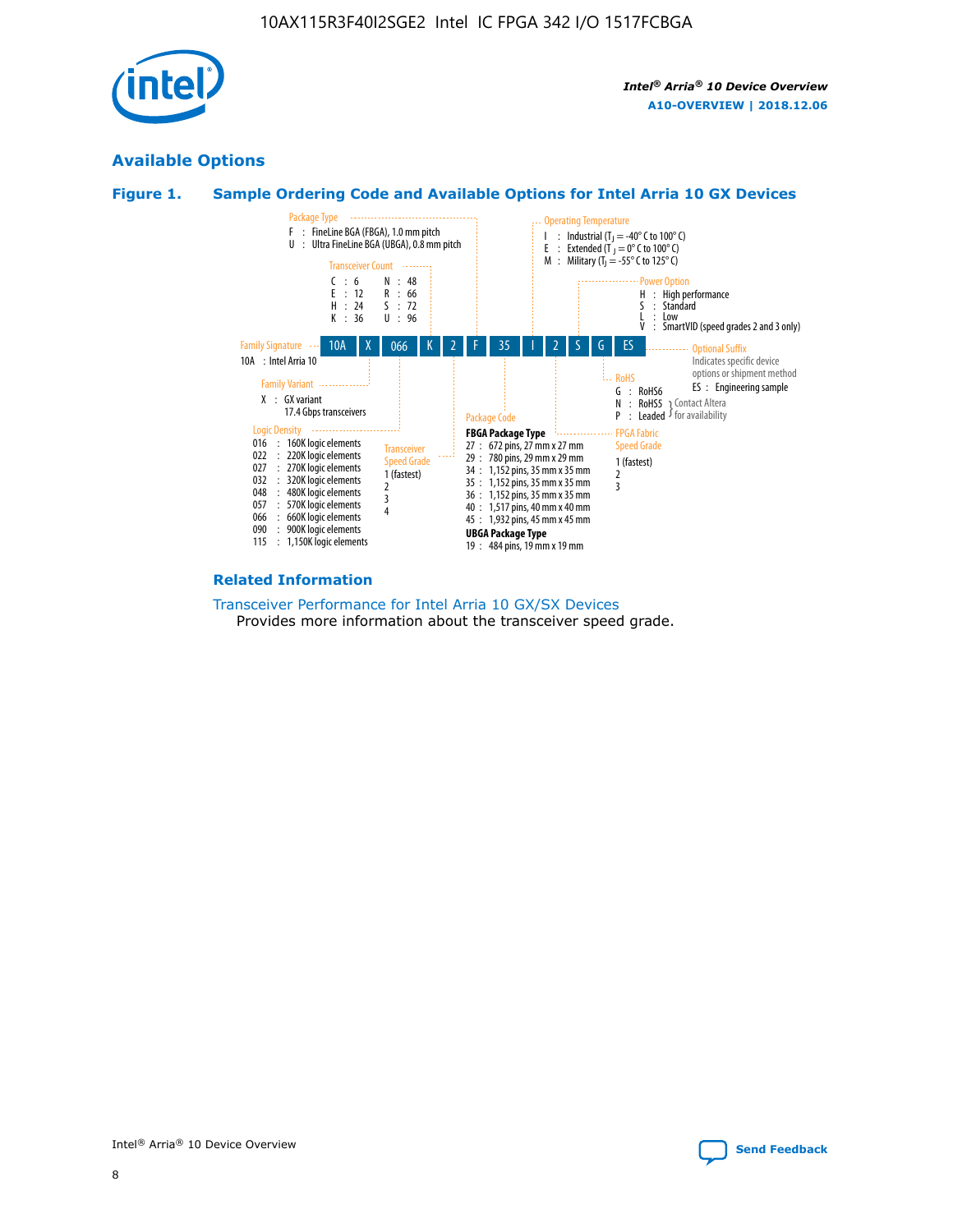

# **Maximum Resources**

#### **Table 5. Maximum Resource Counts for Intel Arria 10 GX Devices (GX 160, GX 220, GX 270, GX 320, and GX 480)**

| <b>Resource</b>         |                              | <b>Product Line</b> |                                |                |                |                |  |  |  |
|-------------------------|------------------------------|---------------------|--------------------------------|----------------|----------------|----------------|--|--|--|
|                         |                              | <b>GX 160</b>       | <b>GX 220</b><br><b>GX 270</b> |                | <b>GX 320</b>  | <b>GX 480</b>  |  |  |  |
| Logic Elements (LE) (K) |                              | 160                 | 220                            | 270            | 320            | 480            |  |  |  |
| <b>ALM</b>              |                              | 61,510              | 80,330                         | 101,620        | 119,900        | 183,590        |  |  |  |
| Register                |                              | 246,040             | 321,320                        | 406,480        | 479,600        | 734,360        |  |  |  |
| Memory (Kb)             | M <sub>20</sub> K            | 8,800               | 11,740                         | 15,000         | 17,820         | 28,620         |  |  |  |
|                         | <b>MLAB</b>                  | 1,050               | 1,690                          | 2,452          | 2,727          | 4,164          |  |  |  |
|                         | Variable-precision DSP Block |                     | 192                            | 830<br>985     |                | 1,368          |  |  |  |
| 18 x 19 Multiplier      |                              | 312                 | 384                            | 1,970<br>1,660 |                | 2,736          |  |  |  |
| PLL                     | Fractional<br>Synthesis      | 6                   | 6                              | 8              | 8              | 12             |  |  |  |
|                         | I/O                          | 6                   | 6                              | 8              | 8              | 12             |  |  |  |
| 17.4 Gbps Transceiver   |                              | 12                  | 12                             | 24             | 24             |                |  |  |  |
| GPIO <sup>(3)</sup>     |                              | 288                 | 288                            | 384<br>384     |                | 492            |  |  |  |
| LVDS Pair $(4)$         |                              | 120                 | 120                            | 168            | 168            | 222            |  |  |  |
| PCIe Hard IP Block      |                              | $\mathbf{1}$        | 1                              | $\overline{2}$ | $\overline{2}$ | $\overline{2}$ |  |  |  |
| Hard Memory Controller  |                              | 6                   | 6                              | 8              | 8              | 12             |  |  |  |

<sup>(4)</sup> Each LVDS I/O pair can be used as differential input or output.



<sup>(3)</sup> The number of GPIOs does not include transceiver I/Os. In the Intel Quartus Prime software, the number of user I/Os includes transceiver I/Os.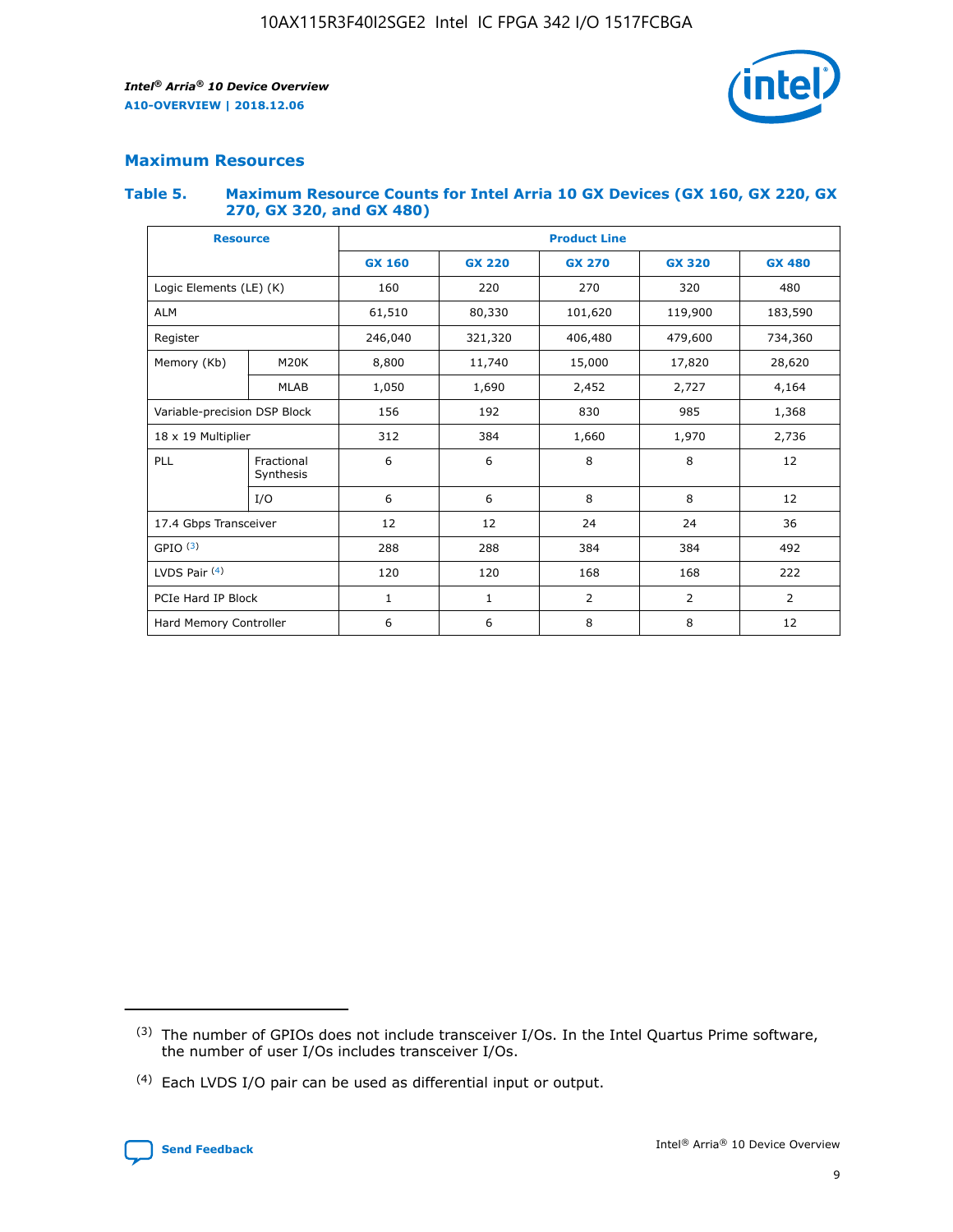

## **Table 6. Maximum Resource Counts for Intel Arria 10 GX Devices (GX 570, GX 660, GX 900, and GX 1150)**

|                              | <b>Resource</b>           | <b>Product Line</b> |                |                |                |  |  |  |
|------------------------------|---------------------------|---------------------|----------------|----------------|----------------|--|--|--|
|                              |                           | <b>GX 570</b>       | <b>GX 660</b>  | <b>GX 900</b>  | <b>GX 1150</b> |  |  |  |
| Logic Elements (LE) (K)      |                           | 570                 | 660            | 900            | 1,150          |  |  |  |
| <b>ALM</b>                   |                           | 217,080             | 251,680        | 339,620        | 427,200        |  |  |  |
| Register                     |                           | 868,320             | 1,006,720      | 1,358,480      | 1,708,800      |  |  |  |
| Memory (Kb)                  | <b>M20K</b>               | 36,000              | 42,620         | 48,460         | 54,260         |  |  |  |
|                              | <b>MLAB</b>               | 5,096               | 5,788          | 9,386          | 12,984         |  |  |  |
| Variable-precision DSP Block |                           | 1,523               | 1,687          | 1,518          | 1,518          |  |  |  |
|                              | $18 \times 19$ Multiplier |                     | 3,374          | 3,036          | 3,036          |  |  |  |
| PLL                          | Fractional<br>Synthesis   | 16                  | 16             | 32             | 32             |  |  |  |
|                              | I/O                       | 16                  | 16             | 16             | 16             |  |  |  |
| 17.4 Gbps Transceiver        |                           | 48                  | 48             | 96             | 96             |  |  |  |
| GPIO <sup>(3)</sup>          |                           | 696                 | 696            | 768            | 768            |  |  |  |
| LVDS Pair $(4)$              |                           | 324                 | 324            | 384            | 384            |  |  |  |
| PCIe Hard IP Block           |                           | 2                   | $\overline{2}$ | $\overline{4}$ | $\overline{4}$ |  |  |  |
| Hard Memory Controller       |                           | 16                  | 16             | 16             | 16             |  |  |  |

# **Package Plan**

# **Table 7. Package Plan for Intel Arria 10 GX Devices (U19, F27, and F29)**

Refer to I/O and High Speed I/O in Intel Arria 10 Devices chapter for the number of 3 V I/O, LVDS I/O, and LVDS channels in each device package.

| <b>Product Line</b> | U <sub>19</sub><br>$(19 \text{ mm} \times 19 \text{ mm})$<br>484-pin UBGA) |          |             |         | <b>F27</b><br>(27 mm × 27 mm,<br>672-pin FBGA) |             | <b>F29</b><br>(29 mm × 29 mm,<br>780-pin FBGA) |          |             |  |
|---------------------|----------------------------------------------------------------------------|----------|-------------|---------|------------------------------------------------|-------------|------------------------------------------------|----------|-------------|--|
|                     | 3 V I/O                                                                    | LVDS I/O | <b>XCVR</b> | 3 V I/O | LVDS I/O                                       | <b>XCVR</b> | 3 V I/O                                        | LVDS I/O | <b>XCVR</b> |  |
| GX 160              | 48                                                                         | 192      | 6           | 48      | 192                                            | 12          | 48                                             | 240      | 12          |  |
| GX 220              | 48                                                                         | 192      | 6           | 48      | 192                                            | 12          | 48                                             | 240      | 12          |  |
| GX 270              |                                                                            |          |             | 48      | 192                                            | 12          | 48                                             | 312      | 12          |  |
| GX 320              |                                                                            |          |             | 48      | 192                                            | 12          | 48                                             | 312      | 12          |  |
| GX 480              |                                                                            |          |             |         |                                                |             | 48                                             | 312      | 12          |  |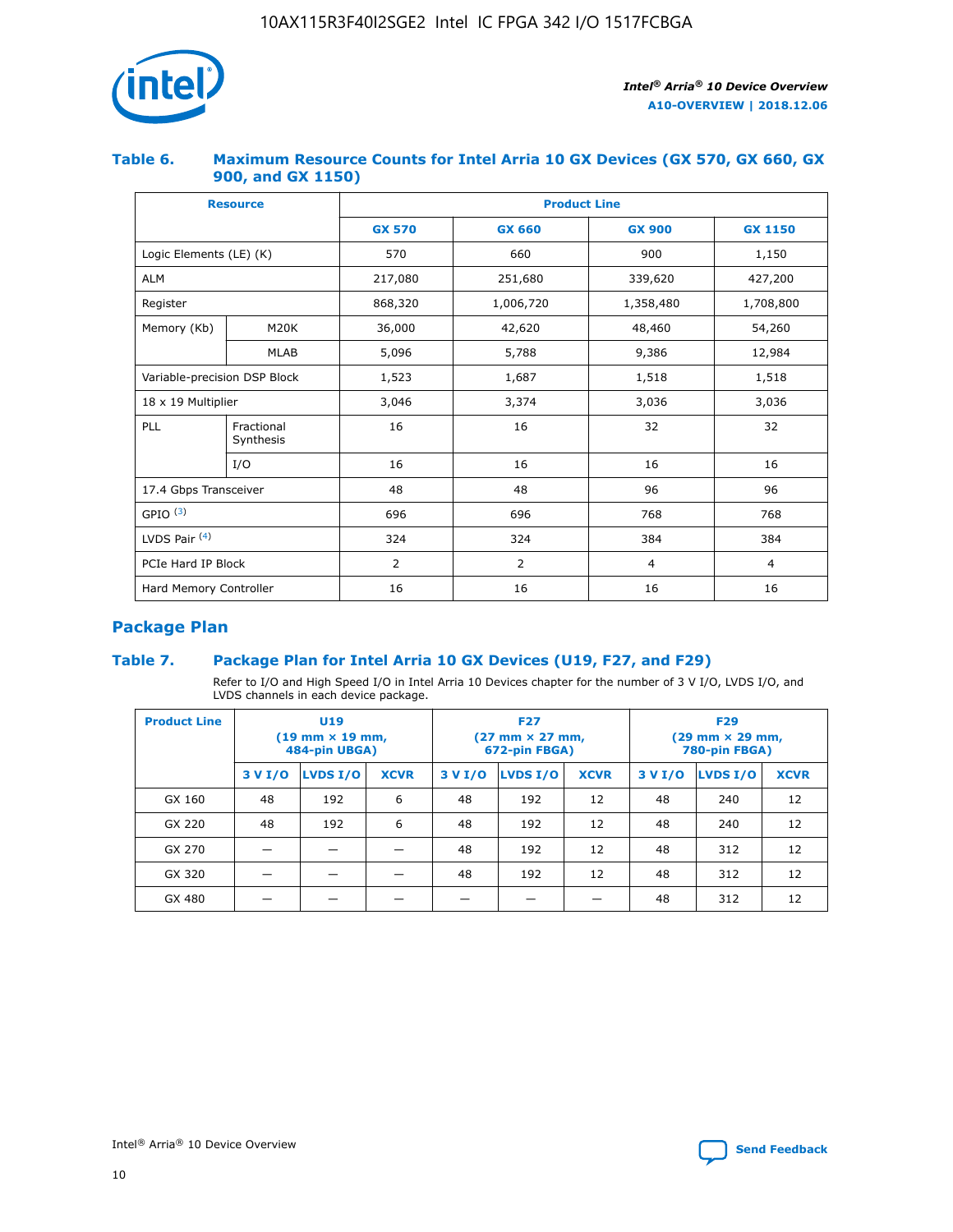

#### **Table 8. Package Plan for Intel Arria 10 GX Devices (F34, F35, NF40, and KF40)**

Refer to I/O and High Speed I/O in Intel Arria 10 Devices chapter for the number of 3 V I/O, LVDS I/O, and LVDS channels in each device package.

| <b>Product Line</b> | <b>F34</b><br>$(35 \text{ mm} \times 35 \text{ mm})$<br><b>1152-pin FBGA)</b> |                    | <b>F35</b><br>$(35 \text{ mm} \times 35 \text{ mm})$<br><b>1152-pin FBGA)</b> |           | <b>KF40</b><br>$(40$ mm $\times$ 40 mm,<br>1517-pin FBGA) |             |           | <b>NF40</b><br>$(40 \text{ mm} \times 40 \text{ mm})$<br>1517-pin FBGA) |             |           |                    |             |
|---------------------|-------------------------------------------------------------------------------|--------------------|-------------------------------------------------------------------------------|-----------|-----------------------------------------------------------|-------------|-----------|-------------------------------------------------------------------------|-------------|-----------|--------------------|-------------|
|                     | 3V<br>I/O                                                                     | <b>LVDS</b><br>I/O | <b>XCVR</b>                                                                   | 3V<br>I/O | <b>LVDS</b><br>I/O                                        | <b>XCVR</b> | 3V<br>I/O | <b>LVDS</b><br>I/O                                                      | <b>XCVR</b> | 3V<br>I/O | <b>LVDS</b><br>I/O | <b>XCVR</b> |
| GX 270              | 48                                                                            | 336                | 24                                                                            | 48        | 336                                                       | 24          |           |                                                                         |             |           |                    |             |
| GX 320              | 48                                                                            | 336                | 24                                                                            | 48        | 336                                                       | 24          |           |                                                                         |             |           |                    |             |
| GX 480              | 48                                                                            | 444                | 24                                                                            | 48        | 348                                                       | 36          |           |                                                                         |             |           |                    |             |
| GX 570              | 48                                                                            | 444                | 24                                                                            | 48        | 348                                                       | 36          | 96        | 600                                                                     | 36          | 48        | 540                | 48          |
| GX 660              | 48                                                                            | 444                | 24                                                                            | 48        | 348                                                       | 36          | 96        | 600                                                                     | 36          | 48        | 540                | 48          |
| GX 900              |                                                                               | 504                | 24                                                                            | —         |                                                           | -           |           |                                                                         |             |           | 600                | 48          |
| GX 1150             |                                                                               | 504                | 24                                                                            |           |                                                           |             |           |                                                                         |             |           | 600                | 48          |

#### **Table 9. Package Plan for Intel Arria 10 GX Devices (RF40, NF45, SF45, and UF45)**

Refer to I/O and High Speed I/O in Intel Arria 10 Devices chapter for the number of 3 V I/O, LVDS I/O, and LVDS channels in each device package.

| <b>Product Line</b> | <b>RF40</b><br>$(40$ mm $\times$ 40 mm,<br>1517-pin FBGA) |                    | <b>NF45</b><br>$(45 \text{ mm} \times 45 \text{ mm})$<br><b>1932-pin FBGA)</b> |            |                    | <b>SF45</b><br>$(45 \text{ mm} \times 45 \text{ mm})$<br><b>1932-pin FBGA)</b> |            |                    | <b>UF45</b><br>$(45 \text{ mm} \times 45 \text{ mm})$<br><b>1932-pin FBGA)</b> |           |                    |             |
|---------------------|-----------------------------------------------------------|--------------------|--------------------------------------------------------------------------------|------------|--------------------|--------------------------------------------------------------------------------|------------|--------------------|--------------------------------------------------------------------------------|-----------|--------------------|-------------|
|                     | 3V<br>I/O                                                 | <b>LVDS</b><br>I/O | <b>XCVR</b>                                                                    | 3 V<br>I/O | <b>LVDS</b><br>I/O | <b>XCVR</b>                                                                    | 3 V<br>I/O | <b>LVDS</b><br>I/O | <b>XCVR</b>                                                                    | 3V<br>I/O | <b>LVDS</b><br>I/O | <b>XCVR</b> |
| GX 900              |                                                           | 342                | 66                                                                             | _          | 768                | 48                                                                             |            | 624                | 72                                                                             |           | 480                | 96          |
| GX 1150             |                                                           | 342                | 66                                                                             | _          | 768                | 48                                                                             |            | 624                | 72                                                                             |           | 480                | 96          |

## **Related Information**

[I/O and High-Speed Differential I/O Interfaces in Intel Arria 10 Devices chapter, Intel](https://www.intel.com/content/www/us/en/programmable/documentation/sam1403482614086.html#sam1403482030321) [Arria 10 Device Handbook](https://www.intel.com/content/www/us/en/programmable/documentation/sam1403482614086.html#sam1403482030321)

Provides the number of 3 V and LVDS I/Os, and LVDS channels for each Intel Arria 10 device package.

# **Intel Arria 10 GT**

This section provides the available options, maximum resource counts, and package plan for the Intel Arria 10 GT devices.

The information in this section is correct at the time of publication. For the latest information and to get more details, refer to the Intel FPGA Product Selector.

#### **Related Information**

#### [Intel FPGA Product Selector](http://www.altera.com/products/selector/psg-selector.html)

Provides the latest information on Intel products.

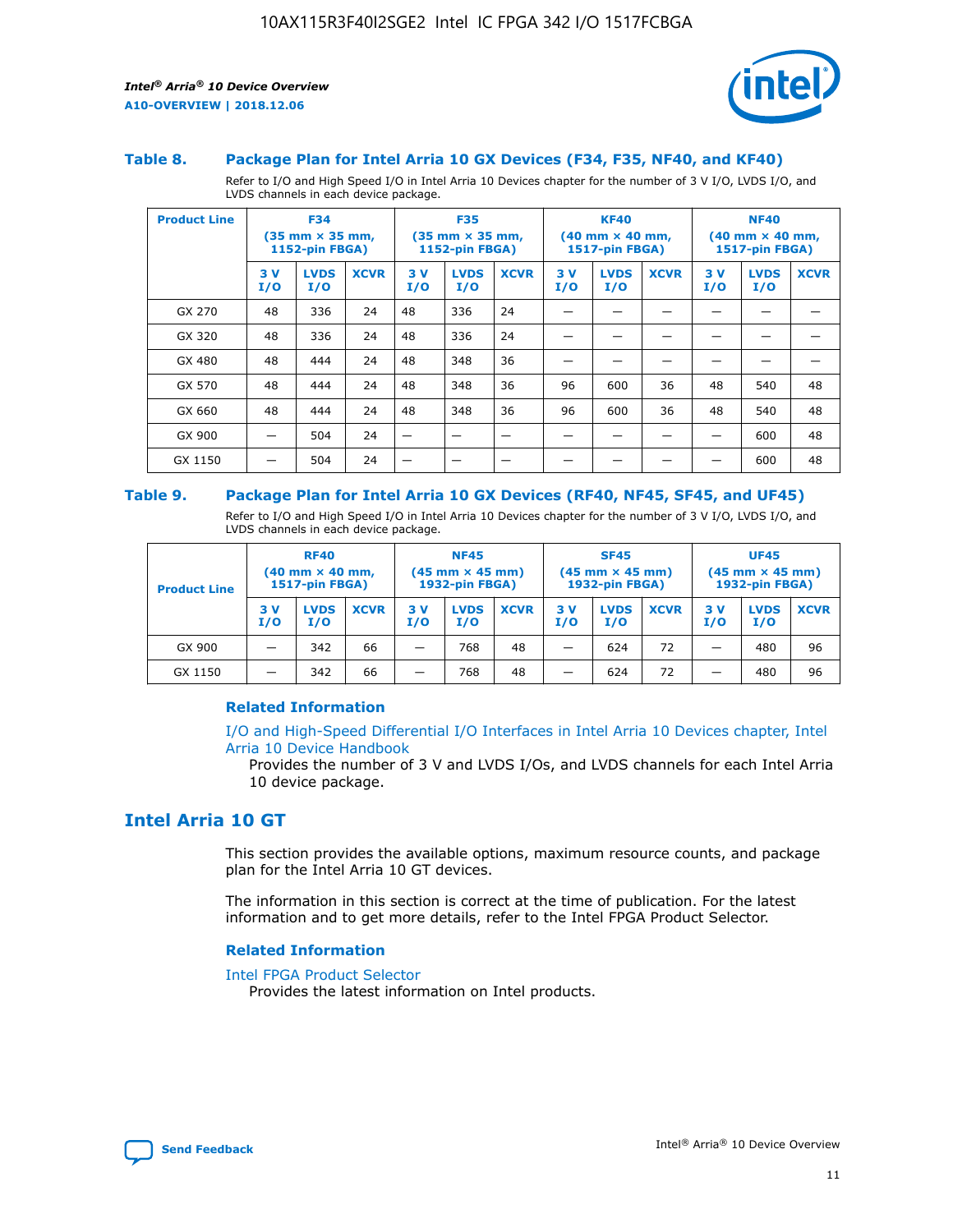

# **Available Options**

# **Figure 2. Sample Ordering Code and Available Options for Intel Arria 10 GT Devices**

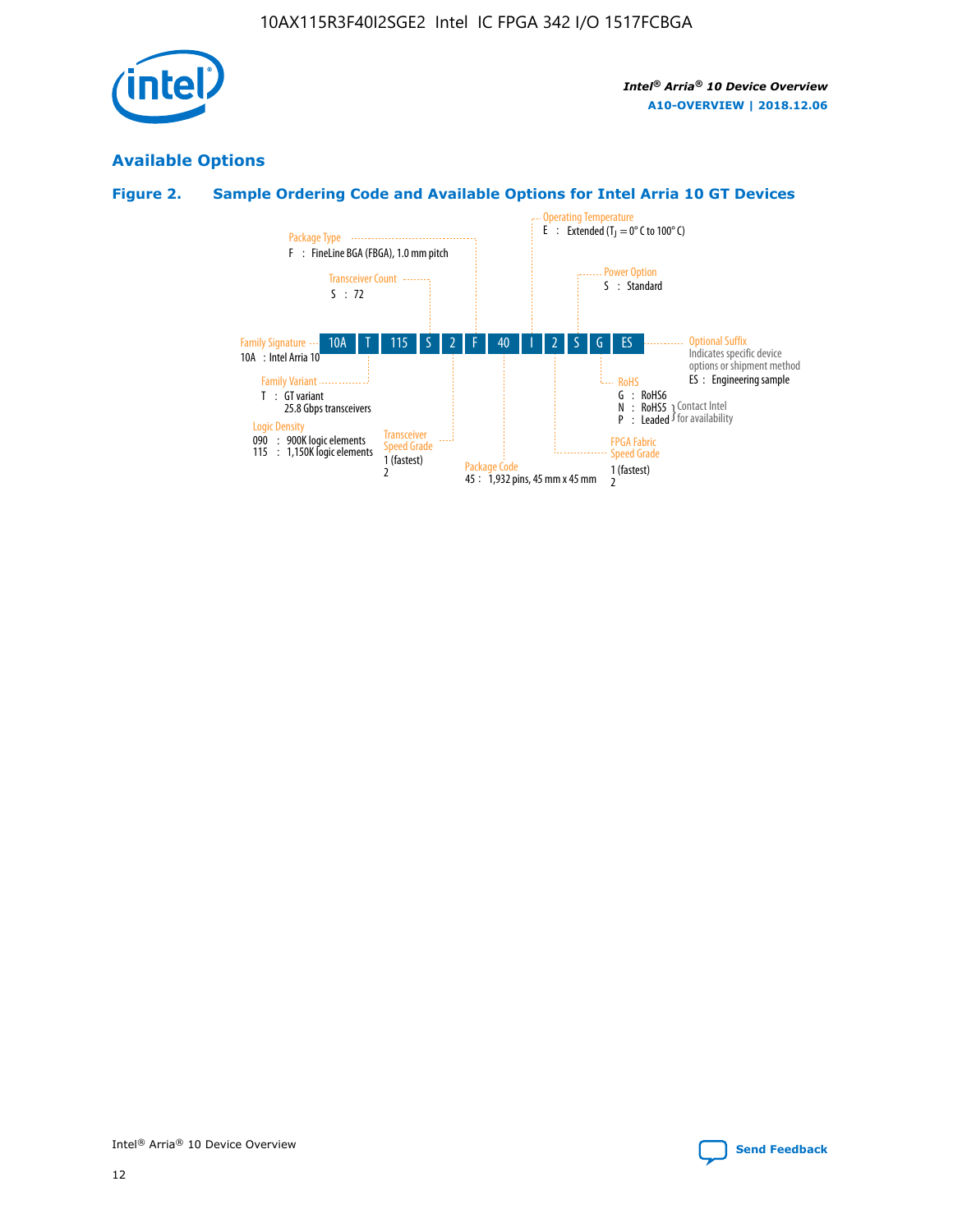

## **Maximum Resources**

#### **Table 10. Maximum Resource Counts for Intel Arria 10 GT Devices**

| <b>Resource</b>              |                      |                | <b>Product Line</b> |  |
|------------------------------|----------------------|----------------|---------------------|--|
|                              |                      | <b>GT 900</b>  | <b>GT 1150</b>      |  |
| Logic Elements (LE) (K)      |                      | 900            | 1,150               |  |
| <b>ALM</b>                   |                      | 339,620        | 427,200             |  |
| Register                     |                      | 1,358,480      | 1,708,800           |  |
| Memory (Kb)                  | M20K                 | 48,460         | 54,260              |  |
|                              | <b>MLAB</b>          | 9,386          | 12,984              |  |
| Variable-precision DSP Block |                      | 1,518          | 1,518               |  |
| 18 x 19 Multiplier           |                      | 3,036          | 3,036               |  |
| PLL                          | Fractional Synthesis | 32             | 32                  |  |
|                              | I/O                  | 16             | 16                  |  |
| Transceiver                  | 17.4 Gbps            | 72(5)          | 72(5)               |  |
|                              | 25.8 Gbps            | 6              | 6                   |  |
| GPIO <sup>(6)</sup>          |                      | 624            | 624                 |  |
| LVDS Pair $(7)$              |                      | 312            | 312                 |  |
| PCIe Hard IP Block           |                      | $\overline{4}$ | $\overline{4}$      |  |
| Hard Memory Controller       |                      | 16             | 16                  |  |

## **Related Information**

#### [Intel Arria 10 GT Channel Usage](https://www.intel.com/content/www/us/en/programmable/documentation/nik1398707230472.html#nik1398707008178)

Configuring GT/GX channels in Intel Arria 10 GT devices.

## **Package Plan**

## **Table 11. Package Plan for Intel Arria 10 GT Devices**

Refer to I/O and High Speed I/O in Intel Arria 10 Devices chapter for the number of 3 V I/O, LVDS I/O, and LVDS channels in each device package.

| <b>Product Line</b> | <b>SF45</b><br>(45 mm × 45 mm, 1932-pin FBGA) |                 |             |  |  |  |
|---------------------|-----------------------------------------------|-----------------|-------------|--|--|--|
|                     | 3 V I/O                                       | <b>LVDS I/O</b> | <b>XCVR</b> |  |  |  |
| GT 900              |                                               | 624             | 72          |  |  |  |
| GT 1150             |                                               | 624             | 72          |  |  |  |

<sup>(7)</sup> Each LVDS I/O pair can be used as differential input or output.



 $(5)$  If all 6 GT channels are in use, 12 of the GX channels are not usable.

<sup>(6)</sup> The number of GPIOs does not include transceiver I/Os. In the Intel Quartus Prime software, the number of user I/Os includes transceiver I/Os.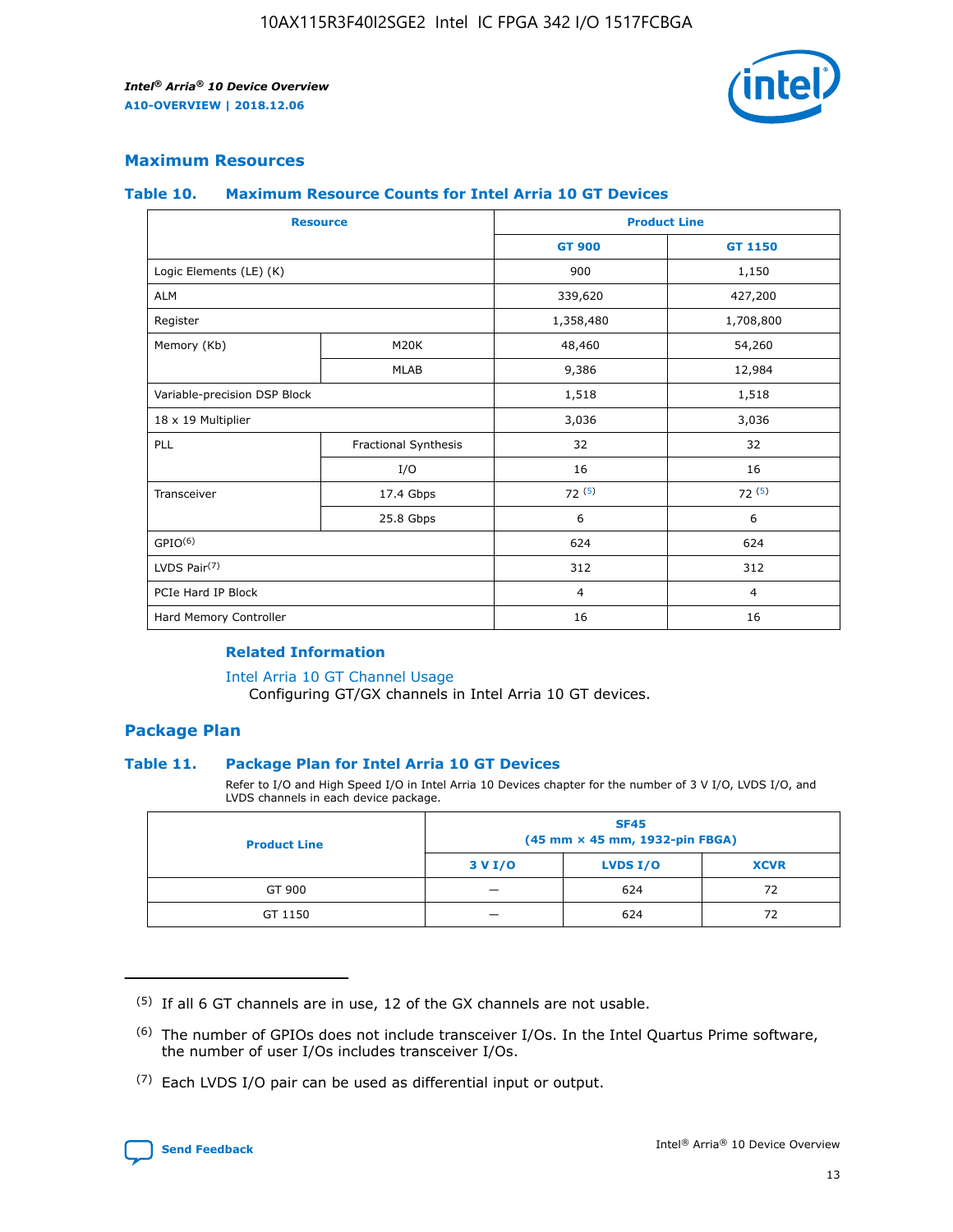

#### **Related Information**

[I/O and High-Speed Differential I/O Interfaces in Intel Arria 10 Devices chapter, Intel](https://www.intel.com/content/www/us/en/programmable/documentation/sam1403482614086.html#sam1403482030321) [Arria 10 Device Handbook](https://www.intel.com/content/www/us/en/programmable/documentation/sam1403482614086.html#sam1403482030321)

Provides the number of 3 V and LVDS I/Os, and LVDS channels for each Intel Arria 10 device package.

# **Intel Arria 10 SX**

This section provides the available options, maximum resource counts, and package plan for the Intel Arria 10 SX devices.

The information in this section is correct at the time of publication. For the latest information and to get more details, refer to the Intel FPGA Product Selector.

#### **Related Information**

[Intel FPGA Product Selector](http://www.altera.com/products/selector/psg-selector.html) Provides the latest information on Intel products.

#### **Available Options**

#### **Figure 3. Sample Ordering Code and Available Options for Intel Arria 10 SX Devices**



#### **Related Information**

[Transceiver Performance for Intel Arria 10 GX/SX Devices](https://www.intel.com/content/www/us/en/programmable/documentation/mcn1413182292568.html#mcn1413213965502) Provides more information about the transceiver speed grade.

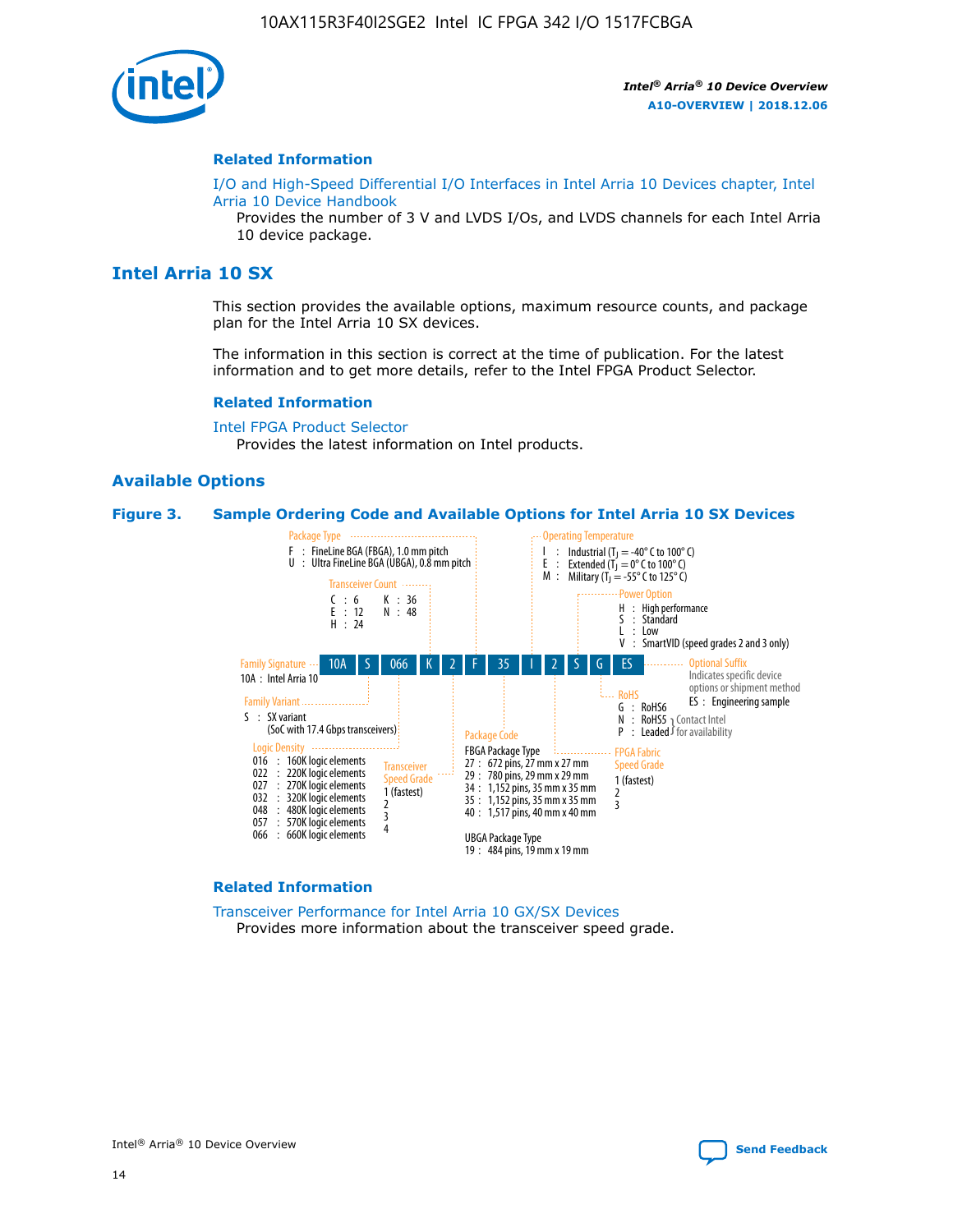

# **Maximum Resources**

#### **Table 12. Maximum Resource Counts for Intel Arria 10 SX Devices**

| <b>Resource</b>                   |                         | <b>Product Line</b> |               |               |                |               |               |               |  |  |  |
|-----------------------------------|-------------------------|---------------------|---------------|---------------|----------------|---------------|---------------|---------------|--|--|--|
|                                   |                         | <b>SX 160</b>       | <b>SX 220</b> | <b>SX 270</b> | <b>SX 320</b>  | <b>SX 480</b> | <b>SX 570</b> | <b>SX 660</b> |  |  |  |
| Logic Elements (LE) (K)           |                         | 160                 | 220           | 270           | 320            | 480           | 570           | 660           |  |  |  |
| <b>ALM</b>                        |                         | 61,510              | 80,330        | 101,620       | 119,900        | 183,590       | 217,080       | 251,680       |  |  |  |
| Register                          |                         | 246,040             | 321,320       | 406,480       | 479,600        | 734,360       | 868,320       | 1,006,720     |  |  |  |
| Memory (Kb)                       | M20K                    | 8,800               | 11,740        | 15,000        | 17,820         | 28,620        | 36,000        | 42,620        |  |  |  |
|                                   | <b>MLAB</b>             | 1,050               | 1,690         | 2,452         | 2,727          | 4,164         | 5,096         | 5,788         |  |  |  |
| Variable-precision DSP Block      |                         | 156                 | 192           | 830           | 985            | 1,368         | 1,523         | 1,687         |  |  |  |
| 18 x 19 Multiplier                |                         | 312                 | 384           | 1,660         | 1,970          | 2,736         | 3,046         | 3,374         |  |  |  |
| PLL                               | Fractional<br>Synthesis | 6                   | 6             | 8             | 8              | 12            | 16            | 16            |  |  |  |
|                                   | I/O                     | 6                   | 6             | 8             | 8              | 12            | 16            | 16            |  |  |  |
| 17.4 Gbps Transceiver             |                         | 12                  | 12            | 24            | 24             | 36            | 48            | 48            |  |  |  |
| GPIO <sup>(8)</sup>               |                         | 288                 | 288           | 384           | 384            | 492           | 696           | 696           |  |  |  |
| LVDS Pair $(9)$                   |                         | 120                 | 120           | 168           | 168            | 174           | 324           | 324           |  |  |  |
| PCIe Hard IP Block                |                         | $\mathbf{1}$        | $\mathbf{1}$  | 2             | $\overline{2}$ | 2             | 2             | 2             |  |  |  |
| Hard Memory Controller            |                         | 6                   | 6             | 8             | 8              | 12            | 16            | 16            |  |  |  |
| ARM Cortex-A9 MPCore<br>Processor |                         | Yes                 | Yes           | Yes           | Yes            | Yes           | Yes           | Yes           |  |  |  |

# **Package Plan**

## **Table 13. Package Plan for Intel Arria 10 SX Devices (U19, F27, F29, and F34)**

Refer to I/O and High Speed I/O in Intel Arria 10 Devices chapter for the number of 3 V I/O, LVDS I/O, and LVDS channels in each device package.

| <b>Product Line</b> | <b>U19</b><br>$(19$ mm $\times$ 19 mm,<br>484-pin UBGA) |                    |             | <b>F27</b><br>$(27 \text{ mm} \times 27 \text{ mm})$<br>672-pin FBGA) |                    | <b>F29</b><br>$(29 \text{ mm} \times 29 \text{ mm})$<br>780-pin FBGA) |           |                    | <b>F34</b><br>$(35 \text{ mm} \times 35 \text{ mm})$<br><b>1152-pin FBGA)</b> |           |                    |             |
|---------------------|---------------------------------------------------------|--------------------|-------------|-----------------------------------------------------------------------|--------------------|-----------------------------------------------------------------------|-----------|--------------------|-------------------------------------------------------------------------------|-----------|--------------------|-------------|
|                     | 3V<br>I/O                                               | <b>LVDS</b><br>I/O | <b>XCVR</b> | 3V<br>I/O                                                             | <b>LVDS</b><br>I/O | <b>XCVR</b>                                                           | 3V<br>I/O | <b>LVDS</b><br>I/O | <b>XCVR</b>                                                                   | 3V<br>I/O | <b>LVDS</b><br>I/O | <b>XCVR</b> |
| SX 160              | 48                                                      | 144                | 6           | 48                                                                    | 192                | 12                                                                    | 48        | 240                | 12                                                                            | -         |                    |             |
| SX 220              | 48                                                      | 144                | 6           | 48                                                                    | 192                | 12                                                                    | 48        | 240                | 12                                                                            |           |                    |             |
| SX 270              |                                                         |                    |             | 48                                                                    | 192                | 12                                                                    | 48        | 312                | 12                                                                            | 48        | 336                | 24          |
| SX 320              |                                                         |                    |             | 48                                                                    | 192                | 12                                                                    | 48        | 312                | 12                                                                            | 48        | 336                | 24          |
|                     | continued                                               |                    |             |                                                                       |                    |                                                                       |           |                    |                                                                               |           |                    |             |

 $(8)$  The number of GPIOs does not include transceiver I/Os. In the Intel Quartus Prime software, the number of user I/Os includes transceiver I/Os.

 $(9)$  Each LVDS I/O pair can be used as differential input or output.

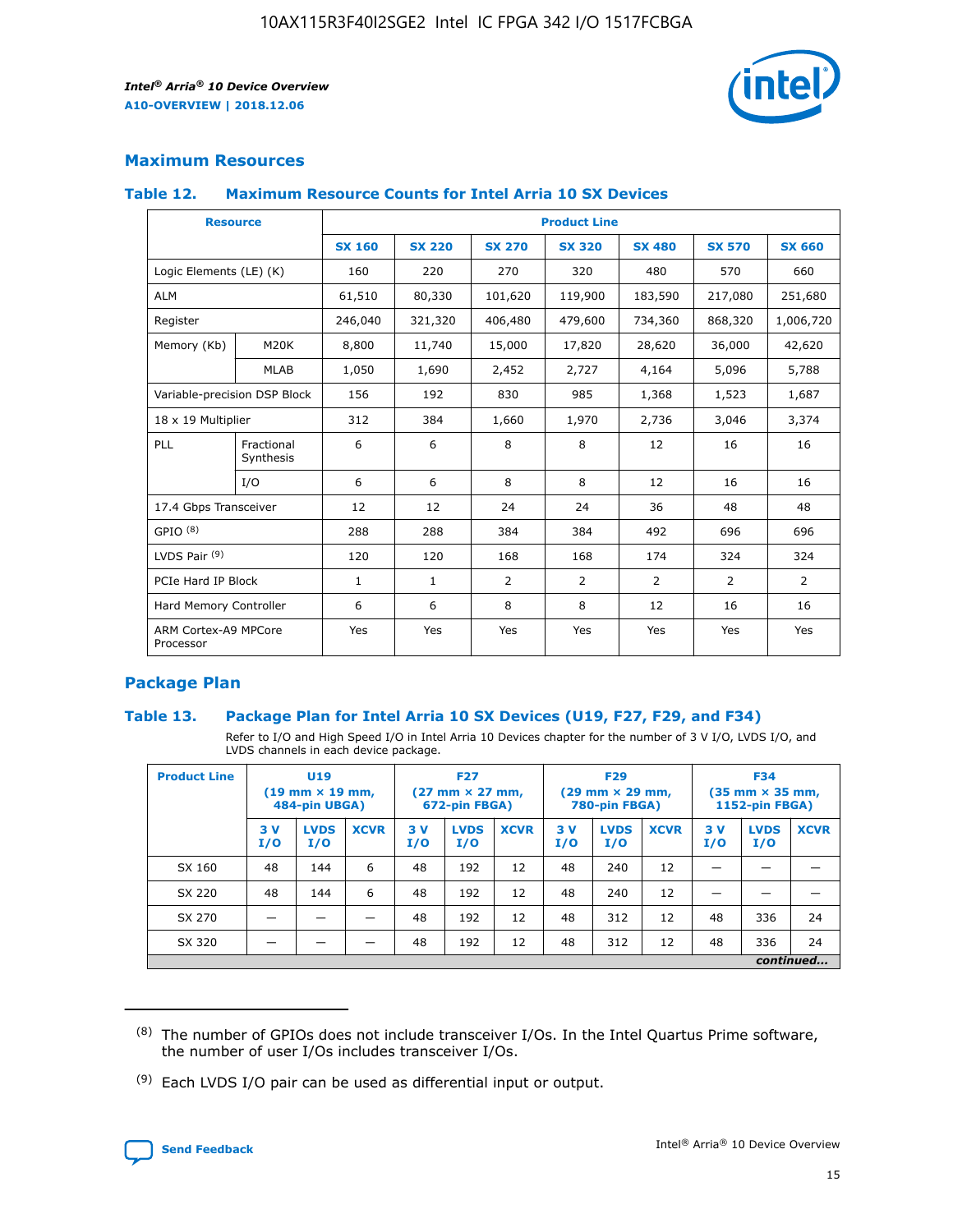

| <b>Product Line</b> | U <sub>19</sub><br>$(19 \text{ mm} \times 19 \text{ mm})$<br>484-pin UBGA) |                    | <b>F27</b><br>$(27 \text{ mm} \times 27 \text{ mm})$<br>672-pin FBGA) |           | <b>F29</b><br>$(29 \text{ mm} \times 29 \text{ mm})$<br>780-pin FBGA) |             |           | <b>F34</b><br>$(35 \text{ mm} \times 35 \text{ mm})$<br><b>1152-pin FBGA)</b> |             |           |                    |             |
|---------------------|----------------------------------------------------------------------------|--------------------|-----------------------------------------------------------------------|-----------|-----------------------------------------------------------------------|-------------|-----------|-------------------------------------------------------------------------------|-------------|-----------|--------------------|-------------|
|                     | 3 V<br>I/O                                                                 | <b>LVDS</b><br>I/O | <b>XCVR</b>                                                           | 3V<br>I/O | <b>LVDS</b><br>I/O                                                    | <b>XCVR</b> | 3V<br>I/O | <b>LVDS</b><br>I/O                                                            | <b>XCVR</b> | 3V<br>I/O | <b>LVDS</b><br>I/O | <b>XCVR</b> |
| SX 480              |                                                                            |                    |                                                                       |           |                                                                       |             | 48        | 312                                                                           | 12          | 48        | 444                | 24          |
| SX 570              |                                                                            |                    |                                                                       |           |                                                                       |             |           |                                                                               |             | 48        | 444                | 24          |
| SX 660              |                                                                            |                    |                                                                       |           |                                                                       |             |           |                                                                               |             | 48        | 444                | 24          |

## **Table 14. Package Plan for Intel Arria 10 SX Devices (F35, KF40, and NF40)**

Refer to I/O and High Speed I/O in Intel Arria 10 Devices chapter for the number of 3 V I/O, LVDS I/O, and LVDS channels in each device package.

| <b>Product Line</b> | <b>F35</b><br>$(35 \text{ mm} \times 35 \text{ mm})$<br><b>1152-pin FBGA)</b> |          |             |                                           | <b>KF40</b><br>(40 mm × 40 mm,<br>1517-pin FBGA) |    | <b>NF40</b><br>$(40 \text{ mm} \times 40 \text{ mm})$<br>1517-pin FBGA) |          |             |  |
|---------------------|-------------------------------------------------------------------------------|----------|-------------|-------------------------------------------|--------------------------------------------------|----|-------------------------------------------------------------------------|----------|-------------|--|
|                     | 3 V I/O                                                                       | LVDS I/O | <b>XCVR</b> | <b>LVDS I/O</b><br><b>XCVR</b><br>3 V I/O |                                                  |    | 3 V I/O                                                                 | LVDS I/O | <b>XCVR</b> |  |
| SX 270              | 48                                                                            | 336      | 24          |                                           |                                                  |    |                                                                         |          |             |  |
| SX 320              | 48                                                                            | 336      | 24          |                                           |                                                  |    |                                                                         |          |             |  |
| SX 480              | 48                                                                            | 348      | 36          |                                           |                                                  |    |                                                                         |          |             |  |
| SX 570              | 48                                                                            | 348      | 36          | 96                                        | 600                                              | 36 | 48                                                                      | 540      | 48          |  |
| SX 660              | 48                                                                            | 348      | 36          | 96                                        | 600                                              | 36 | 48                                                                      | 540      | 48          |  |

# **Related Information**

[I/O and High-Speed Differential I/O Interfaces in Intel Arria 10 Devices chapter, Intel](https://www.intel.com/content/www/us/en/programmable/documentation/sam1403482614086.html#sam1403482030321) [Arria 10 Device Handbook](https://www.intel.com/content/www/us/en/programmable/documentation/sam1403482614086.html#sam1403482030321)

Provides the number of 3 V and LVDS I/Os, and LVDS channels for each Intel Arria 10 device package.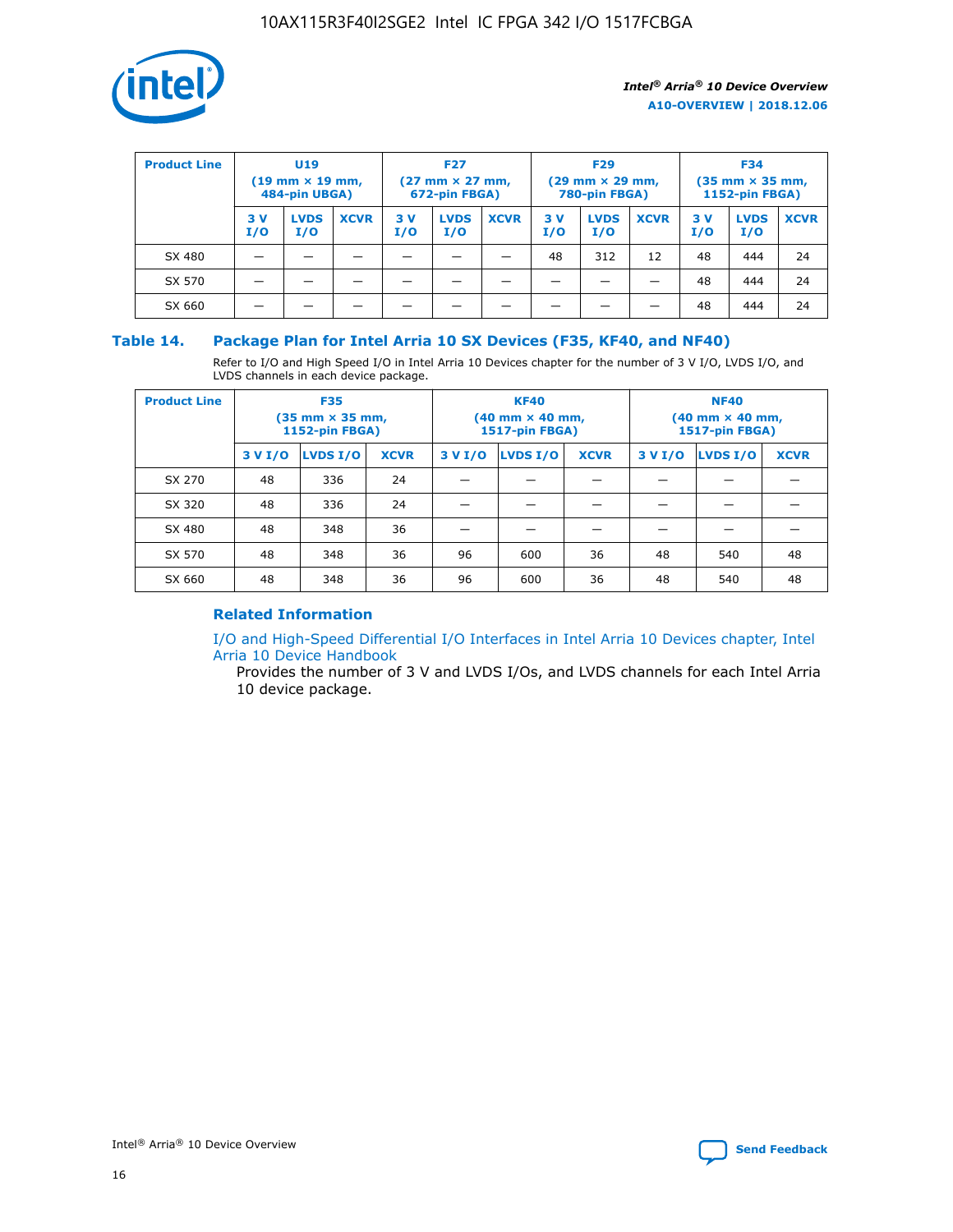

# **I/O Vertical Migration for Intel Arria 10 Devices**

#### **Figure 4. Migration Capability Across Intel Arria 10 Product Lines**

- The arrows indicate the migration paths. The devices included in each vertical migration path are shaded. Devices with fewer resources in the same path have lighter shades.
- To achieve the full I/O migration across product lines in the same migration path, restrict I/Os and transceivers usage to match the product line with the lowest I/O and transceiver counts.
- An LVDS I/O bank in the source device may be mapped to a 3 V I/O bank in the target device. To use memory interface clock frequency higher than 533 MHz, assign external memory interface pins only to banks that are LVDS I/O in both devices.
- There may be nominal 0.15 mm package height difference between some product lines in the same package type.
	- **Variant Product Line Package U19 F27 F29 F34 F35 KF40 NF40 RF40 NF45 SF45 UF45** Intel® Arria® 10 GX GX 160 GX 220 GX 270 GX 320 GX 480 GX 570 GX 660 GX 900 GX 1150 Intel Arria 10 GT GT 900 GT 1150 Intel Arria 10 SX SX 160 SX 220 SX 270 SX 320 SX 480 SX 570 SX 660
- Some migration paths are not shown in the Intel Quartus Prime software **Pin Migration View**.

*Note:* To verify the pin migration compatibility, use the **Pin Migration View** window in the Intel Quartus Prime software Pin Planner.

# **Adaptive Logic Module**

Intel Arria 10 devices use a 20 nm ALM as the basic building block of the logic fabric.

The ALM architecture is the same as the previous generation FPGAs, allowing for efficient implementation of logic functions and easy conversion of IP between the device generations.

The ALM, as shown in following figure, uses an 8-input fracturable look-up table (LUT) with four dedicated registers to help improve timing closure in register-rich designs and achieve an even higher design packing capability than the traditional two-register per LUT architecture.

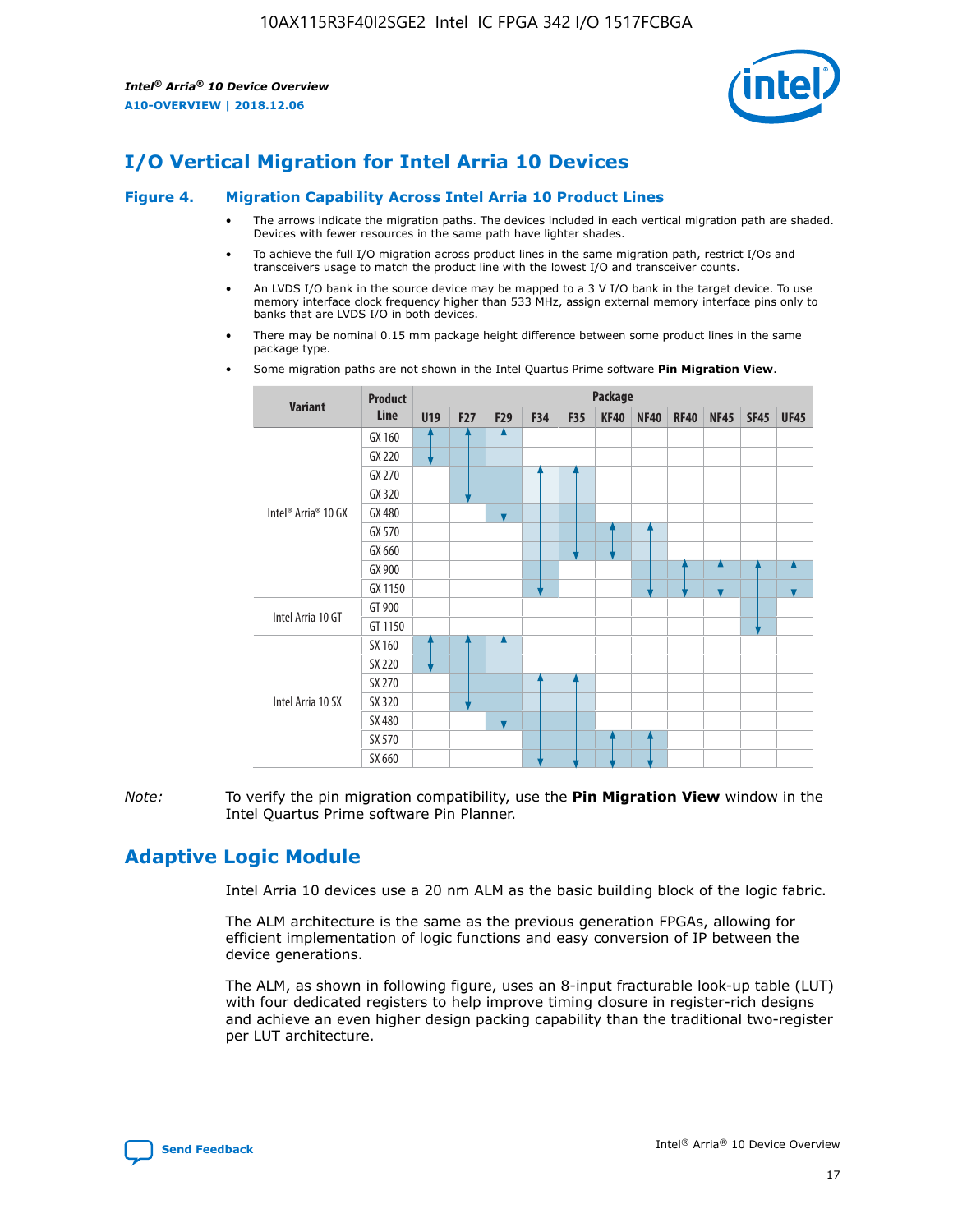

**Figure 5. ALM for Intel Arria 10 Devices**



The Intel Quartus Prime software optimizes your design according to the ALM logic structure and automatically maps legacy designs into the Intel Arria 10 ALM architecture.

# **Variable-Precision DSP Block**

The Intel Arria 10 variable precision DSP blocks support fixed-point arithmetic and floating-point arithmetic.

Features for fixed-point arithmetic:

- High-performance, power-optimized, and fully registered multiplication operations
- 18-bit and 27-bit word lengths
- Two 18 x 19 multipliers or one 27 x 27 multiplier per DSP block
- Built-in addition, subtraction, and 64-bit double accumulation register to combine multiplication results
- Cascading 19-bit or 27-bit when pre-adder is disabled and cascading 18-bit when pre-adder is used to form the tap-delay line for filtering applications
- Cascading 64-bit output bus to propagate output results from one block to the next block without external logic support
- Hard pre-adder supported in 19-bit and 27-bit modes for symmetric filters
- Internal coefficient register bank in both 18-bit and 27-bit modes for filter implementation
- 18-bit and 27-bit systolic finite impulse response (FIR) filters with distributed output adder
- Biased rounding support

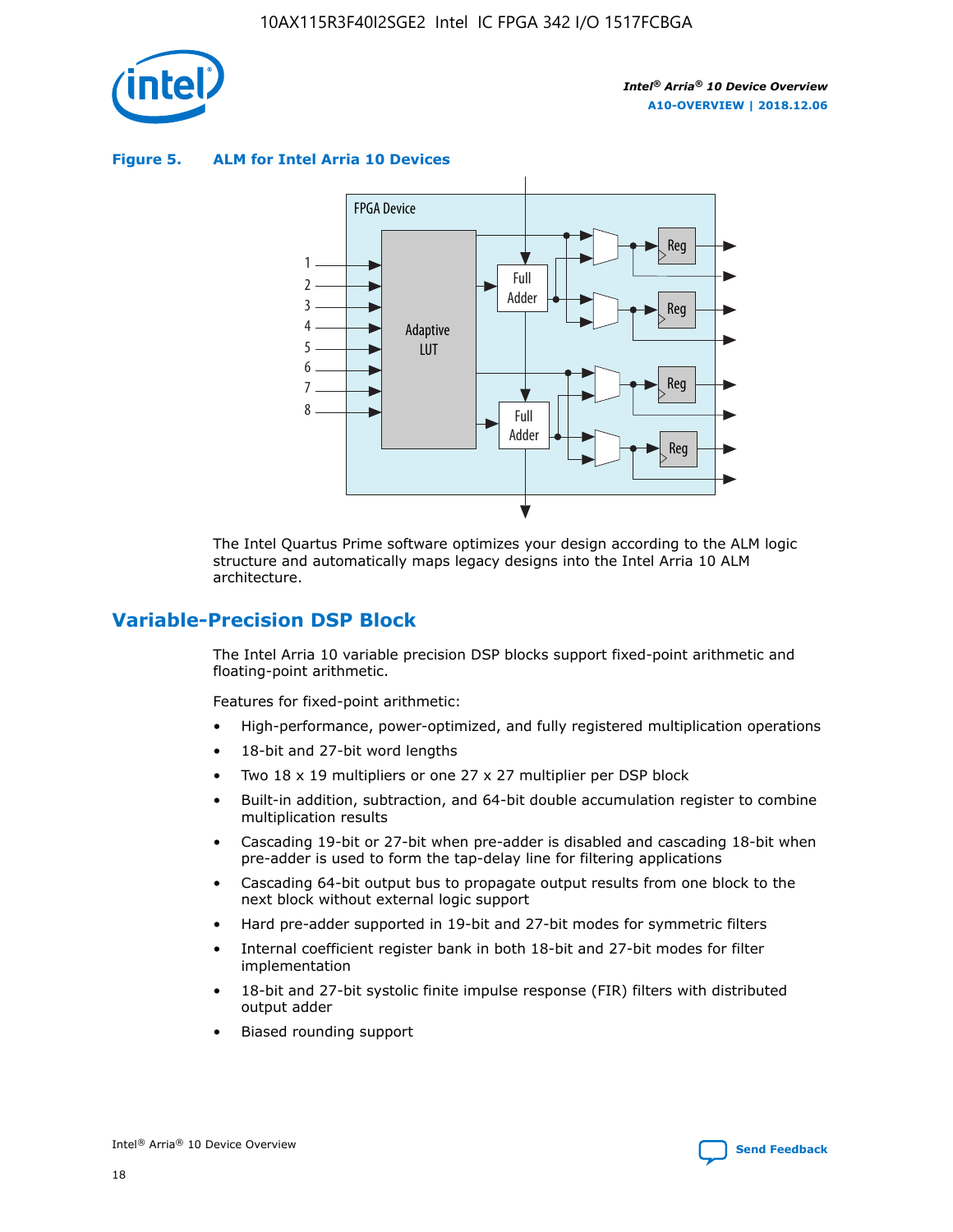

Features for floating-point arithmetic:

- A completely hardened architecture that supports multiplication, addition, subtraction, multiply-add, and multiply-subtract
- Multiplication with accumulation capability and a dynamic accumulator reset control
- Multiplication with cascade summation capability
- Multiplication with cascade subtraction capability
- Complex multiplication
- Direct vector dot product
- Systolic FIR filter

## **Table 15. Variable-Precision DSP Block Configurations for Intel Arria 10 Devices**

| <b>Usage Example</b>                                       | <b>Multiplier Size (Bit)</b>    | <b>DSP Block Resources</b> |
|------------------------------------------------------------|---------------------------------|----------------------------|
| Medium precision fixed point                               | Two 18 x 19                     |                            |
| High precision fixed or Single precision<br>floating point | One 27 x 27                     |                            |
| Fixed point FFTs                                           | One 19 x 36 with external adder |                            |
| Very high precision fixed point                            | One 36 x 36 with external adder |                            |
| Double precision floating point                            | One 54 x 54 with external adder | 4                          |

#### **Table 16. Resources for Fixed-Point Arithmetic in Intel Arria 10 Devices**

The table lists the variable-precision DSP resources by bit precision for each Intel Arria 10 device.

| <b>Variant</b>  | <b>Product Line</b> | Variable-<br>precision<br><b>DSP Block</b> | <b>Independent Input and Output</b><br><b>Multiplications Operator</b> |                                     | 18 x 19<br><b>Multiplier</b><br><b>Adder Sum</b> | $18 \times 18$<br><b>Multiplier</b><br><b>Adder</b> |
|-----------------|---------------------|--------------------------------------------|------------------------------------------------------------------------|-------------------------------------|--------------------------------------------------|-----------------------------------------------------|
|                 |                     |                                            | 18 x 19<br><b>Multiplier</b>                                           | $27 \times 27$<br><b>Multiplier</b> | <b>Mode</b>                                      | <b>Summed with</b><br>36 bit Input                  |
| AIntel Arria 10 | GX 160              | 156                                        | 312                                                                    | 156                                 | 156                                              | 156                                                 |
| GX              | GX 220              | 192                                        | 384                                                                    | 192                                 | 192                                              | 192                                                 |
|                 | GX 270              | 830                                        | 1,660                                                                  | 830                                 | 830                                              | 830                                                 |
|                 | GX 320              | 984                                        | 1,968                                                                  | 984                                 | 984                                              | 984                                                 |
|                 | GX 480              | 1,368                                      | 2,736                                                                  | 1,368                               | 1,368                                            | 1,368                                               |
|                 | GX 570              | 1,523                                      | 3,046                                                                  | 1,523                               | 1,523                                            | 1,523                                               |
|                 | GX 660              | 1,687                                      | 3,374                                                                  | 1,687                               | 1,687                                            | 1,687                                               |
|                 | GX 900              | 1,518                                      | 3,036                                                                  | 1,518                               | 1,518                                            | 1,518                                               |
|                 | GX 1150             | 1,518                                      | 3,036                                                                  | 1,518                               | 1,518                                            | 1,518                                               |
| Intel Arria 10  | GT 900              | 1,518                                      | 3,036                                                                  | 1,518                               | 1,518                                            | 1,518                                               |
| GT              | GT 1150             | 1,518                                      | 3,036                                                                  | 1,518                               | 1,518                                            | 1,518                                               |
| Intel Arria 10  | SX 160              | 156                                        | 312                                                                    | 156                                 | 156                                              | 156                                                 |
| <b>SX</b>       | SX 220<br>192       |                                            | 384                                                                    | 192                                 | 192                                              | 192                                                 |
|                 | SX 270              | 830                                        | 1,660                                                                  | 830                                 | 830                                              | 830                                                 |
|                 |                     |                                            |                                                                        |                                     |                                                  | continued                                           |

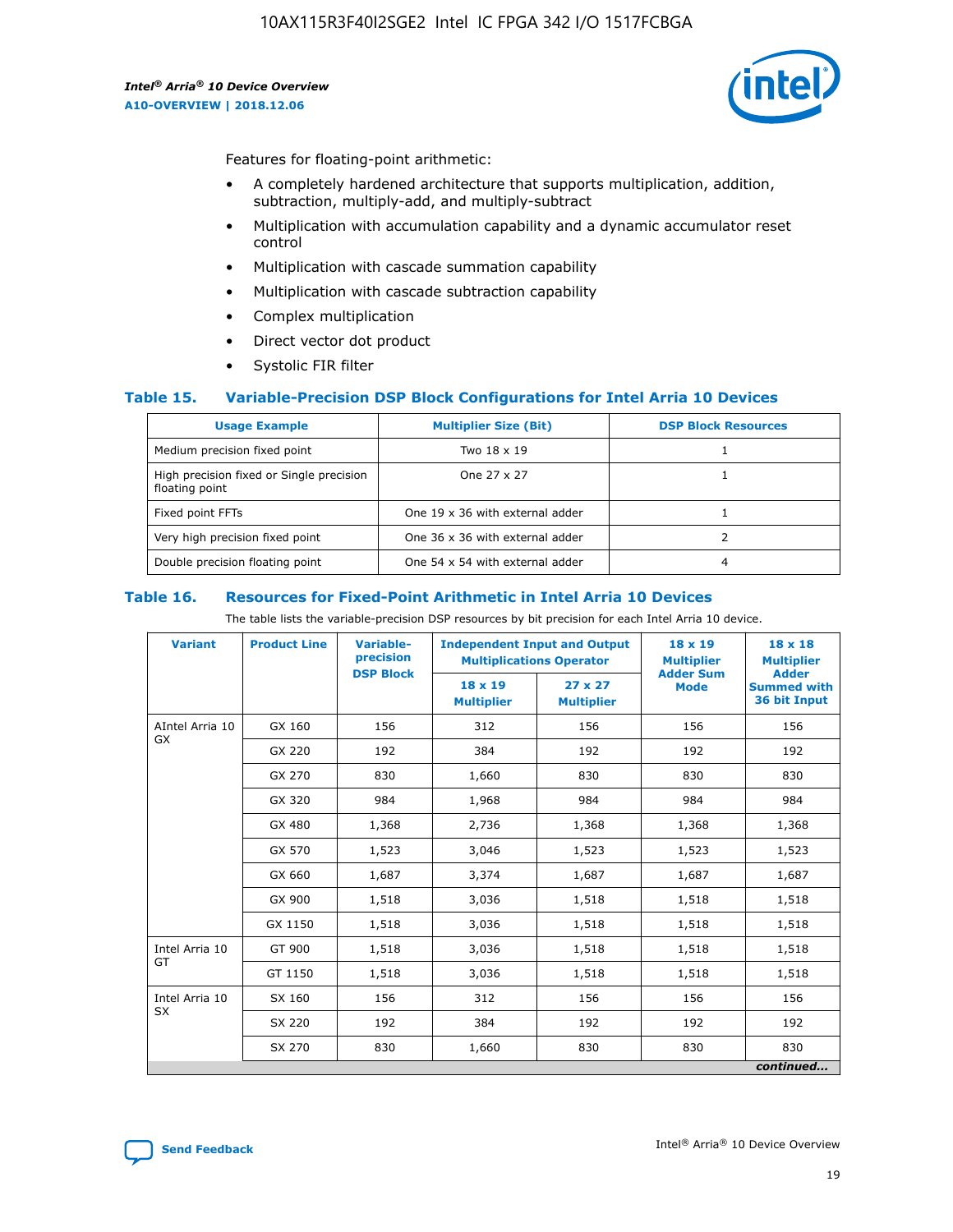

| <b>Variant</b> | <b>Product Line</b> | Variable-<br>precision | <b>Independent Input and Output</b><br><b>Multiplications Operator</b> |                                     | $18 \times 19$<br><b>Multiplier</b> | $18 \times 18$<br><b>Multiplier</b><br><b>Adder</b> |  |
|----------------|---------------------|------------------------|------------------------------------------------------------------------|-------------------------------------|-------------------------------------|-----------------------------------------------------|--|
|                |                     | <b>DSP Block</b>       | $18 \times 19$<br><b>Multiplier</b>                                    | $27 \times 27$<br><b>Multiplier</b> | <b>Adder Sum</b><br><b>Mode</b>     | <b>Summed with</b><br>36 bit Input                  |  |
|                | SX 320              | 984                    | 1,968                                                                  | 984                                 | 984                                 | 984                                                 |  |
|                | SX 480              | 1,368                  | 2,736                                                                  | 1,368                               | 1,368                               | 1,368                                               |  |
|                | SX 570              | 1,523                  | 3,046                                                                  | 1,523                               | 1,523                               | 1,523                                               |  |
|                | SX 660              | 1,687                  | 3,374                                                                  | 1,687                               | 1,687                               | 1,687                                               |  |

# **Table 17. Resources for Floating-Point Arithmetic in Intel Arria 10 Devices**

The table lists the variable-precision DSP resources by bit precision for each Intel Arria 10 device.

| <b>Variant</b> | <b>Product Line</b> | <b>Variable-</b><br>precision<br><b>DSP Block</b> | <b>Single</b><br><b>Precision</b><br><b>Floating-Point</b><br><b>Multiplication</b><br><b>Mode</b> | <b>Single-Precision</b><br><b>Floating-Point</b><br><b>Adder Mode</b> | Single-<br><b>Precision</b><br><b>Floating-Point</b><br><b>Multiply</b><br><b>Accumulate</b><br><b>Mode</b> | <b>Peak</b><br><b>Giga Floating-</b><br><b>Point</b><br><b>Operations</b><br>per Second<br>(GFLOPs) |
|----------------|---------------------|---------------------------------------------------|----------------------------------------------------------------------------------------------------|-----------------------------------------------------------------------|-------------------------------------------------------------------------------------------------------------|-----------------------------------------------------------------------------------------------------|
| Intel Arria 10 | GX 160              | 156                                               | 156                                                                                                | 156                                                                   | 156                                                                                                         | 140                                                                                                 |
| GX             | GX 220              | 192                                               | 192                                                                                                | 192                                                                   | 192                                                                                                         | 173                                                                                                 |
|                | GX 270              | 830                                               | 830                                                                                                | 830                                                                   | 830                                                                                                         | 747                                                                                                 |
|                | GX 320              | 984                                               | 984                                                                                                | 984                                                                   | 984                                                                                                         | 886                                                                                                 |
|                | GX 480              | 1,369                                             | 1,368                                                                                              | 1,368                                                                 | 1,368                                                                                                       | 1,231                                                                                               |
|                | GX 570              | 1,523                                             | 1,523                                                                                              | 1,523                                                                 | 1,523                                                                                                       | 1,371                                                                                               |
|                | GX 660              | 1,687                                             | 1,687                                                                                              | 1,687                                                                 | 1,687                                                                                                       | 1,518                                                                                               |
|                | GX 900              | 1,518                                             | 1,518                                                                                              | 1,518                                                                 | 1,518                                                                                                       | 1,366                                                                                               |
|                | GX 1150             | 1,518                                             | 1,518                                                                                              | 1,518                                                                 | 1,518                                                                                                       | 1,366                                                                                               |
| Intel Arria 10 | GT 900              | 1,518                                             | 1,518                                                                                              | 1,518                                                                 | 1,518                                                                                                       | 1,366                                                                                               |
| GT             | GT 1150             | 1,518                                             | 1,518                                                                                              | 1,518                                                                 | 1,518                                                                                                       | 1,366                                                                                               |
| Intel Arria 10 | SX 160              | 156                                               | 156                                                                                                | 156                                                                   | 156                                                                                                         | 140                                                                                                 |
| SX             | SX 220              | 192                                               | 192                                                                                                | 192                                                                   | 192                                                                                                         | 173                                                                                                 |
|                | SX 270              | 830                                               | 830                                                                                                | 830                                                                   | 830                                                                                                         | 747                                                                                                 |
|                | SX 320              | 984                                               | 984                                                                                                | 984                                                                   | 984                                                                                                         | 886                                                                                                 |
|                | SX 480              | 1,369                                             | 1,368                                                                                              | 1,368                                                                 | 1,368                                                                                                       | 1,231                                                                                               |
|                | SX 570              | 1,523                                             | 1,523                                                                                              | 1,523                                                                 | 1,523                                                                                                       | 1,371                                                                                               |
|                | SX 660              | 1,687                                             | 1,687                                                                                              | 1,687                                                                 | 1,687                                                                                                       | 1,518                                                                                               |

# **Embedded Memory Blocks**

The embedded memory blocks in the devices are flexible and designed to provide an optimal amount of small- and large-sized memory arrays to fit your design requirements.

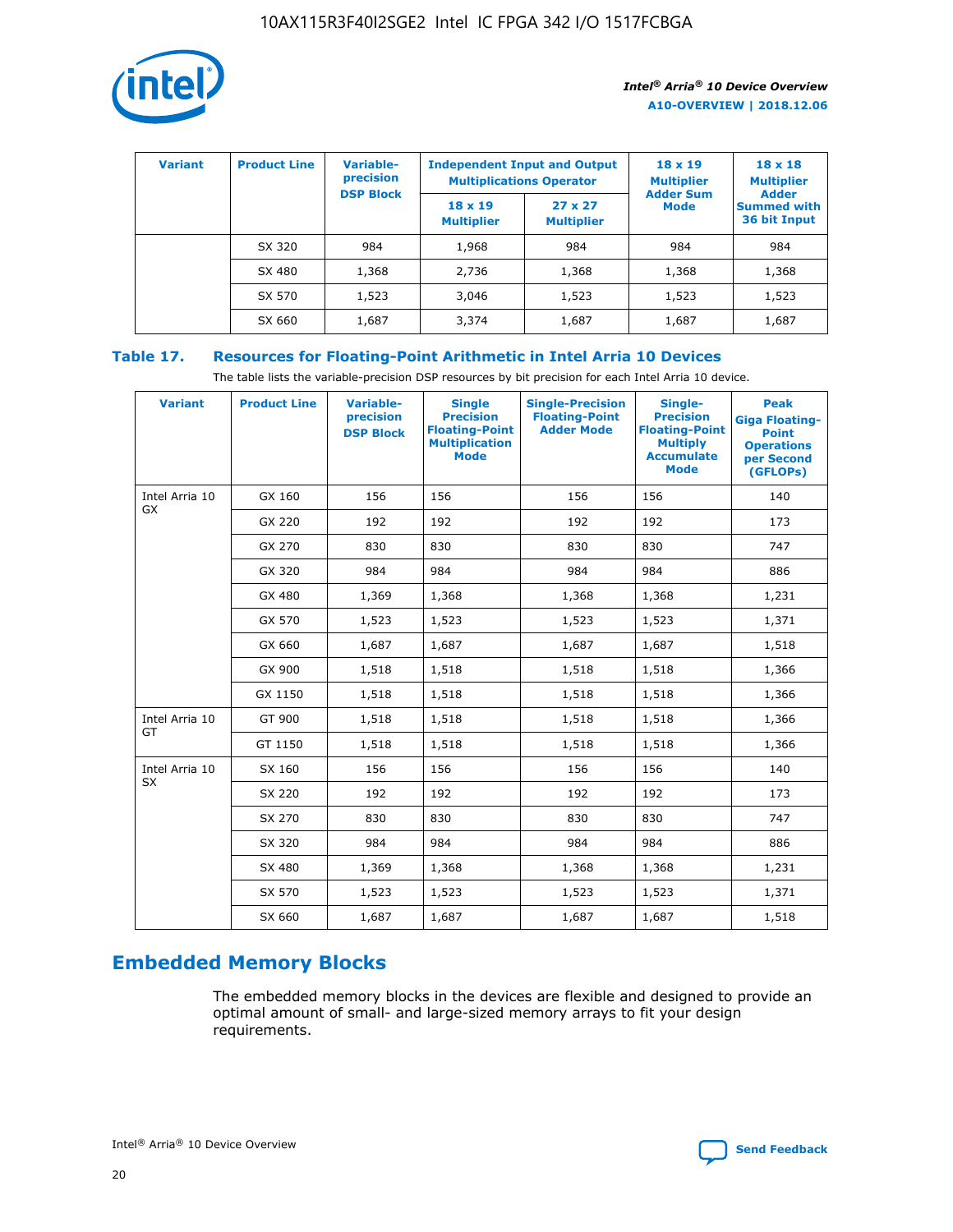

# **Types of Embedded Memory**

The Intel Arria 10 devices contain two types of memory blocks:

- 20 Kb M20K blocks—blocks of dedicated memory resources. The M20K blocks are ideal for larger memory arrays while still providing a large number of independent ports.
- 640 bit memory logic array blocks (MLABs)—enhanced memory blocks that are configured from dual-purpose logic array blocks (LABs). The MLABs are ideal for wide and shallow memory arrays. The MLABs are optimized for implementation of shift registers for digital signal processing (DSP) applications, wide and shallow FIFO buffers, and filter delay lines. Each MLAB is made up of ten adaptive logic modules (ALMs). In the Intel Arria 10 devices, you can configure these ALMs as ten 32 x 2 blocks, giving you one 32 x 20 simple dual-port SRAM block per MLAB.

# **Embedded Memory Capacity in Intel Arria 10 Devices**

|                   | <b>Product</b> | <b>M20K</b>  |                     | <b>MLAB</b>  |                     | <b>Total RAM Bit</b> |
|-------------------|----------------|--------------|---------------------|--------------|---------------------|----------------------|
| <b>Variant</b>    | <b>Line</b>    | <b>Block</b> | <b>RAM Bit (Kb)</b> | <b>Block</b> | <b>RAM Bit (Kb)</b> | (Kb)                 |
| Intel Arria 10 GX | GX 160         | 440          | 8,800               | 1,680        | 1,050               | 9,850                |
|                   | GX 220         | 587          | 11,740              | 2,703        | 1,690               | 13,430               |
|                   | GX 270         | 750          | 15,000              | 3,922        | 2,452               | 17,452               |
|                   | GX 320         | 891          | 17,820              | 4,363        | 2,727               | 20,547               |
|                   | GX 480         | 1,431        | 28,620              | 6,662        | 4,164               | 32,784               |
|                   | GX 570         | 1,800        | 36,000              | 8,153        | 5,096               | 41,096               |
|                   | GX 660         | 2,131        | 42,620              | 9,260        | 5,788               | 48,408               |
|                   | GX 900         | 2,423        | 48,460              | 15,017       | 9,386               | 57,846               |
|                   | GX 1150        | 2,713        | 54,260              | 20,774       | 12,984              | 67,244               |
| Intel Arria 10 GT | GT 900         | 2,423        | 48,460              | 15,017       | 9,386               | 57,846               |
|                   | GT 1150        | 2,713        | 54,260              | 20,774       | 12,984              | 67,244               |
| Intel Arria 10 SX | SX 160         | 440          | 8,800               | 1,680        | 1,050               | 9,850                |
|                   | SX 220         | 587          | 11,740              | 2,703        | 1,690               | 13,430               |
|                   | SX 270         | 750          | 15,000              | 3,922        | 2,452               | 17,452               |
|                   | SX 320         | 891          | 17,820              | 4,363        | 2,727               | 20,547               |
|                   | SX 480         | 1,431        | 28,620              | 6,662        | 4,164               | 32,784               |
|                   | SX 570         | 1,800        | 36,000              | 8,153        | 5,096               | 41,096               |
|                   | SX 660         | 2,131        | 42,620              | 9,260        | 5,788               | 48,408               |

#### **Table 18. Embedded Memory Capacity and Distribution in Intel Arria 10 Devices**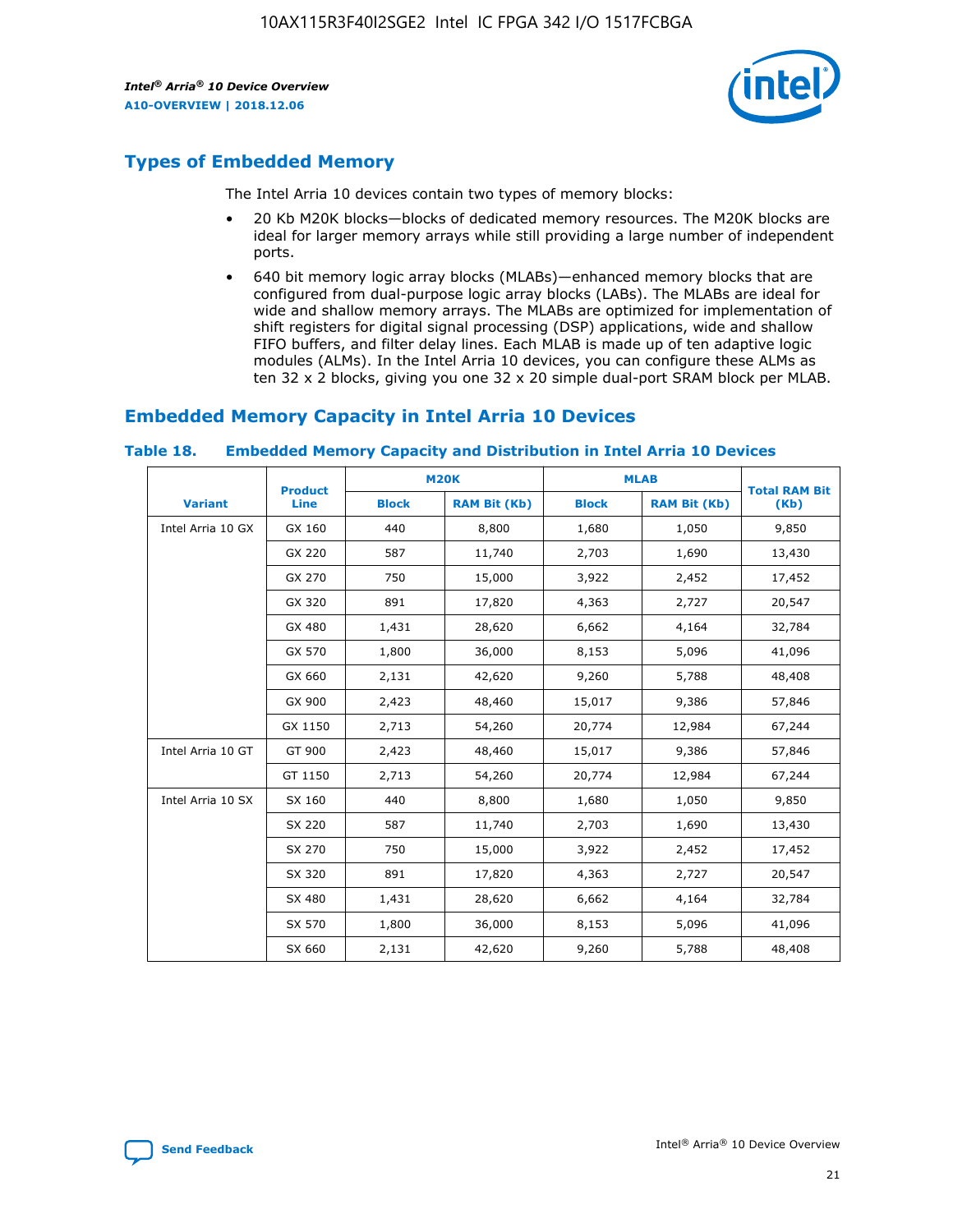

# **Embedded Memory Configurations for Single-port Mode**

#### **Table 19. Single-port Embedded Memory Configurations for Intel Arria 10 Devices**

This table lists the maximum configurations supported for single-port RAM and ROM modes.

| <b>Memory Block</b> | Depth (bits) | <b>Programmable Width</b> |
|---------------------|--------------|---------------------------|
| MLAB                | 32           | x16, x18, or x20          |
|                     | 64(10)       | x8, x9, x10               |
| M20K                | 512          | x40, x32                  |
|                     | 1K           | x20, x16                  |
|                     | 2K           | x10, x8                   |
|                     | 4K           | x5, x4                    |
|                     | 8K           | x2                        |
|                     | 16K          | x1                        |

# **Clock Networks and PLL Clock Sources**

The clock network architecture is based on Intel's global, regional, and peripheral clock structure. This clock structure is supported by dedicated clock input pins, fractional clock synthesis PLLs, and integer I/O PLLs.

# **Clock Networks**

The Intel Arria 10 core clock networks are capable of up to 800 MHz fabric operation across the full industrial temperature range. For the external memory interface, the clock network supports the hard memory controller with speeds up to 2,400 Mbps in a quarter-rate transfer.

To reduce power consumption, the Intel Quartus Prime software identifies all unused sections of the clock network and powers them down.

# **Fractional Synthesis and I/O PLLs**

Intel Arria 10 devices contain up to 32 fractional synthesis PLLs and up to 16 I/O PLLs that are available for both specific and general purpose uses in the core:

- Fractional synthesis PLLs—located in the column adjacent to the transceiver blocks
- I/O PLLs—located in each bank of the 48 I/Os

## **Fractional Synthesis PLLs**

You can use the fractional synthesis PLLs to:

- Reduce the number of oscillators that are required on your board
- Reduce the number of clock pins that are used in the device by synthesizing multiple clock frequencies from a single reference clock source

<sup>(10)</sup> Supported through software emulation and consumes additional MLAB blocks.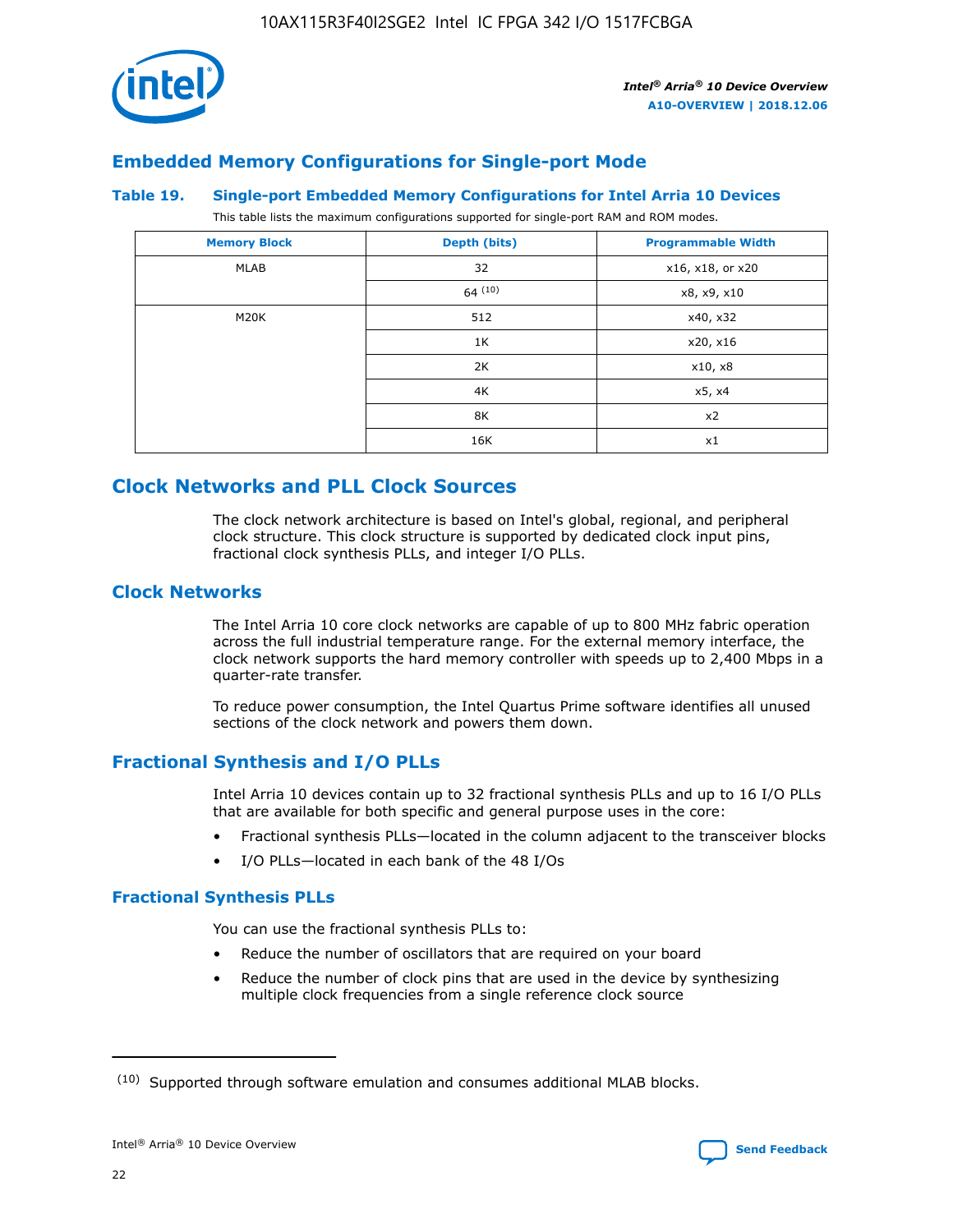

The fractional synthesis PLLs support the following features:

- Reference clock frequency synthesis for transceiver CMU and Advanced Transmit (ATX) PLLs
- Clock network delay compensation
- Zero-delay buffering
- Direct transmit clocking for transceivers
- Independently configurable into two modes:
	- Conventional integer mode equivalent to the general purpose PLL
	- Enhanced fractional mode with third order delta-sigma modulation
- PLL cascading

# **I/O PLLs**

The integer mode I/O PLLs are located in each bank of 48 I/Os. You can use the I/O PLLs to simplify the design of external memory and high-speed LVDS interfaces.

In each I/O bank, the I/O PLLs are adjacent to the hard memory controllers and LVDS SERDES. Because these PLLs are tightly coupled with the I/Os that need to use them, it makes it easier to close timing.

You can use the I/O PLLs for general purpose applications in the core such as clock network delay compensation and zero-delay buffering.

Intel Arria 10 devices support PLL-to-PLL cascading.

# **FPGA General Purpose I/O**

Intel Arria 10 devices offer highly configurable GPIOs. Each I/O bank contains 48 general purpose I/Os and a high-efficiency hard memory controller.

The following list describes the features of the GPIOs:

- Consist of 3 V I/Os for high-voltage application and LVDS I/Os for differential signaling
	- Up to two 3 V I/O banks, available in some devices, that support up to 3 V I/O standards
	- LVDS I/O banks that support up to 1.8 V I/O standards
- Support a wide range of single-ended and differential I/O interfaces
- LVDS speeds up to 1.6 Gbps
- Each LVDS pair of pins has differential input and output buffers, allowing you to configure the LVDS direction for each pair.
- Programmable bus hold and weak pull-up
- Programmable differential output voltage  $(V_{OD})$  and programmable pre-emphasis

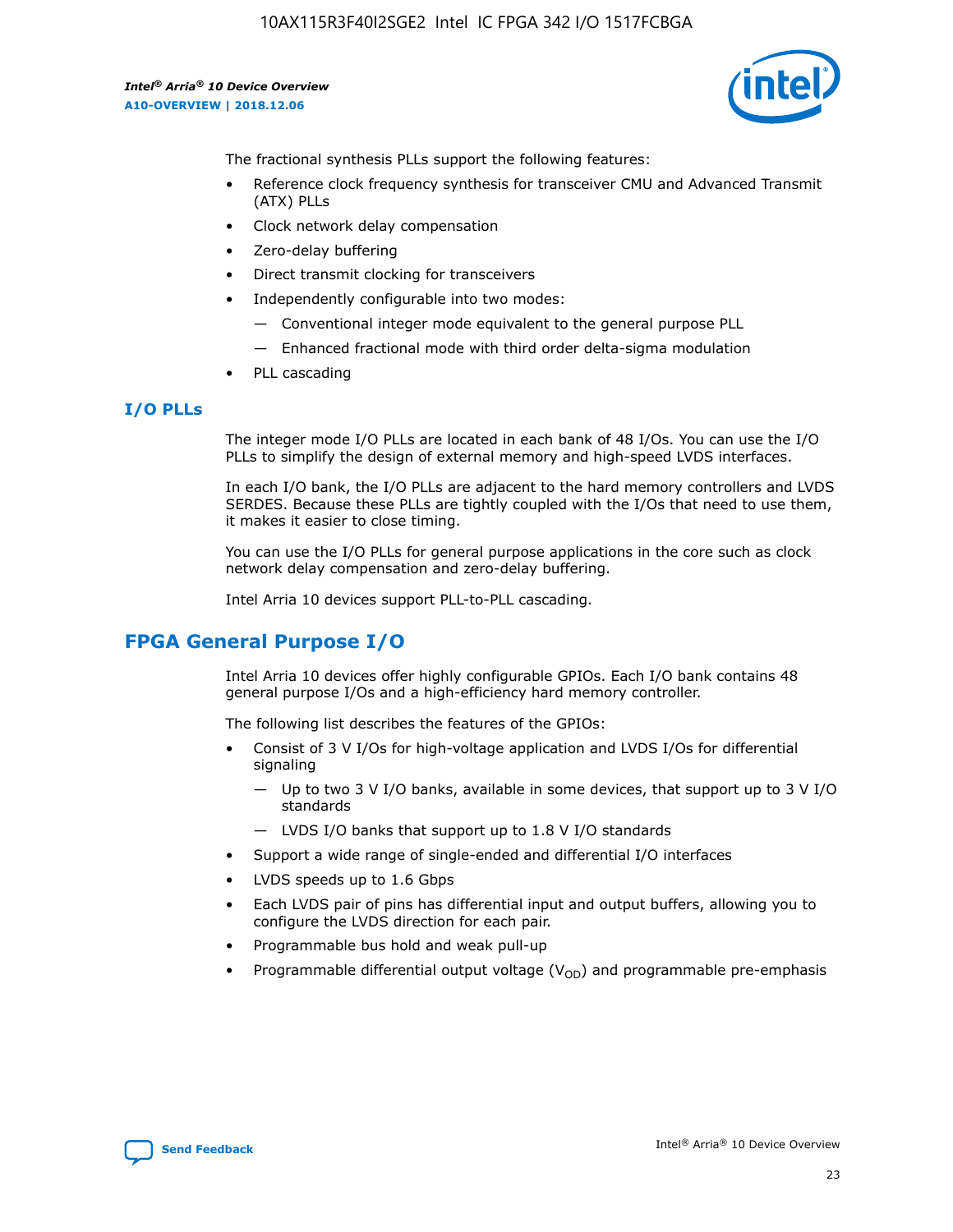

- Series (R<sub>S</sub>) and parallel (R<sub>T</sub>) on-chip termination (OCT) for all I/O banks with OCT calibration to limit the termination impedance variation
- On-chip dynamic termination that has the ability to swap between series and parallel termination, depending on whether there is read or write on a common bus for signal integrity
- Easy timing closure support using the hard read FIFO in the input register path, and delay-locked loop (DLL) delay chain with fine and coarse architecture

# **External Memory Interface**

Intel Arria 10 devices offer massive external memory bandwidth, with up to seven 32 bit DDR4 memory interfaces running at up to 2,400 Mbps. This bandwidth provides additional ease of design, lower power, and resource efficiencies of hardened highperformance memory controllers.

The memory interface within Intel Arria 10 FPGAs and SoCs delivers the highest performance and ease of use. You can configure up to a maximum width of 144 bits when using the hard or soft memory controllers. If required, you can bypass the hard memory controller and use a soft controller implemented in the user logic.

Each I/O contains a hardened DDR read/write path (PHY) capable of performing key memory interface functionality such as read/write leveling, FIFO buffering to lower latency and improve margin, timing calibration, and on-chip termination.

The timing calibration is aided by the inclusion of hard microcontrollers based on Intel's Nios® II technology, specifically tailored to control the calibration of multiple memory interfaces. This calibration allows the Intel Arria 10 device to compensate for any changes in process, voltage, or temperature either within the Intel Arria 10 device itself, or within the external memory device. The advanced calibration algorithms ensure maximum bandwidth and robust timing margin across all operating conditions.

In addition to parallel memory interfaces, Intel Arria 10 devices support serial memory technologies such as the Hybrid Memory Cube (HMC). The HMC is supported by the Intel Arria 10 high-speed serial transceivers which connect up to four HMC links, with each link running at data rates up to 15 Gbps.

## **Related Information**

#### [External Memory Interface Spec Estimator](http://www.altera.com/technology/memory/estimator/mem-emif-index.html)

Provides a parametric tool that allows you to find and compare the performance of the supported external memory interfaces in IntelFPGAs.

# **Memory Standards Supported by Intel Arria 10 Devices**

The I/Os are designed to provide high performance support for existing and emerging external memory standards.

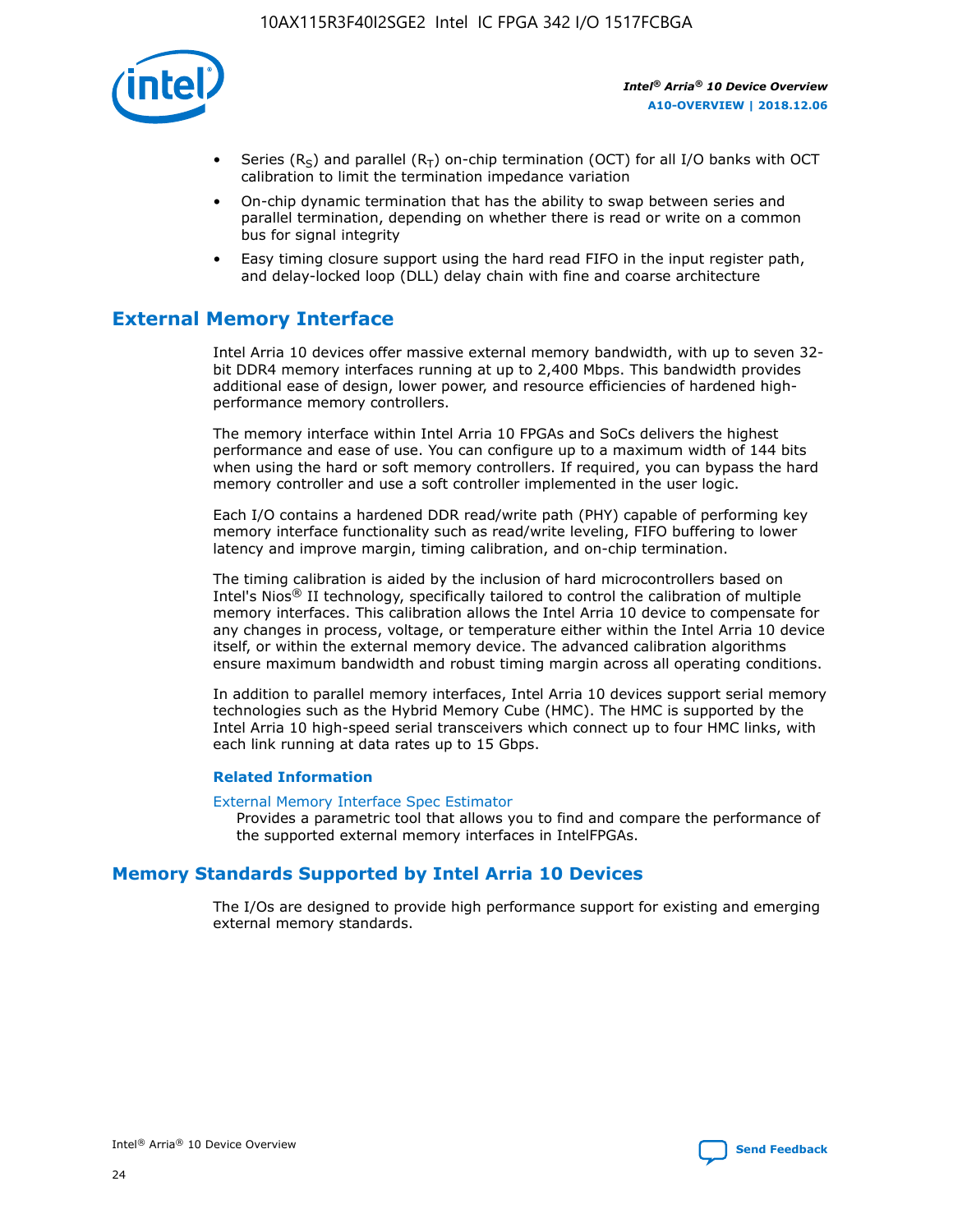

#### **Table 20. Memory Standards Supported by the Hard Memory Controller**

This table lists the overall capability of the hard memory controller. For specific details, refer to the External Memory Interface Spec Estimator and Intel Arria 10 Device Datasheet.

| <b>Memory Standard</b> | <b>Rate Support</b> | <b>Ping Pong PHY Support</b> | <b>Maximum Frequency</b><br>(MHz) |
|------------------------|---------------------|------------------------------|-----------------------------------|
| <b>DDR4 SDRAM</b>      | Quarter rate        | Yes                          | 1,067                             |
|                        |                     |                              | 1,200                             |
| DDR3 SDRAM             | Half rate           | Yes                          | 533                               |
|                        |                     |                              | 667                               |
|                        | Quarter rate        | Yes                          | 1,067                             |
|                        |                     |                              | 1,067                             |
| <b>DDR3L SDRAM</b>     | Half rate           | Yes                          | 533                               |
|                        |                     |                              | 667                               |
|                        | Quarter rate        | Yes                          | 933                               |
|                        |                     |                              | 933                               |
| LPDDR3 SDRAM           | Half rate           |                              | 533                               |
|                        | Quarter rate        |                              | 800                               |

## **Table 21. Memory Standards Supported by the Soft Memory Controller**

| <b>Memory Standard</b>      | <b>Rate Support</b> | <b>Maximum Frequency</b><br>(MHz) |
|-----------------------------|---------------------|-----------------------------------|
| <b>RLDRAM 3 (11)</b>        | Quarter rate        | 1,200                             |
| ODR IV SRAM <sup>(11)</sup> | Quarter rate        | 1,067                             |
| <b>ODR II SRAM</b>          | Full rate           | 333                               |
|                             | Half rate           | 633                               |
| <b>ODR II+ SRAM</b>         | Full rate           | 333                               |
|                             | Half rate           | 633                               |
| <b>ODR II+ Xtreme SRAM</b>  | Full rate           | 333                               |
|                             | Half rate           | 633                               |

#### **Table 22. Memory Standards Supported by the HPS Hard Memory Controller**

The hard processor system (HPS) is available in Intel Arria 10 SoC devices only.

| <b>Memory Standard</b> | <b>Rate Support</b> | <b>Maximum Frequency</b><br>(MHz) |
|------------------------|---------------------|-----------------------------------|
| <b>DDR4 SDRAM</b>      | Half rate           | 1,200                             |
| <b>DDR3 SDRAM</b>      | Half rate           | 1,067                             |
| <b>DDR3L SDRAM</b>     | Half rate           | 933                               |

<sup>(11)</sup> Intel Arria 10 devices support this external memory interface using hard PHY with soft memory controller.

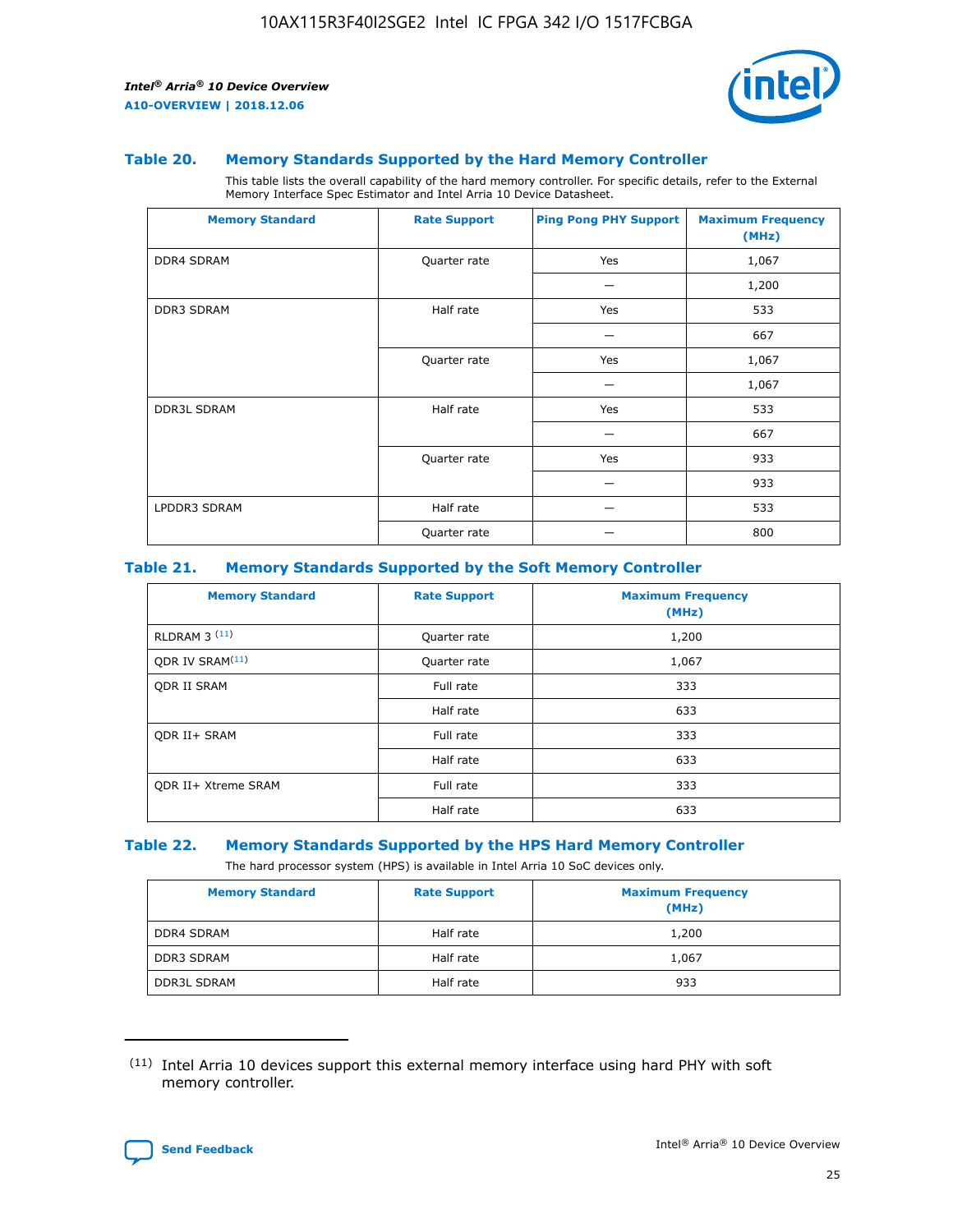

## **Related Information**

#### [Intel Arria 10 Device Datasheet](https://www.intel.com/content/www/us/en/programmable/documentation/mcn1413182292568.html#mcn1413182153340)

Lists the memory interface performance according to memory interface standards, rank or chip select configurations, and Intel Arria 10 device speed grades.

# **PCIe Gen1, Gen2, and Gen3 Hard IP**

Intel Arria 10 devices contain PCIe hard IP that is designed for performance and ease-of-use:

- Includes all layers of the PCIe stack—transaction, data link and physical layers.
- Supports PCIe Gen3, Gen2, and Gen1 Endpoint and Root Port in x1, x2, x4, or x8 lane configuration.
- Operates independently from the core logic—optional configuration via protocol (CvP) allows the PCIe link to power up and complete link training in less than 100 ms while the Intel Arria 10 device completes loading the programming file for the rest of the FPGA.
- Provides added functionality that makes it easier to support emerging features such as Single Root I/O Virtualization (SR-IOV) and optional protocol extensions.
- Provides improved end-to-end datapath protection using ECC.
- Supports FPGA configuration via protocol (CvP) using PCIe at Gen3, Gen2, or Gen1 speed.

#### **Related Information**

PCS Features on page 30

# **Enhanced PCS Hard IP for Interlaken and 10 Gbps Ethernet**

# **Interlaken Support**

The Intel Arria 10 enhanced PCS hard IP provides integrated Interlaken PCS supporting rates up to 25.8 Gbps per lane.

The Interlaken PCS is based on the proven functionality of the PCS developed for Intel's previous generation FPGAs, which demonstrated interoperability with Interlaken ASSP vendors and third-party IP suppliers. The Interlaken PCS is present in every transceiver channel in Intel Arria 10 devices.

## **Related Information**

PCS Features on page 30

# **10 Gbps Ethernet Support**

The Intel Arria 10 enhanced PCS hard IP supports 10GBASE-R PCS compliant with IEEE 802.3 10 Gbps Ethernet (10GbE). The integrated hard IP support for 10GbE and the 10 Gbps transceivers save external PHY cost, board space, and system power.

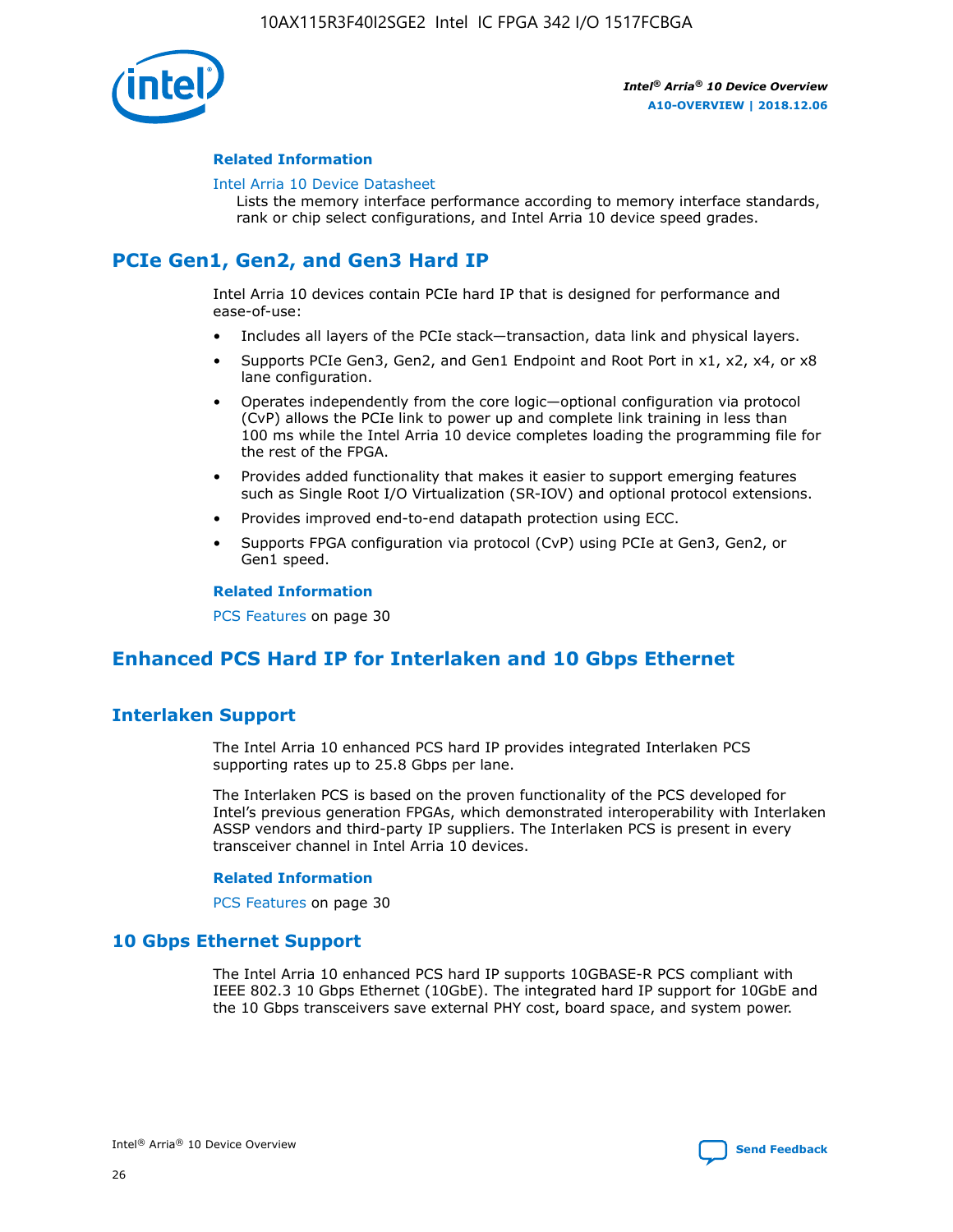

The scalable hard IP supports multiple independent 10GbE ports while using a single PLL for all the 10GBASE-R PCS instantiations, which saves on core logic resources and clock networks:

- Simplifies multiport 10GbE systems compared to XAUI interfaces that require an external XAUI-to-10G PHY.
- Incorporates Electronic Dispersion Compensation (EDC), which enables direct connection to standard 10 Gbps XFP and SFP+ pluggable optical modules.
- Supports backplane Ethernet applications and includes a hard 10GBASE-KR Forward Error Correction (FEC) circuit that you can use for 10 Gbps and 40 Gbps applications.

The 10 Gbps Ethernet PCS hard IP and 10GBASE-KR FEC are present in every transceiver channel.

#### **Related Information**

PCS Features on page 30

# **Low Power Serial Transceivers**

Intel Arria 10 FPGAs and SoCs include lowest power transceivers that deliver high bandwidth, throughput and low latency.

Intel Arria 10 devices deliver the industry's lowest power consumption per transceiver channel:

- 12.5 Gbps transceivers at as low as 242 mW
- 10 Gbps transceivers at as low as 168 mW
- 6 Gbps transceivers at as low as 117 mW

Intel Arria 10 transceivers support various data rates according to application:

- Chip-to-chip and chip-to-module applications—from 1 Gbps up to 25.8 Gbps
- Long reach and backplane applications—from 1 Gbps up to 12.5 with advanced adaptive equalization
- Critical power sensitive applications—from 1 Gbps up to 11.3 Gbps using lower power modes

The combination of 20 nm process technology and architectural advances provide the following benefits:

- Significant reduction in die area and power consumption
- Increase of up to two times in transceiver I/O density compared to previous generation devices while maintaining optimal signal integrity
- Up to 72 total transceiver channels—you can configure up to 6 of these channels to run as fast as 25.8 Gbps
- All channels feature continuous data rate support up to the maximum rated speed

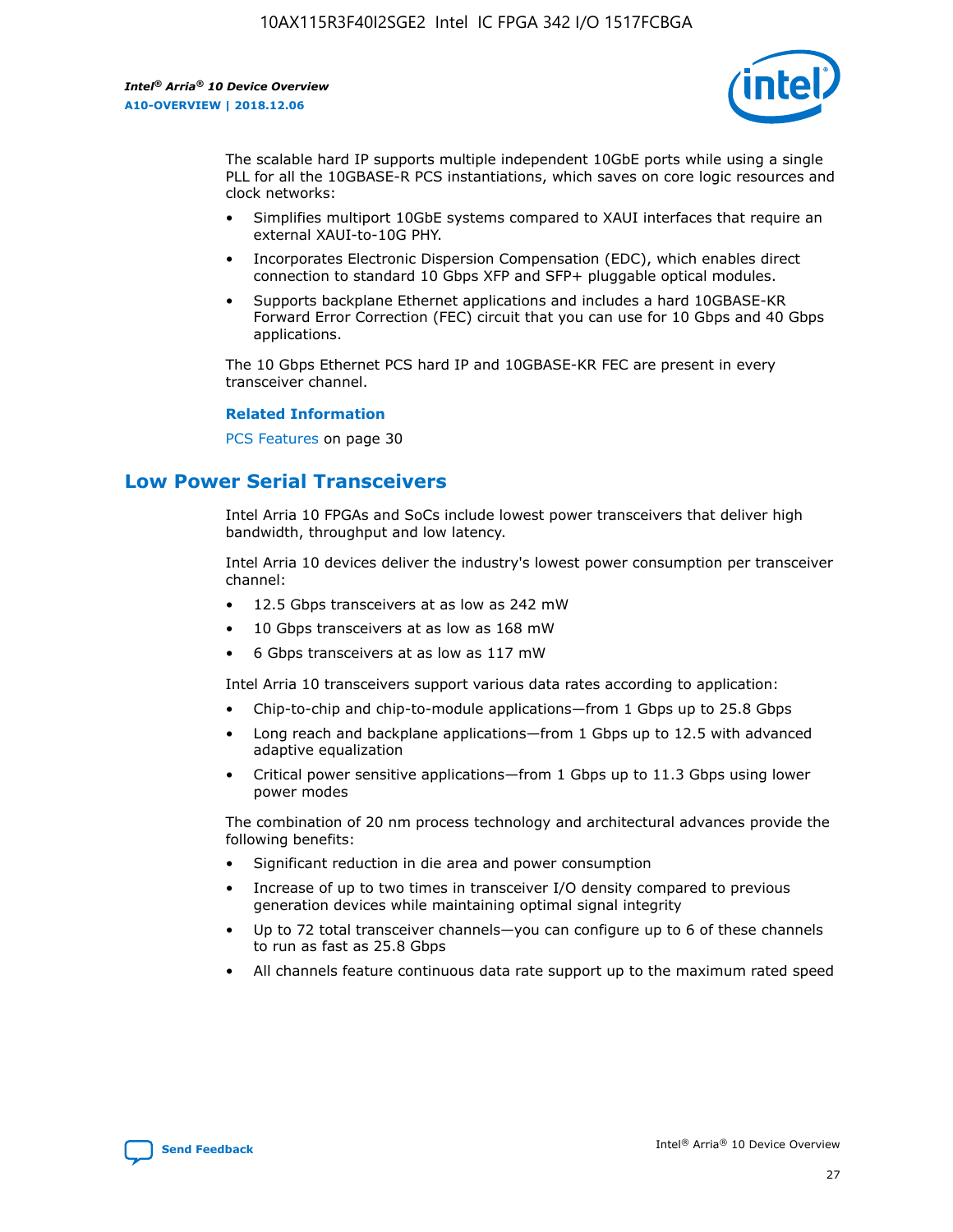



## **Figure 6. Intel Arria 10 Transceiver Block Architecture**

# **Transceiver Channels**

All transceiver channels feature a dedicated Physical Medium Attachment (PMA) and a hardened Physical Coding Sublayer (PCS).

- The PMA provides primary interfacing capabilities to physical channels.
- The PCS typically handles encoding/decoding, word alignment, and other preprocessing functions before transferring data to the FPGA core fabric.

A transceiver channel consists of a PMA and a PCS block. Most transceiver banks have 6 channels. There are some transceiver banks that contain only 3 channels.

A wide variety of bonded and non-bonded data rate configurations is possible using a highly configurable clock distribution network. Up to 80 independent transceiver data rates can be configured.

The following figures are graphical representations of top views of the silicon die, which correspond to reverse views for flip chip packages. Different Intel Arria 10 devices may have different floorplans than the ones shown in the figures.

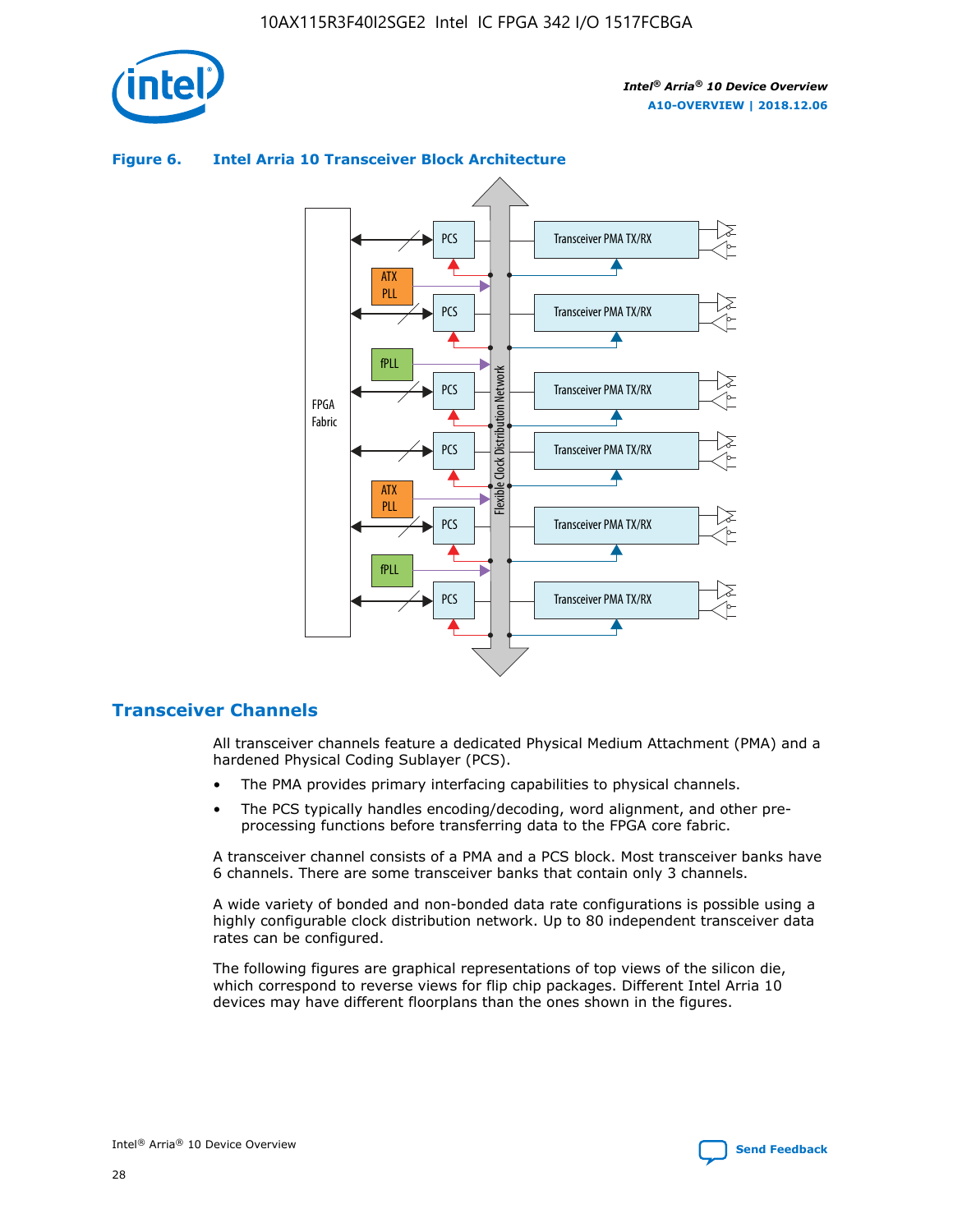

## **Figure 7. Device Chip Overview for Intel Arria 10 GX and GT Devices**





# **PMA Features**

Intel Arria 10 transceivers provide exceptional signal integrity at data rates up to 25.8 Gbps. Clocking options include ultra-low jitter ATX PLLs (LC tank based), clock multiplier unit (CMU) PLLs, and fractional PLLs.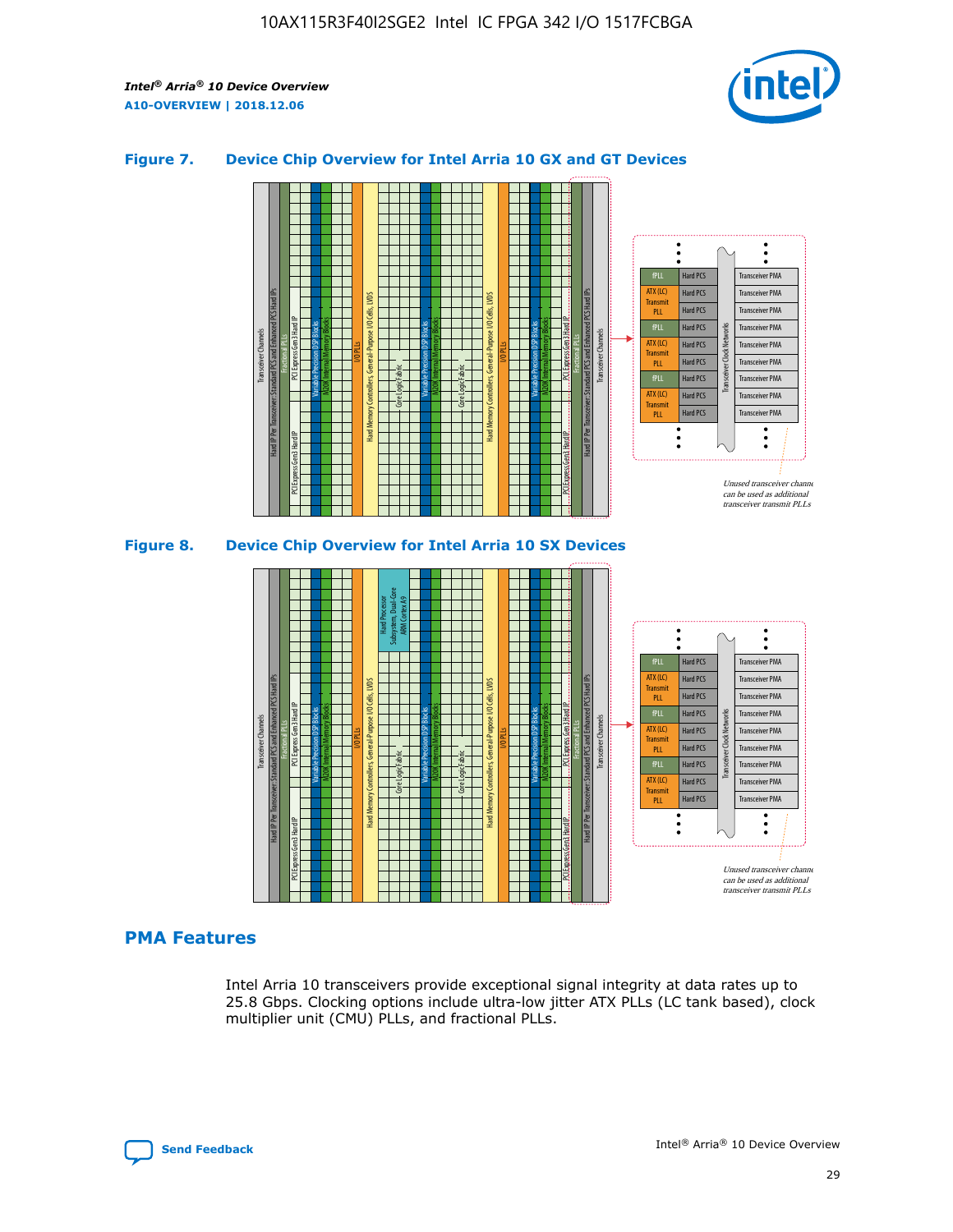

Each transceiver channel contains a channel PLL that can be used as the CMU PLL or clock data recovery (CDR) PLL. In CDR mode, the channel PLL recovers the receiver clock and data in the transceiver channel. Up to 80 independent data rates can be configured on a single Intel Arria 10 device.

## **Table 23. PMA Features of the Transceivers in Intel Arria 10 Devices**

| <b>Feature</b>                                             | <b>Capability</b>                                                                                                                                                                                                             |
|------------------------------------------------------------|-------------------------------------------------------------------------------------------------------------------------------------------------------------------------------------------------------------------------------|
| Chip-to-Chip Data Rates                                    | 1 Gbps to 17.4 Gbps (Intel Arria 10 GX devices)<br>1 Gbps to 25.8 Gbps (Intel Arria 10 GT devices)                                                                                                                            |
| <b>Backplane Support</b>                                   | Drive backplanes at data rates up to 12.5 Gbps                                                                                                                                                                                |
| <b>Optical Module Support</b>                              | SFP+/SFP, XFP, CXP, QSFP/QSFP28, CFP/CFP2/CFP4                                                                                                                                                                                |
| Cable Driving Support                                      | SFP+ Direct Attach, PCI Express over cable, eSATA                                                                                                                                                                             |
| Transmit Pre-Emphasis                                      | 4-tap transmit pre-emphasis and de-emphasis to compensate for system channel loss                                                                                                                                             |
| Continuous Time Linear<br>Equalizer (CTLE)                 | Dual mode, high-gain, and high-data rate, linear receive equalization to compensate for<br>system channel loss                                                                                                                |
| Decision Feedback Equalizer<br>(DFE)                       | 7-fixed and 4-floating tap DFE to equalize backplane channel loss in the presence of<br>crosstalk and noisy environments                                                                                                      |
| Variable Gain Amplifier                                    | Optimizes the signal amplitude prior to the CDR sampling and operates in fixed and<br>adaptive modes                                                                                                                          |
| Altera Digital Adaptive<br>Parametric Tuning (ADAPT)       | Fully digital adaptation engine to automatically adjust all link equalization parameters-<br>including CTLE, DFE, and variable gain amplifier blocks—that provide optimal link margin<br>without intervention from user logic |
| Precision Signal Integrity<br>Calibration Engine (PreSICE) | Hardened calibration controller to quickly calibrate all transceiver control parameters on<br>power-up, which provides the optimal signal integrity and jitter performance                                                    |
| Advanced Transmit (ATX)<br>PLL                             | Low jitter ATX (LC tank based) PLLs with continuous tuning range to cover a wide range of<br>standard and proprietary protocols                                                                                               |
| <b>Fractional PLLs</b>                                     | On-chip fractional frequency synthesizers to replace on-board crystal oscillators and reduce<br>system cost                                                                                                                   |
| Digitally Assisted Analog<br><b>CDR</b>                    | Superior jitter tolerance with fast lock time                                                                                                                                                                                 |
| Dynamic Partial<br>Reconfiguration                         | Allows independent control of the Avalon memory-mapped interface of each transceiver<br>channel for the highest transceiver flexibility                                                                                       |
| Multiple PCS-PMA and PCS-<br>PLD interface widths          | 8-, 10-, 16-, 20-, 32-, 40-, or 64-bit interface widths for flexibility of deserialization width,<br>encoding, and reduced latency                                                                                            |

# **PCS Features**

This table summarizes the Intel Arria 10 transceiver PCS features. You can use the transceiver PCS to support a wide range of protocols ranging from 1 Gbps to 25.8 Gbps.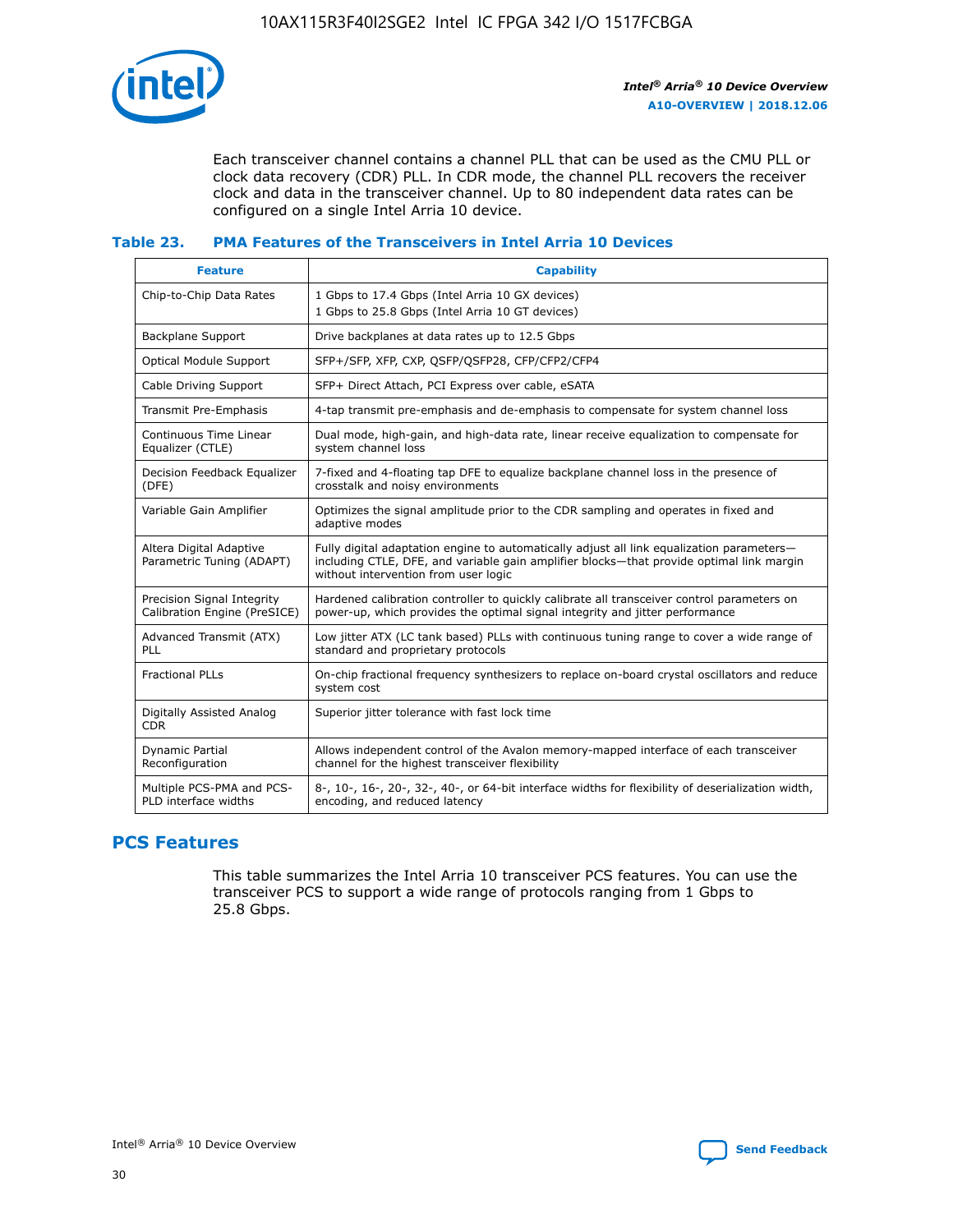

| <b>PCS</b>    | <b>Description</b>                                                                                                                                                                                                                                                                                                                                                                                             |
|---------------|----------------------------------------------------------------------------------------------------------------------------------------------------------------------------------------------------------------------------------------------------------------------------------------------------------------------------------------------------------------------------------------------------------------|
| Standard PCS  | Operates at a data rate up to 12 Gbps<br>Supports protocols such as PCI-Express, CPRI 4.2+, GigE, IEEE 1588 in Hard PCS<br>Implements other protocols using Basic/Custom (Standard PCS) transceiver<br>configuration rules.                                                                                                                                                                                    |
| Enhanced PCS  | Performs functions common to most serial data industry standards, such as word<br>alignment, encoding/decoding, and framing, before data is sent or received off-chip<br>through the PMA<br>• Handles data transfer to and from the FPGA fabric<br>Handles data transfer internally to and from the PMA<br>Provides frequency compensation<br>Performs channel bonding for multi-channel low skew applications |
| PCIe Gen3 PCS | Supports the seamless switching of Data and Clock between the Gen1, Gen2, and Gen3<br>data rates<br>Provides support for PIPE 3.0 features<br>Supports the PIPE interface with the Hard IP enabled, as well as with the Hard IP<br>bypassed                                                                                                                                                                    |

#### **Related Information**

- PCIe Gen1, Gen2, and Gen3 Hard IP on page 26
- Interlaken Support on page 26
- 10 Gbps Ethernet Support on page 26

# **PCS Protocol Support**

This table lists some of the protocols supported by the Intel Arria 10 transceiver PCS. For more information about the blocks in the transmitter and receiver data paths, refer to the related information.

| <b>Protocol</b>                                 | <b>Data Rate</b><br>(Gbps) | <b>Transceiver IP</b>       | <b>PCS Support</b>                      |
|-------------------------------------------------|----------------------------|-----------------------------|-----------------------------------------|
| PCIe Gen3 x1, x2, x4, x8                        | 8.0                        | Native PHY (PIPE)           | Standard PCS and PCIe<br>Gen3 PCS       |
| PCIe Gen2 x1, x2, x4, x8                        | 5.0                        | Native PHY (PIPE)           | <b>Standard PCS</b>                     |
| PCIe Gen1 x1, x2, x4, x8                        | 2.5                        | Native PHY (PIPE)           | Standard PCS                            |
| 1000BASE-X Gigabit Ethernet                     | 1.25                       | Native PHY                  | Standard PCS                            |
| 1000BASE-X Gigabit Ethernet with<br>IEEE 1588v2 | 1.25                       | Native PHY                  | Standard PCS                            |
| 10GBASE-R                                       | 10.3125                    | Native PHY                  | <b>Enhanced PCS</b>                     |
| 10GBASE-R with IEEE 1588v2                      | 10.3125                    | Native PHY                  | <b>Enhanced PCS</b>                     |
| 10GBASE-R with KR FEC                           | 10.3125                    | Native PHY                  | <b>Enhanced PCS</b>                     |
| 10GBASE-KR and 1000BASE-X                       | 10.3125                    | 1G/10GbE and 10GBASE-KR PHY | Standard PCS and<br><b>Enhanced PCS</b> |
| Interlaken (CEI-6G/11G)                         | 3.125 to 17.4              | Native PHY                  | <b>Enhanced PCS</b>                     |
| SFI-S/SFI-5.2                                   | 11.2                       | Native PHY                  | <b>Enhanced PCS</b>                     |
| $10G$ SDI                                       | 10.692                     | Native PHY                  | <b>Enhanced PCS</b>                     |
|                                                 |                            |                             | continued                               |

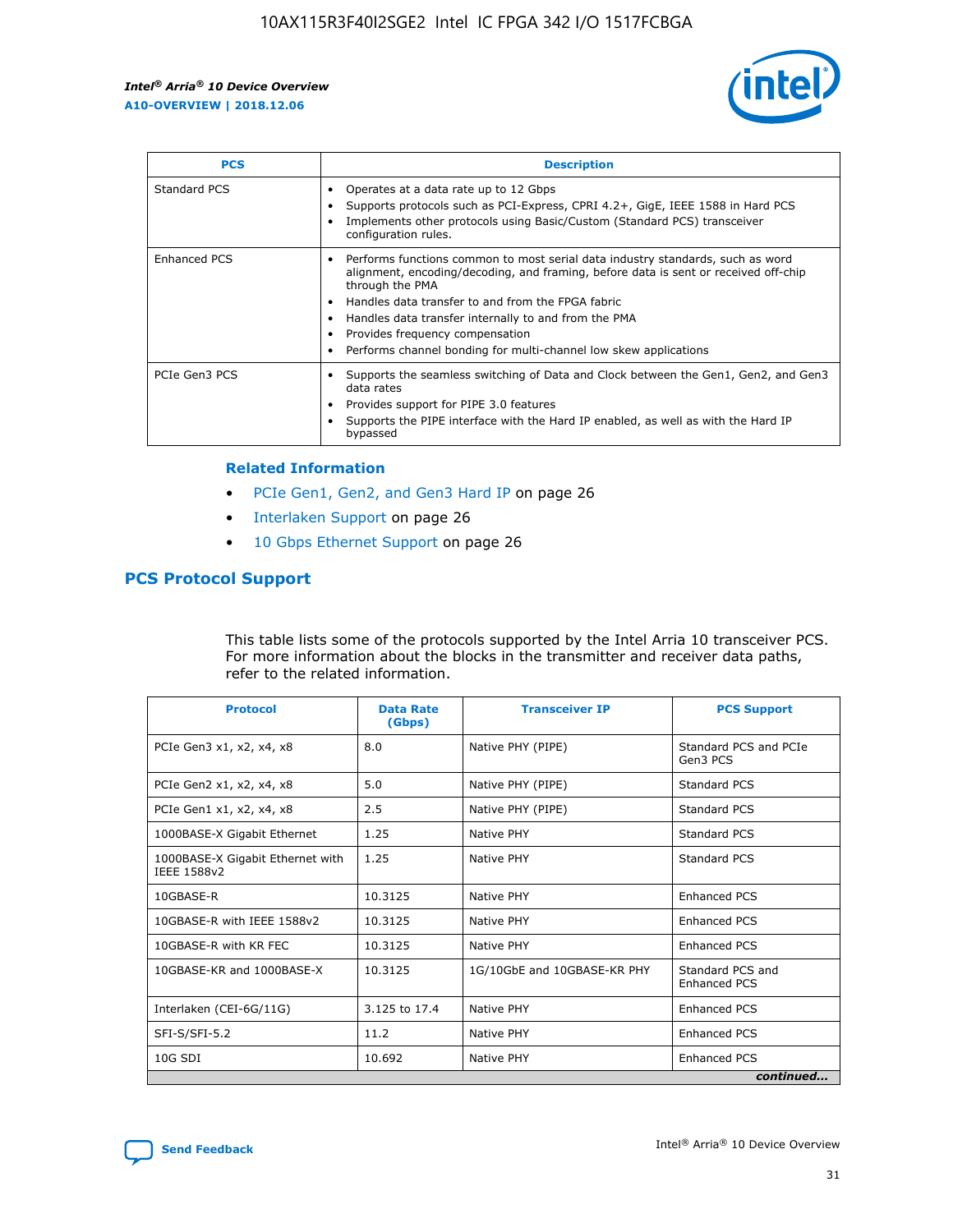

| <b>Protocol</b>      | <b>Data Rate</b><br>(Gbps) | <b>Transceiver IP</b> | <b>PCS Support</b> |
|----------------------|----------------------------|-----------------------|--------------------|
| CPRI 6.0 (64B/66B)   | 0.6144 to<br>10.1376       | Native PHY            | Enhanced PCS       |
| CPRI 4.2 (8B/10B)    | $0.6144$ to<br>9.8304      | Native PHY            | Standard PCS       |
| OBSAI RP3 v4.2       | 0.6144 to 6.144            | Native PHY            | Standard PCS       |
| SD-SDI/HD-SDI/3G-SDI | $0.143(12)$ to<br>2.97     | Native PHY            | Standard PCS       |

# **Related Information**

#### [Intel Arria 10 Transceiver PHY User Guide](https://www.intel.com/content/www/us/en/programmable/documentation/nik1398707230472.html#nik1398707091164)

Provides more information about the supported transceiver protocols and PHY IP, the PMA architecture, and the standard, enhanced, and PCIe Gen3 PCS architecture.

# **SoC with Hard Processor System**

Each SoC device combines an FPGA fabric and a hard processor system (HPS) in a single device. This combination delivers the flexibility of programmable logic with the power and cost savings of hard IP in these ways:

- Reduces board space, system power, and bill of materials cost by eliminating a discrete embedded processor
- Allows you to differentiate the end product in both hardware and software, and to support virtually any interface standard
- Extends the product life and revenue through in-field hardware and software updates

 $(12)$  The 0.143 Gbps data rate is supported using oversampling of user logic that you must implement in the FPGA fabric.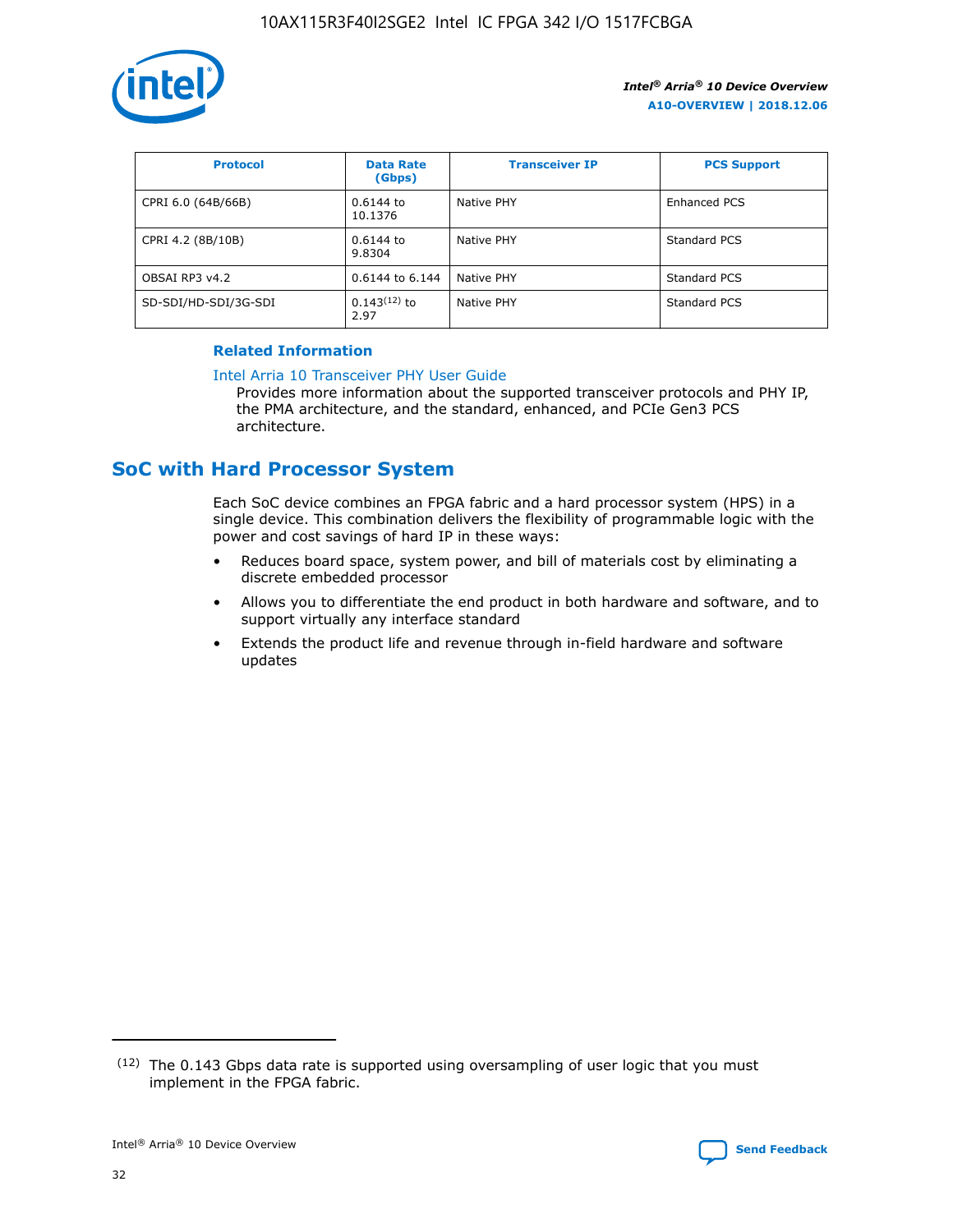

#### **Figure 9. HPS Block Diagram**

This figure shows a block diagram of the HPS with the dual ARM Cortex-A9 MPCore processor.



# **Key Advantages of 20-nm HPS**

The 20-nm HPS strikes a balance between enabling maximum software compatibility with 28-nm SoCs while still improving upon the 28-nm HPS architecture. These improvements address the requirements of the next generation target markets such as wireless and wireline communications, compute and storage equipment, broadcast and military in terms of performance, memory bandwidth, connectivity via backplane and security.

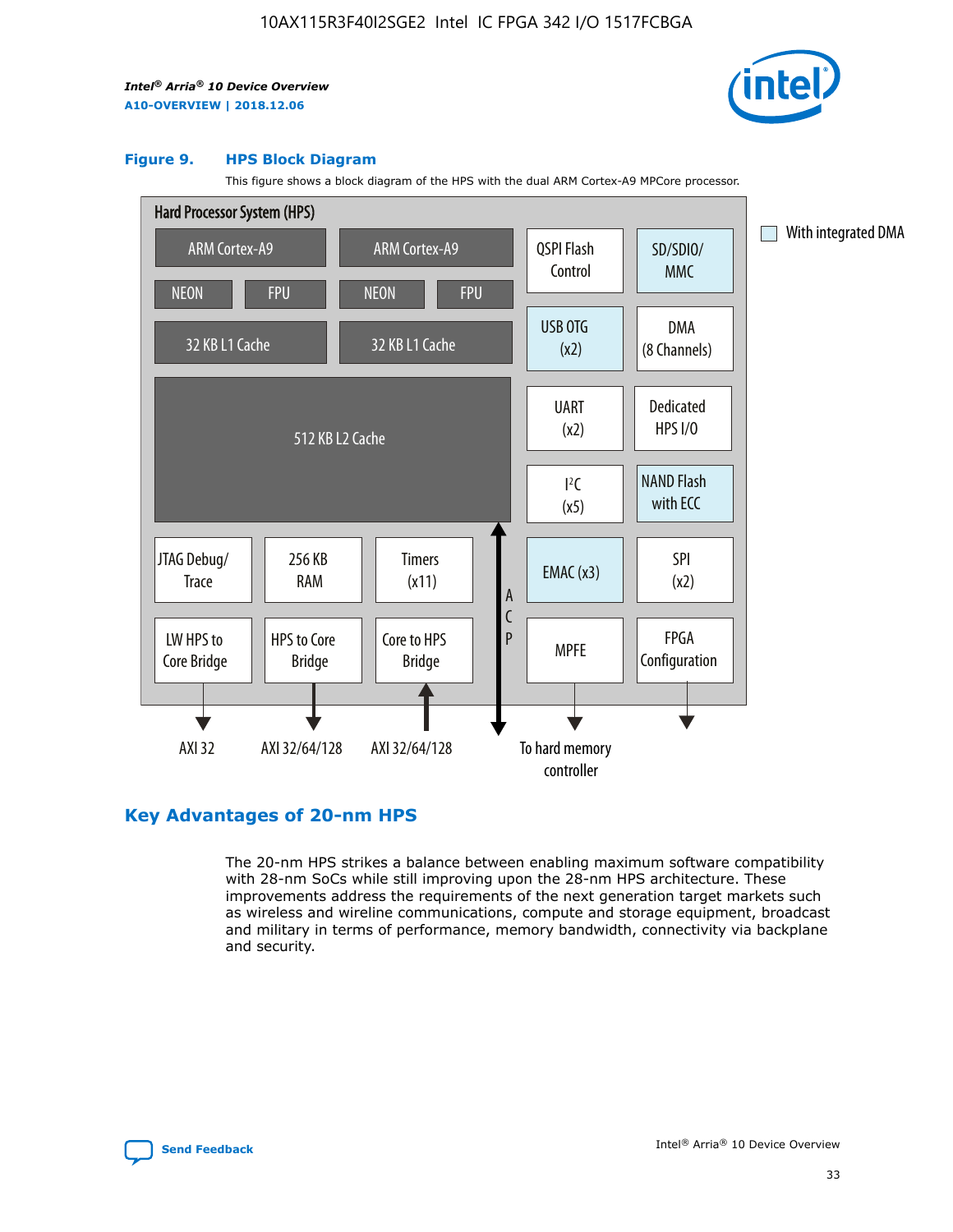

## **Table 24. Improvements in 20 nm HPS**

This table lists the key improvements of the 20 nm HPS compared to the 28 nm HPS.

| Advantages/<br><b>Improvements</b>                          | <b>Description</b>                                                                                                                                                                                                                                                                                                                                                                                                                                                                                                                                                                                                                                                                                                                                                                                                                                                                                                                                |
|-------------------------------------------------------------|---------------------------------------------------------------------------------------------------------------------------------------------------------------------------------------------------------------------------------------------------------------------------------------------------------------------------------------------------------------------------------------------------------------------------------------------------------------------------------------------------------------------------------------------------------------------------------------------------------------------------------------------------------------------------------------------------------------------------------------------------------------------------------------------------------------------------------------------------------------------------------------------------------------------------------------------------|
| Increased performance and<br>overdrive capability           | While the nominal processor frequency is 1.2 GHz, the 20 nm HPS offers an "overdrive"<br>feature which enables a higher processor operating frequency. This requires a higher supply<br>voltage value that is unique to the HPS and may require a separate regulator.                                                                                                                                                                                                                                                                                                                                                                                                                                                                                                                                                                                                                                                                             |
| Increased processor memory<br>bandwidth and DDR4<br>support | Up to 64-bit DDR4 memory at 2,400 Mbps support is available for the processor. The hard<br>memory controller for the HPS comprises a multi-port front end that manages connections<br>to a single port memory controller. The multi-port front end allows logic core and the HPS<br>to share ports and thereby the available bandwidth of the memory controller.                                                                                                                                                                                                                                                                                                                                                                                                                                                                                                                                                                                  |
| Flexible I/O sharing                                        | An advanced I/O pin muxing scheme allows improved sharing of I/O between the HPS and<br>the core logic. The following types of I/O are available for SoC:<br>$\bullet$<br>17 dedicated I/Os-physically located inside the HPS block and are not accessible to<br>logic within the core. The 17 dedicated I/Os are used for HPS clock, resets, and<br>interfacing with boot devices, QSPI, and SD/MMC.<br>48 direct shared I/O-located closest to the HPS block and are ideal for high speed HPS<br>$\bullet$<br>peripherals such as EMAC, USB, and others. There is one bank of 48 I/Os that supports<br>direct sharing where the 48 I/Os can be shared 12 I/Os at a time.<br>Standard (shared) I/O-all standard I/Os can be shared by the HPS peripherals and any<br>logic within the core. For designs where more than 48 I/Os are required to fully use all<br>the peripherals in the HPS, these I/Os can be connected through the core logic. |
| <b>EMAC</b> core                                            | Three EMAC cores are available in the HPS. The EMAC cores enable an application to<br>support two redundant Ethernet connections; for example, backplane, or two EMAC cores<br>for managing IEEE 1588 time stamp information while allowing a third EMAC core for debug<br>and configuration. All three EMACs can potentially share the same time stamps, simplifying<br>the 1588 time stamping implementation. A new serial time stamp interface allows core<br>logic to access and read the time stamp values. The integrated EMAC controllers can be<br>connected to external Ethernet PHY through the provided MDIO or I <sup>2</sup> C interface.                                                                                                                                                                                                                                                                                            |
| On-chip memory                                              | The on-chip memory is updated to 256 KB support and can support larger data sets and<br>real time algorithms.                                                                                                                                                                                                                                                                                                                                                                                                                                                                                                                                                                                                                                                                                                                                                                                                                                     |
| <b>ECC</b> enhancements                                     | Improvements in L2 Cache ECC management allow identification of errors down to the<br>address level. ECC enhancements also enable improved error injection and status reporting<br>via the introduction of new memory mapped access to syndrome and data signals.                                                                                                                                                                                                                                                                                                                                                                                                                                                                                                                                                                                                                                                                                 |
| HPS to FPGA Interconnect<br>Backbone                        | Although the HPS and the Logic Core can operate independently, they are tightly coupled<br>via a high-bandwidth system interconnect built from high-performance ARM AMBA AXI bus<br>bridges. IP bus masters in the FPGA fabric have access to HPS bus slaves via the FPGA-to-<br>HPS interconnect. Similarly, HPS bus masters have access to bus slaves in the core fabric<br>via the HPS-to-FPGA bridge. Both bridges are AMBA AXI-3 compliant and support<br>simultaneous read and write transactions. Up to three masters within the core fabric can<br>share the HPS SDRAM controller with the processor. Additionally, the processor can be used<br>to configure the core fabric under program control via a dedicated 32-bit configuration port.                                                                                                                                                                                            |
| FPGA configuration and HPS<br>booting                       | The FPGA fabric and HPS in the SoCs are powered independently. You can reduce the clock<br>frequencies or gate the clocks to reduce dynamic power.<br>You can configure the FPGA fabric and boot the HPS independently, in any order, providing<br>you with more design flexibility.                                                                                                                                                                                                                                                                                                                                                                                                                                                                                                                                                                                                                                                              |
| Security                                                    | New security features have been introduced for anti-tamper management, secure boot,<br>encryption (AES), and authentication (SHA).                                                                                                                                                                                                                                                                                                                                                                                                                                                                                                                                                                                                                                                                                                                                                                                                                |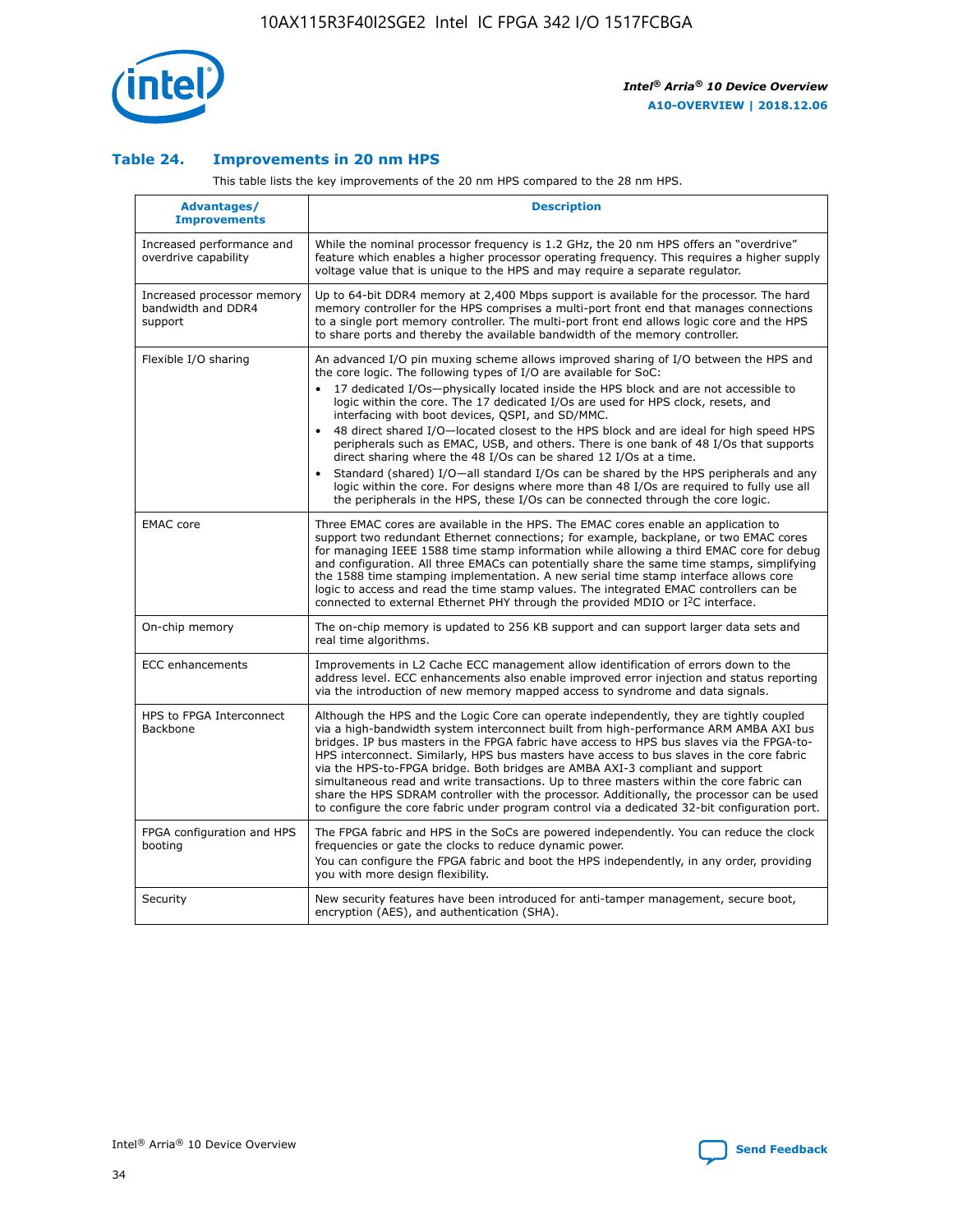

# **Features of the HPS**

The HPS has the following features:

- 1.2-GHz, dual-core ARM Cortex-A9 MPCore processor with up to 1.5-GHz via overdrive
	- ARMv7-A architecture that runs 32-bit ARM instructions, 16-bit and 32-bit Thumb instructions, and 8-bit Java byte codes in Jazelle style
	- Superscalar, variable length, out-of-order pipeline with dynamic branch prediction
	- Instruction Efficiency 2.5 MIPS/MHz, which provides total performance of 7500 MIPS at 1.5 GHz
- Each processor core includes:
	- 32 KB of L1 instruction cache, 32 KB of L1 data cache
	- Single- and double-precision floating-point unit and NEON media engine
	- CoreSight debug and trace technology
	- Snoop Control Unit (SCU) and Acceleration Coherency Port (ACP)
- 512 KB of shared L2 cache
- 256 KB of scratch RAM
- Hard memory controller with support for DDR3, DDR4 and optional error correction code (ECC) support
- Multiport Front End (MPFE) Scheduler interface to the hard memory controller
- 8-channel direct memory access (DMA) controller
- QSPI flash controller with SIO, DIO, QIO SPI Flash support
- NAND flash controller (ONFI 1.0 or later) with DMA and ECC support, updated to support 8 and 16-bit Flash devices and new command DMA to offload CPU for fast power down recovery
- Updated SD/SDIO/MMC controller to eMMC 4.5 with DMA with CE-ATA digital command support
- 3 10/100/1000 Ethernet media access control (MAC) with DMA
- 2 USB On-the-Go (OTG) controllers with DMA
- $\bullet$  5 I<sup>2</sup>C controllers (3 can be used by EMAC for MIO to external PHY)
- 2 UART 16550 Compatible controllers
- 4 serial peripheral interfaces (SPI) (2 Master, 2 Slaves)
- 62 programmable general-purpose I/Os, which includes 48 direct share I/Os that allows the HPS peripherals to connect directly to the FPGA I/Os
- 7 general-purpose timers
- 4 watchdog timers
- Anti-tamper, Secure Boot, Encryption (AES) and Authentication (SHA)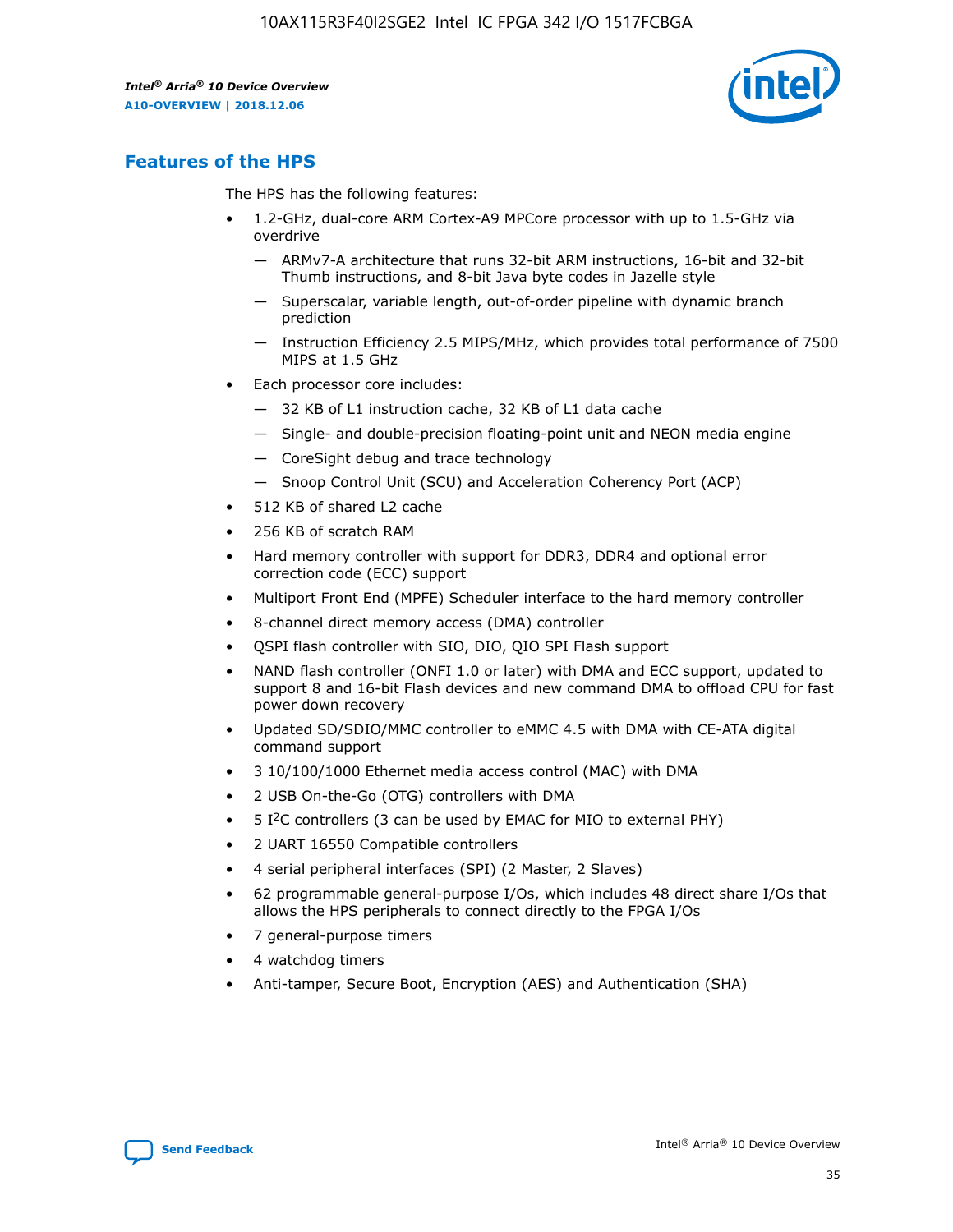

# **System Peripherals and Debug Access Port**

Each Ethernet MAC, USB OTG, NAND flash controller, and SD/MMC controller module has an integrated DMA controller. For modules without an integrated DMA controller, an additional DMA controller module provides up to eight channels of high-bandwidth data transfers. Peripherals that communicate off-chip are multiplexed with other peripherals at the HPS pin level. This allows you to choose which peripherals interface with other devices on your PCB.

The debug access port provides interfaces to industry standard JTAG debug probes and supports ARM CoreSight debug and core traces to facilitate software development.

## **HPS–FPGA AXI Bridges**

The HPS–FPGA bridges, which support the Advanced Microcontroller Bus Architecture (AMBA) Advanced eXtensible Interface (AXI™) specifications, consist of the following bridges:

- FPGA-to-HPS AMBA AXI bridge—a high-performance bus supporting 32, 64, and 128 bit data widths that allows the FPGA fabric to issue transactions to slaves in the HPS.
- HPS-to-FPGA Avalon/AMBA AXI bridge—a high-performance bus supporting 32, 64, and 128 bit data widths that allows the HPS to issue transactions to slaves in the FPGA fabric.
- Lightweight HPS-to-FPGA AXI bridge—a lower latency 32 bit width bus that allows the HPS to issue transactions to soft peripherals in the FPGA fabric. This bridge is primarily used for control and status register (CSR) accesses to peripherals in the FPGA fabric.

The HPS–FPGA AXI bridges allow masters in the FPGA fabric to communicate with slaves in the HPS logic, and vice versa. For example, the HPS-to-FPGA AXI bridge allows you to share memories instantiated in the FPGA fabric with one or both microprocessors in the HPS, while the FPGA-to-HPS AXI bridge allows logic in the FPGA fabric to access the memory and peripherals in the HPS.

Each HPS–FPGA bridge also provides asynchronous clock crossing for data transferred between the FPGA fabric and the HPS.

## **HPS SDRAM Controller Subsystem**

The HPS SDRAM controller subsystem contains a multiport SDRAM controller and DDR PHY that are shared between the FPGA fabric (through the FPGA-to-HPS SDRAM interface), the level 2 (L2) cache, and the level 3 (L3) system interconnect. The FPGA-to-HPS SDRAM interface supports AMBA AXI and Avalon® Memory-Mapped (Avalon-MM) interface standards, and provides up to six individual ports for access by masters implemented in the FPGA fabric.

The HPS SDRAM controller supports up to 3 masters (command ports), 3x 64-bit read data ports and 3x 64-bit write data ports.

To maximize memory performance, the SDRAM controller subsystem supports command and data reordering, deficit round-robin arbitration with aging, and high-priority bypass features.

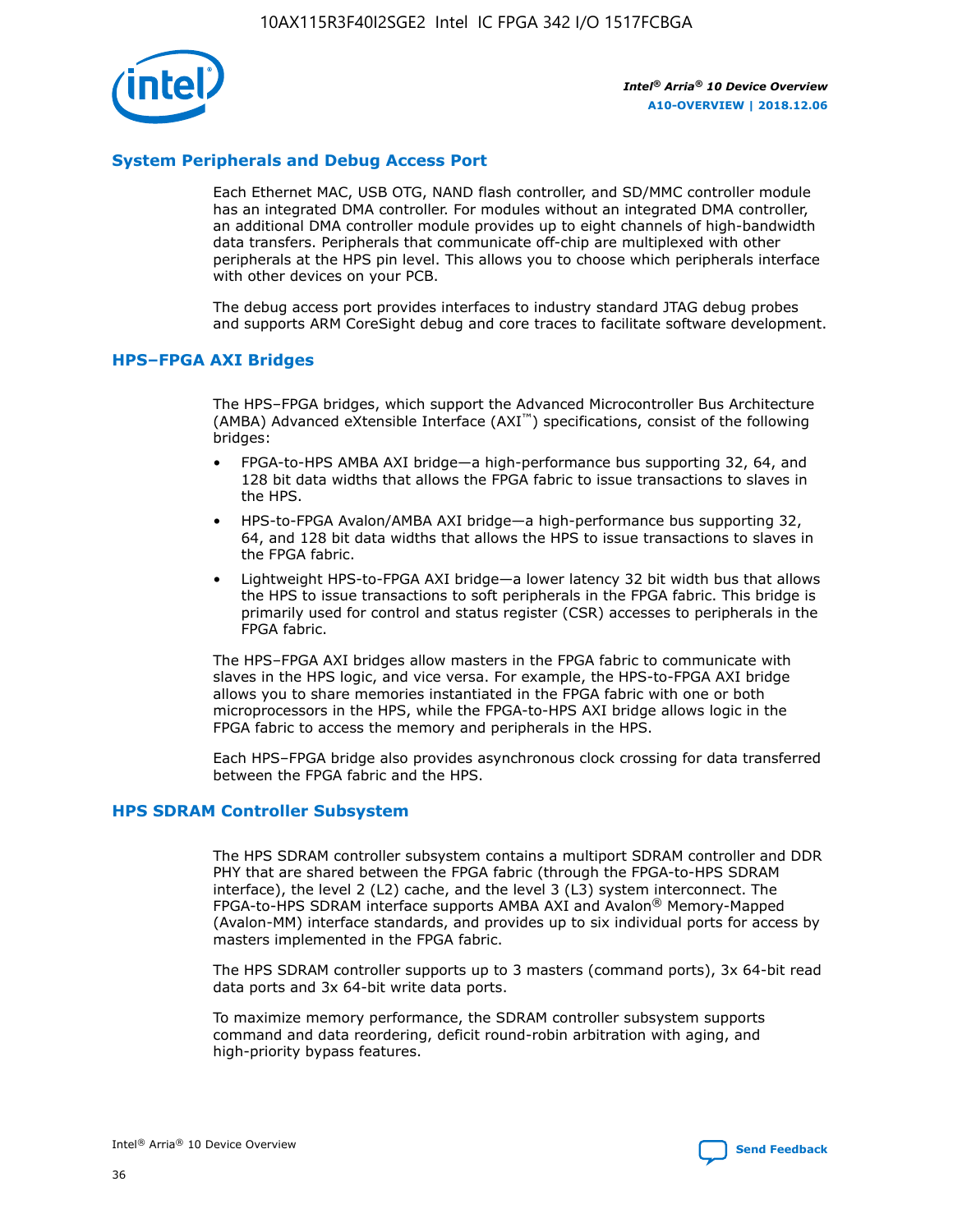

# **FPGA Configuration and HPS Booting**

The FPGA fabric and HPS in the SoC FPGA must be powered at the same time. You can reduce the clock frequencies or gate the clocks to reduce dynamic power.

Once powered, the FPGA fabric and HPS can be configured independently thus providing you with more design flexibility:

- You can boot the HPS independently. After the HPS is running, the HPS can fully or partially reconfigure the FPGA fabric at any time under software control. The HPS can also configure other FPGAs on the board through the FPGA configuration controller.
- Configure the FPGA fabric first, and then boot the HPS from memory accessible to the FPGA fabric.

## **Hardware and Software Development**

For hardware development, you can configure the HPS and connect your soft logic in the FPGA fabric to the HPS interfaces using the Platform Designer system integration tool in the Intel Quartus Prime software.

For software development, the ARM-based SoC FPGA devices inherit the rich software development ecosystem available for the ARM Cortex-A9 MPCore processor. The software development process for Intel SoC FPGAs follows the same steps as those for other SoC devices from other manufacturers. Support for Linux\*, VxWorks\*, and other operating systems are available for the SoC FPGAs. For more information on the operating systems support availability, contact the Intel FPGA sales team.

You can begin device-specific firmware and software development on the Intel SoC FPGA Virtual Target. The Virtual Target is a fast PC-based functional simulation of a target development system—a model of a complete development board. The Virtual Target enables the development of device-specific production software that can run unmodified on actual hardware.

# **Dynamic and Partial Reconfiguration**

The Intel Arria 10 devices support dynamic and partial reconfiguration. You can use dynamic and partial reconfiguration simultaneously to enable seamless reconfiguration of both the device core and transceivers.

# **Dynamic Reconfiguration**

You can reconfigure the PMA and PCS blocks while the device continues to operate. This feature allows you to change the data rates, protocol, and analog settings of a channel in a transceiver bank without affecting on-going data transfer in other transceiver banks. This feature is ideal for applications that require dynamic multiprotocol or multirate support.

# **Partial Reconfiguration**

Using partial reconfiguration, you can reconfigure some parts of the device while keeping the device in operation.

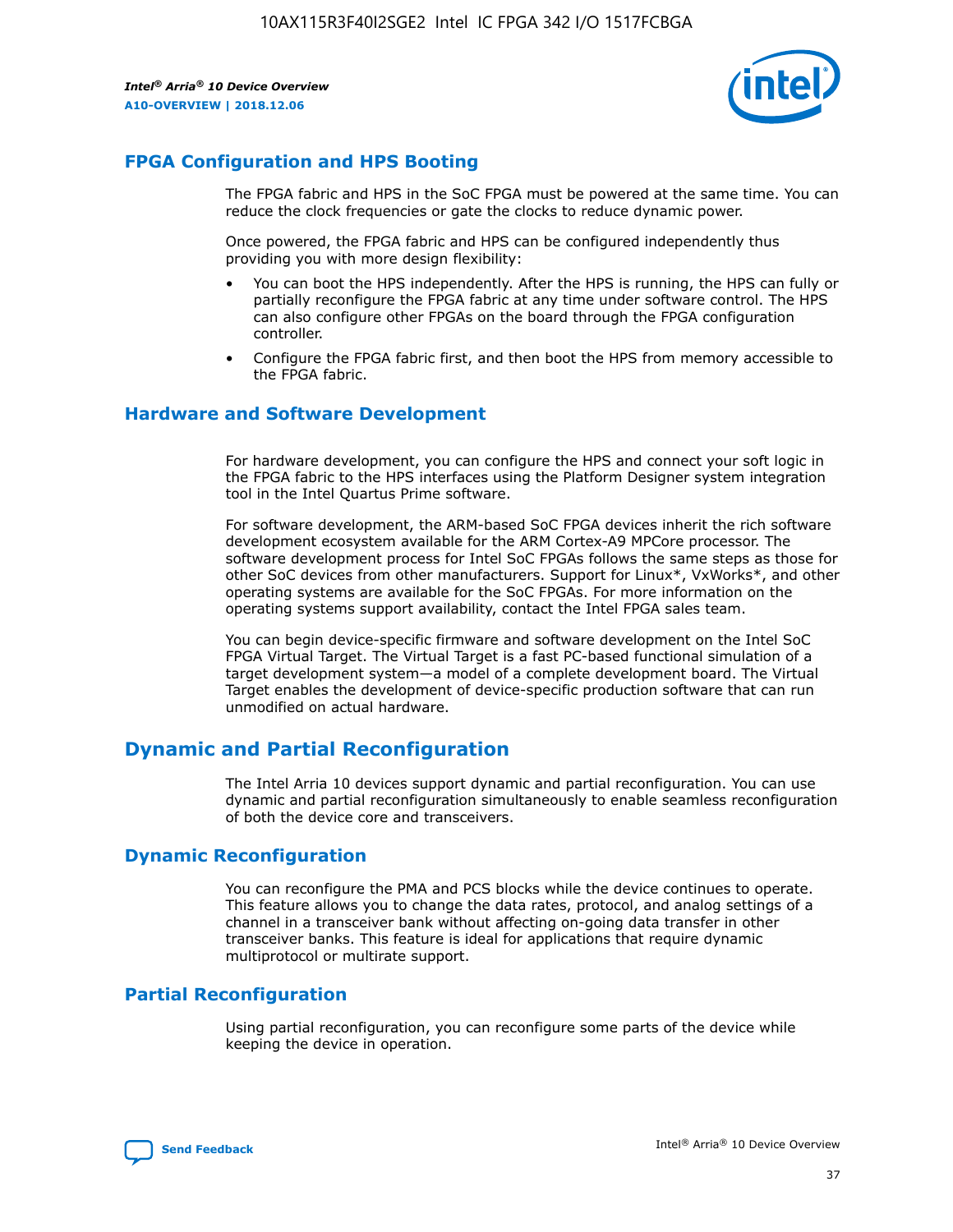

Instead of placing all device functions in the FPGA fabric, you can store some functions that do not run simultaneously in external memory and load them only when required. This capability increases the effective logic density of the device, and lowers cost and power consumption.

In the Intel solution, you do not have to worry about intricate device architecture to perform a partial reconfiguration. The partial reconfiguration capability is built into the Intel Quartus Prime design software, making such time-intensive task simple.

Intel Arria 10 devices support partial reconfiguration in the following configuration options:

- Using an internal host:
	- All supported configuration modes where the FPGA has access to external memory devices such as serial and parallel flash memory.
	- Configuration via Protocol [CvP (PCIe)]
- Using an external host—passive serial (PS), fast passive parallel (FPP) x8, FPP x16, and FPP x32 I/O interface.

# **Enhanced Configuration and Configuration via Protocol**

# **Table 25. Configuration Schemes and Features of Intel Arria 10 Devices**

Intel Arria 10 devices support 1.8 V programming voltage and several configuration schemes.

| <b>Scheme</b>                                                          | <b>Data</b><br><b>Width</b> | <b>Max Clock</b><br>Rate<br>(MHz) | <b>Max Data</b><br>Rate<br>(Mbps)<br>(13) | <b>Decompression</b> | <b>Design</b><br>Security <sup>(1</sup><br>4) | <b>Partial</b><br>Reconfiguration<br>(15) | <b>Remote</b><br><b>System</b><br><b>Update</b> |
|------------------------------------------------------------------------|-----------------------------|-----------------------------------|-------------------------------------------|----------------------|-----------------------------------------------|-------------------------------------------|-------------------------------------------------|
| <b>JTAG</b>                                                            | 1 bit                       | 33                                | 33                                        |                      |                                               | Yes(16)                                   |                                                 |
| Active Serial (AS)<br>through the<br>EPCO-L<br>configuration<br>device | 1 bit,<br>4 bits            | 100                               | 400                                       | Yes                  | Yes                                           | Yes(16)                                   | Yes                                             |
| Passive serial (PS)<br>through CPLD or<br>external<br>microcontroller  | 1 bit                       | 100                               | 100                                       | Yes                  | Yes                                           | Yes <sup>(16)</sup>                       | Parallel<br>Flash<br>Loader<br>(PFL) IP<br>core |
|                                                                        | continued                   |                                   |                                           |                      |                                               |                                           |                                                 |

<sup>(13)</sup> Enabling either compression or design security features affects the maximum data rate. Refer to the Intel Arria 10 Device Datasheet for more information.

<sup>(14)</sup> Encryption and compression cannot be used simultaneously.

 $(15)$  Partial reconfiguration is an advanced feature of the device family. If you are interested in using partial reconfiguration, contact Intel for support.

 $(16)$  Partial configuration can be performed only when it is configured as internal host.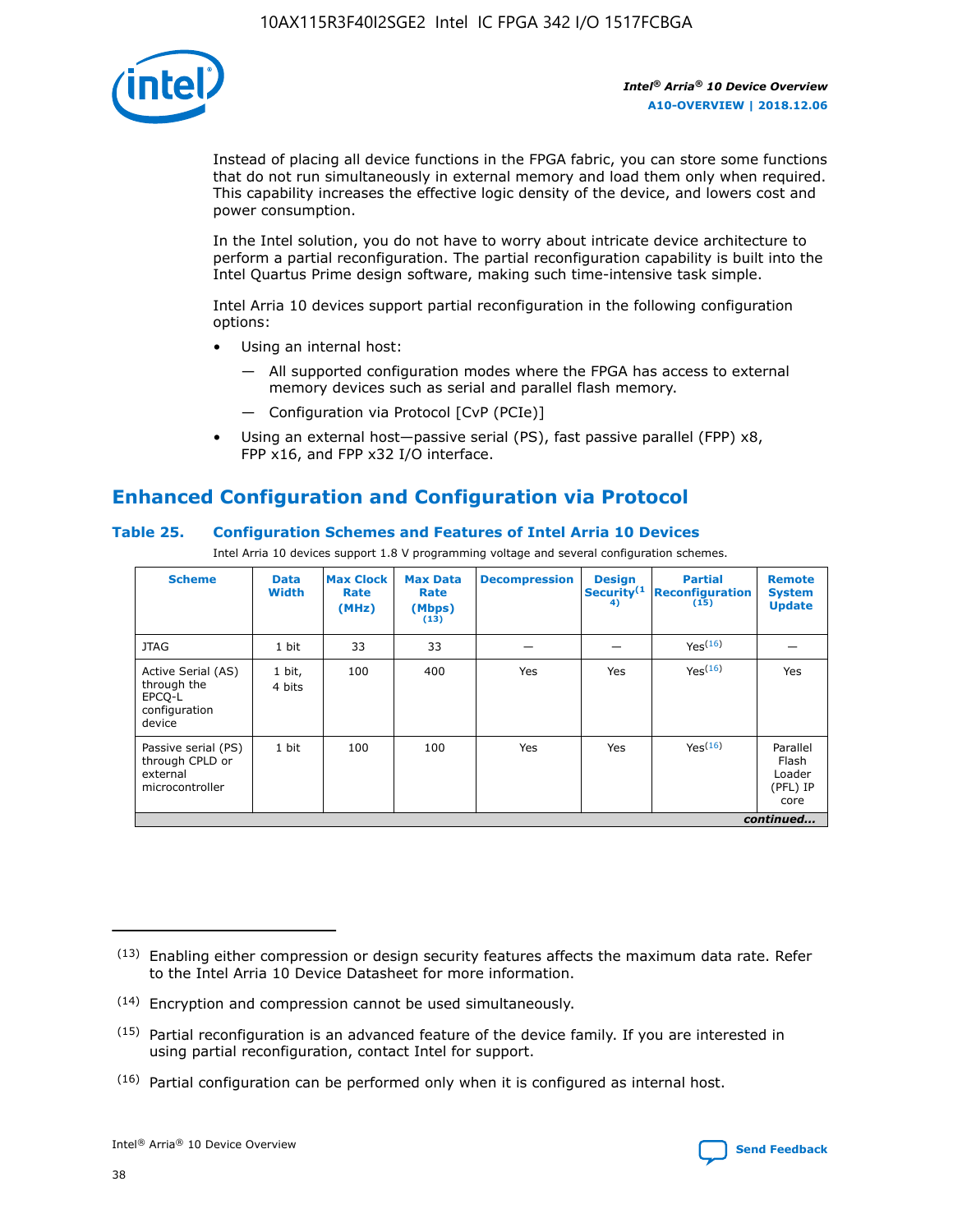

| <b>Scheme</b>                                   | <b>Data</b><br><b>Width</b> | <b>Max Clock</b><br>Rate<br>(MHz) | <b>Max Data</b><br>Rate<br>(Mbps)<br>(13) | <b>Decompression</b> | <b>Design</b><br>Security <sup>(1</sup><br>4) | <b>Partial</b><br><b>Reconfiguration</b><br>(15) | <b>Remote</b><br><b>System</b><br><b>Update</b> |
|-------------------------------------------------|-----------------------------|-----------------------------------|-------------------------------------------|----------------------|-----------------------------------------------|--------------------------------------------------|-------------------------------------------------|
| Fast passive                                    | 8 bits                      | 100                               | 3200                                      | <b>Yes</b>           | Yes                                           | Yes(17)                                          | PFL IP                                          |
| parallel (FPP)<br>through CPLD or               | 16 bits                     |                                   |                                           | Yes                  | Yes                                           |                                                  | core                                            |
| external<br>microcontroller                     | 32 bits                     |                                   |                                           | Yes                  | Yes                                           |                                                  |                                                 |
| Configuration via                               | 16 bits                     | 100                               | 3200                                      | Yes                  | Yes                                           | Yes <sup>(17)</sup>                              |                                                 |
| <b>HPS</b>                                      | 32 bits                     |                                   |                                           | Yes                  | Yes                                           |                                                  |                                                 |
| Configuration via<br>Protocol [CvP<br>$(PCIe*)$ | x1, x2,<br>x4, x8<br>lanes  |                                   | 8000                                      | Yes                  | Yes                                           | Yes <sup>(16)</sup>                              |                                                 |

You can configure Intel Arria 10 devices through PCIe using Configuration via Protocol (CvP). The Intel Arria 10 CvP implementation conforms to the PCIe 100 ms power-up-to-active time requirement.

#### **Related Information**

[Configuration via Protocol \(CvP\) Implementation in Intel FPGAs User Guide](https://www.intel.com/content/www/us/en/programmable/documentation/dsu1441819344145.html#dsu1442269728522) Provides more information about the CvP configuration scheme.

# **SEU Error Detection and Correction**

Intel Arria 10 devices offer robust and easy-to-use single-event upset (SEU) error detection and correction circuitry.

The detection and correction circuitry includes protection for Configuration RAM (CRAM) programming bits and user memories. The CRAM is protected by a continuously running CRC error detection circuit with integrated ECC that automatically corrects one or two errors and detects higher order multi-bit errors. When more than two errors occur, correction is available through reloading of the core programming file, providing a complete design refresh while the FPGA continues to operate.

The physical layout of the Intel Arria 10 CRAM array is optimized to make the majority of multi-bit upsets appear as independent single-bit or double-bit errors which are automatically corrected by the integrated CRAM ECC circuitry. In addition to the CRAM protection, the M20K memory blocks also include integrated ECC circuitry and are layout-optimized for error detection and correction. The MLAB does not have ECC.

(14) Encryption and compression cannot be used simultaneously.

<sup>(17)</sup> Supported at a maximum clock rate of 100 MHz.



 $(13)$  Enabling either compression or design security features affects the maximum data rate. Refer to the Intel Arria 10 Device Datasheet for more information.

 $(15)$  Partial reconfiguration is an advanced feature of the device family. If you are interested in using partial reconfiguration, contact Intel for support.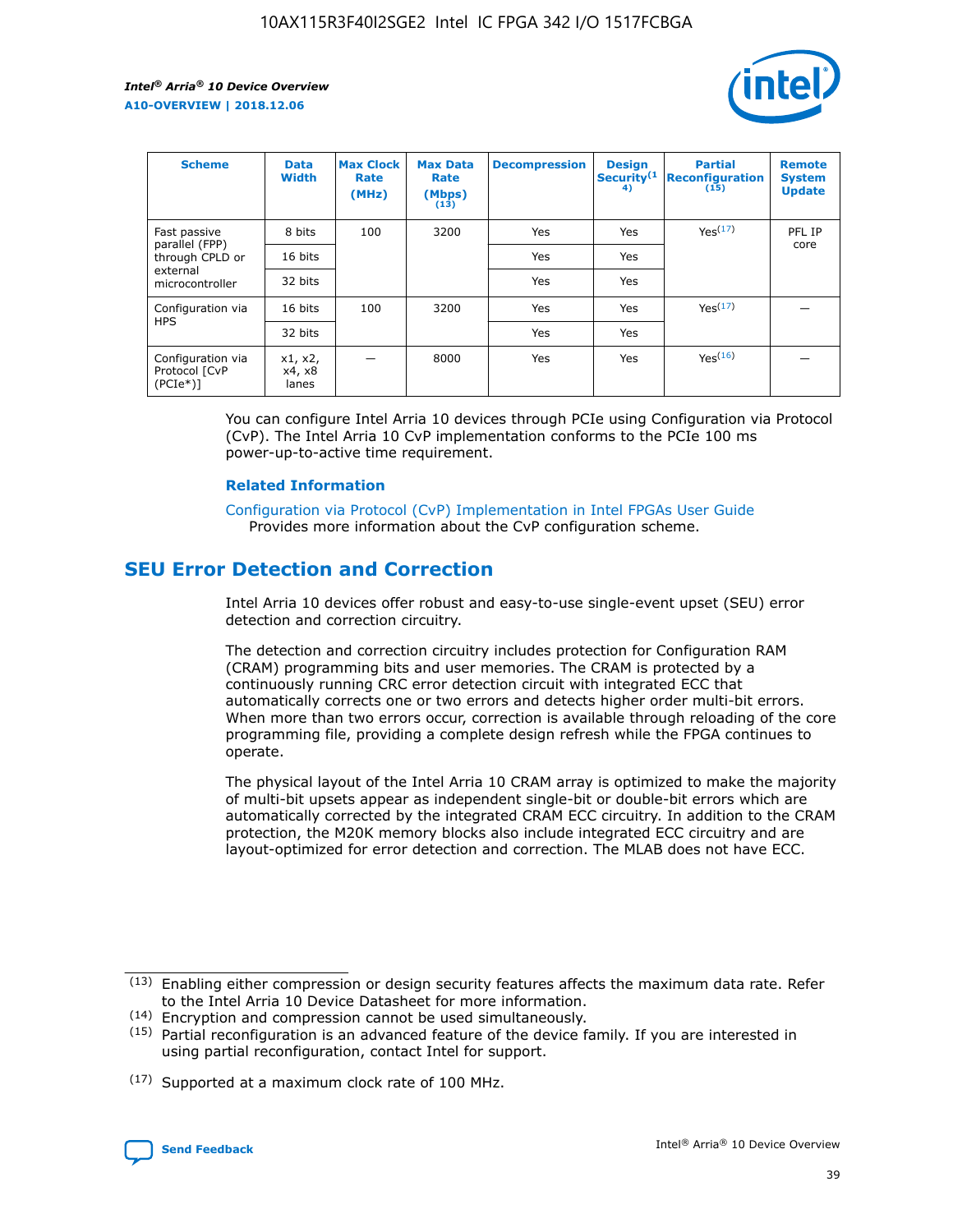

# **Power Management**

Intel Arria 10 devices leverage the advanced 20 nm process technology, a low 0.9 V core power supply, an enhanced core architecture, and several optional power reduction techniques to reduce total power consumption by as much as 40% compared to Arria V devices and as much as 60% compared to Stratix V devices.

The optional power reduction techniques in Intel Arria 10 devices include:

- **SmartVID**—a code is programmed into each device during manufacturing that allows a smart regulator to operate the device at lower core  $V_{CC}$  while maintaining performance
- **Programmable Power Technology**—non-critical timing paths are identified by the Intel Quartus Prime software and the logic in these paths is biased for low power instead of high performance
- **Low Static Power Options**—devices are available with either standard static power or low static power while maintaining performance

Furthermore, Intel Arria 10 devices feature Intel's industry-leading low power transceivers and include a number of hard IP blocks that not only reduce logic resources but also deliver substantial power savings compared to soft implementations. In general, hard IP blocks consume up to 90% less power than the equivalent soft logic implementations.

# **Incremental Compilation**

The Intel Quartus Prime software incremental compilation feature reduces compilation time and helps preserve performance to ease timing closure. The incremental compilation feature enables the partial reconfiguration flow for Intel Arria 10 devices.

Incremental compilation supports top-down, bottom-up, and team-based design flows. This feature facilitates modular, hierarchical, and team-based design flows where different designers compile their respective design sections in parallel. Furthermore, different designers or IP providers can develop and optimize different blocks of the design independently. These blocks can then be imported into the top level project.

# **Document Revision History for Intel Arria 10 Device Overview**

| <b>Document</b><br><b>Version</b> | <b>Changes</b>                                                                                                                                                                                                                                                              |
|-----------------------------------|-----------------------------------------------------------------------------------------------------------------------------------------------------------------------------------------------------------------------------------------------------------------------------|
| 2018.12.06                        | Added links to Intel Arria 10 device errata documents.<br>Removed automotive temperature option from the Intel Arria 10 GX devices.<br>Removed -3 fabric speed grade from the Intel Arria 10 GT devices.<br>Updated power options for the Intel Arria 10 GX and GT devices. |
| 2018.04.09                        | Updated the lowest $V_{CC}$ from 0.83 V to 0.82 V in the topic listing a summary of the device features.                                                                                                                                                                    |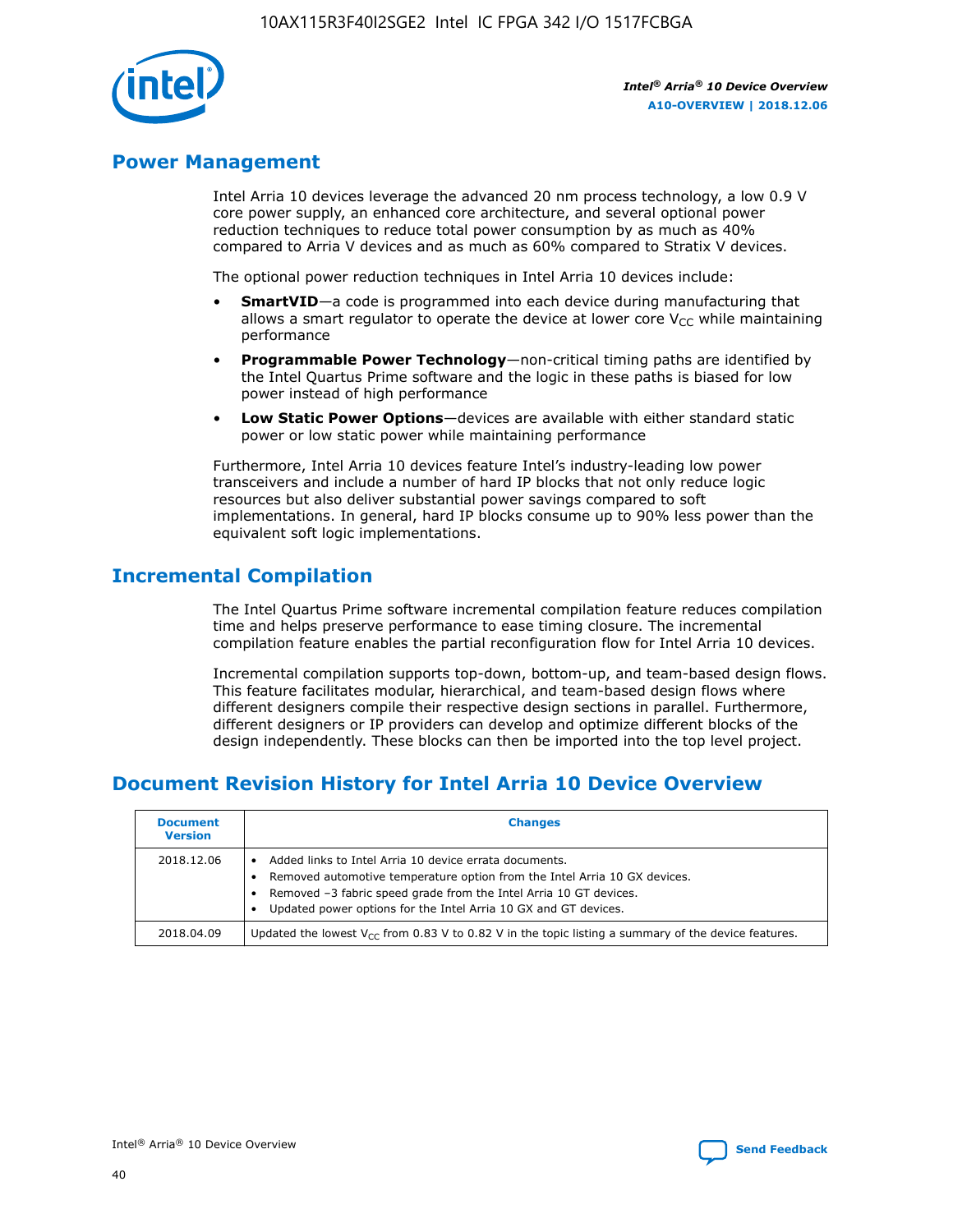*Intel® Arria® 10 Device Overview* **A10-OVERVIEW | 2018.12.06**



| <b>Date</b>    | <b>Version</b> | <b>Changes</b>                                                                                                                                                                                                                                                                                                                                                                                                                                                                                                                                                                                                                                                                                                                                                                                                                                                                                                                                                            |
|----------------|----------------|---------------------------------------------------------------------------------------------------------------------------------------------------------------------------------------------------------------------------------------------------------------------------------------------------------------------------------------------------------------------------------------------------------------------------------------------------------------------------------------------------------------------------------------------------------------------------------------------------------------------------------------------------------------------------------------------------------------------------------------------------------------------------------------------------------------------------------------------------------------------------------------------------------------------------------------------------------------------------|
| January 2018   | 2018.01.17     | Updated the maximum data rate for HPS (Intel Arria 10 SX devices<br>external memory interface DDR3 controller from 2,166 Mbps to 2,133<br>Mbps.<br>Updated maximum frequency supported for half rate QDRII and QDRII<br>+ SRAM to 633 MHz in Memory Standards Supported by the Soft<br>Memory Controller table.<br>Updated transceiver backplane capability to 12.5 Gbps.<br>$\bullet$<br>Removed transceiver speed grade 5 in Sample Ordering Core and<br>Available Options for Intel Arria 10 GX Devices figure.<br>Removed package code 40, low static power, SmartVID, industrial, and<br>military operating temperature support from Sample Ordering Core and<br>Available Options for Intel Arria 10 GT Devices figure.<br>Updated short reach transceiver rate for Intel Arria 10 GT devices to<br>25.8 Gbps.<br>Removed On-Die Instrumentation - EyeQ and Jitter Margin Tool<br>support from PMA Features of the Transceivers in Intel Arria 10 Devices<br>table. |
| September 2017 | 2017.09.20     | Updated the maximum speed of the DDR4 external memory interface from<br>1,333 MHz/2,666 Mbps to 1,200 MHz/2,400 Mbps.                                                                                                                                                                                                                                                                                                                                                                                                                                                                                                                                                                                                                                                                                                                                                                                                                                                     |
| July 2017      | 2017.07.13     | Corrected the automotive temperature range in the figure showing the<br>available options for the Intel Arria 10 GX devices from "-40°C to 100°C"<br>to "-40°C to 125°C".                                                                                                                                                                                                                                                                                                                                                                                                                                                                                                                                                                                                                                                                                                                                                                                                 |
| July 2017      | 2017.07.06     | Added automotive temperature option to Intel Arria 10 GX device family.                                                                                                                                                                                                                                                                                                                                                                                                                                                                                                                                                                                                                                                                                                                                                                                                                                                                                                   |
| May 2017       | 2017.05.08     | Corrected protocol names with "1588" to "IEEE 1588v2".<br>Updated the vertical migration table to remove vertical migration<br>between Intel Arria 10 GX and Intel Arria 10 SX device variants.<br>Removed all "Preliminary" marks.                                                                                                                                                                                                                                                                                                                                                                                                                                                                                                                                                                                                                                                                                                                                       |
| March 2017     | 2017.03.15     | Removed the topic about migration from Intel Arria 10 to Intel Stratix<br>10 devices.<br>Rebranded as Intel.<br>$\bullet$                                                                                                                                                                                                                                                                                                                                                                                                                                                                                                                                                                                                                                                                                                                                                                                                                                                 |
| October 2016   | 2016.10.31     | Removed package F36 from Intel Arria 10 GX devices.<br>Updated Intel Arria 10 GT sample ordering code and maximum GX<br>$\bullet$<br>transceiver count. Intel Arria 10 GT devices are available only in the<br>SF45 package option with a maximum of 72 transceivers.                                                                                                                                                                                                                                                                                                                                                                                                                                                                                                                                                                                                                                                                                                     |
| May 2016       | 2016.05.02     | Updated the FPGA Configuration and HPS Booting topic.<br>Remove V <sub>CC</sub> PowerManager from the Summary of Features, Power<br>Management and Arria 10 Device Variants and packages topics. This<br>feature is no longer supported in Arria 10 devices.<br>Removed LPDDR3 from the Memory Standards Supported by the HPS<br>Hard Memory Controller table in the Memory Standards Supported by<br>Intel Arria 10 Devices topic. This standard is only supported by the<br>FPGA.<br>Removed transceiver speed grade 5 from the Device Variants and<br>Packages topic for Arria 10 GX and SX devices.                                                                                                                                                                                                                                                                                                                                                                   |
| February 2016  | 2016.02.11     | Changed the maximum Arria 10 GT datarate to 25.8 Gbps and the<br>minimum datarate to 1 Gbps globally.<br>Revised the state for Core clock networks in the Summary of Features<br>$\bullet$<br>topic.<br>Changed the transceiver parameters in the "Summary of Features for<br>Arria 10 Devices" table.<br>• Changed the transceiver parameters in the "Maximum Resource Counts<br>for Arria 10 GT Devices" table.<br>• Changed the package availability for GT devices in the "Package Plan<br>for Arria 10 GT Devices" table.<br>Changed the package configurations for GT devices in the "Migration"<br>Capability Across Arria 10 Product Lines" figure.<br>continued                                                                                                                                                                                                                                                                                                  |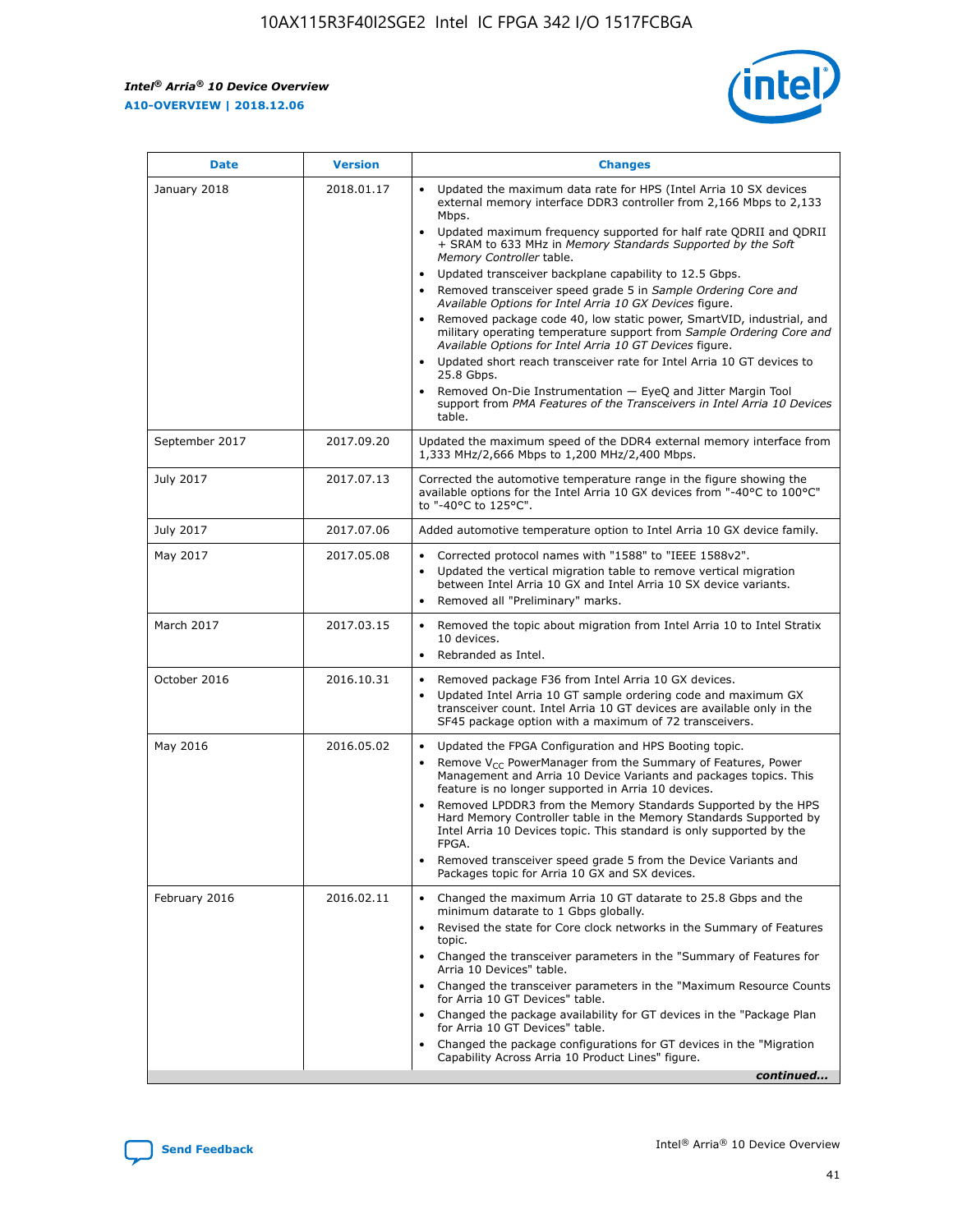

| <b>Date</b>   | <b>Version</b> | <b>Changes</b>                                                                                                                                                               |
|---------------|----------------|------------------------------------------------------------------------------------------------------------------------------------------------------------------------------|
|               |                | • Changed transceiver parameters in the "Low Power Serial Transceivers"<br>section.                                                                                          |
|               |                | • Changed the transceiver descriptions in the "Device Variants for the<br>Arria 10 Device Family" table.                                                                     |
|               |                | Changed the "Sample Ordering Code and Available Options for Arria 10<br>$\bullet$<br>GT Devices" figure.                                                                     |
|               |                | Changed the datarates for GT devices in the "PMA Features" section.                                                                                                          |
|               |                | Changed the datarates for GT devices in the "PCS Features" section.<br>$\bullet$                                                                                             |
| December 2015 | 2015.12.14     | Updated the number of M20K memory blocks for Arria 10 GX 660 from<br>2133 to 2131 and corrected the total RAM bit from 48,448 Kb to<br>48,408 Kb.                            |
|               |                | Corrected the number of DSP blocks for Arria 10 GX 660 from 1688 to<br>1687 in the table listing floating-point arithmetic resources.                                        |
| November 2015 | 2015.11.02     | Updated the maximum resources for Arria 10 GX 220, GX 320, GX 480,<br>$\bullet$<br>GX 660, SX 220, SX 320, SX 480, and SX 660.                                               |
|               |                | • Updated resource count for Arria 10 GX 320, GX 480, GX 660, SX 320,<br>SX 480, a SX 660 devices in Number of Multipliers in Intel Arria 10<br><b>Devices</b> table.        |
|               |                | Updated the available options for Arria 10 GX, GT, and SX.                                                                                                                   |
|               |                | Changed instances of Quartus II to Quartus Prime.<br>$\bullet$                                                                                                               |
| June 2015     | 2015.06.15     | Corrected label for Intel Arria 10 GT product lines in the vertical migration<br>figure.                                                                                     |
| May 2015      | 2015.05.15     | Corrected the DDR3 half rate and quarter rate maximum frequencies in the<br>table that lists the memory standards supported by the Intel Arria 10 hard<br>memory controller. |
| May 2015      | 2015.05.04     | • Added support for 13.5G JESD204b in the Summary of Features table.                                                                                                         |
|               |                | • Added a link to Arria 10 GT Channel Usage in the Arria 10 GT Package<br>Plan topic.                                                                                        |
|               |                | • Added a note to the table, Maximum Resource Counts for Arria 10 GT<br>devices.                                                                                             |
|               |                | • Updated the power requirements of the transceivers in the Low Power<br>Serial Transceivers topic.                                                                          |
| January 2015  | 2015.01.23     | • Added floating point arithmetic features in the Summary of Features<br>table.                                                                                              |
|               |                | • Updated the total embedded memory from 38.38 megabits (Mb) to<br>65.6 Mb.                                                                                                  |
|               |                | • Updated the table that lists the memory standards supported by Intel<br>Arria 10 devices.                                                                                  |
|               |                | Removed support for DDR3U, LPDDR3 SDRAM, RLDRAM 2, and DDR2.                                                                                                                 |
|               |                | Moved RLDRAM 3 support from hard memory controller to soft memory<br>controller. RLDRAM 3 support uses hard PHY with soft memory<br>controller.                              |
|               |                | Added soft memory controller support for QDR IV.<br>٠                                                                                                                        |
|               |                | Updated the maximum resource count table to include the number of<br>hard memory controllers available in each device variant.                                               |
|               |                | Updated the transceiver PCS data rate from 12.5 Gbps to 12 Gbps.<br>$\bullet$                                                                                                |
|               |                | Updated the max clock rate of PS, FPP x8, FPP x16, and Configuration<br>via HPS from 125 MHz to 100 MHz.                                                                     |
|               |                | Added a feature for fractional synthesis PLLs: PLL cascading.                                                                                                                |
|               |                | Updated the HPS programmable general-purpose I/Os from 54 to 62.<br>$\bullet$                                                                                                |
|               |                | continued                                                                                                                                                                    |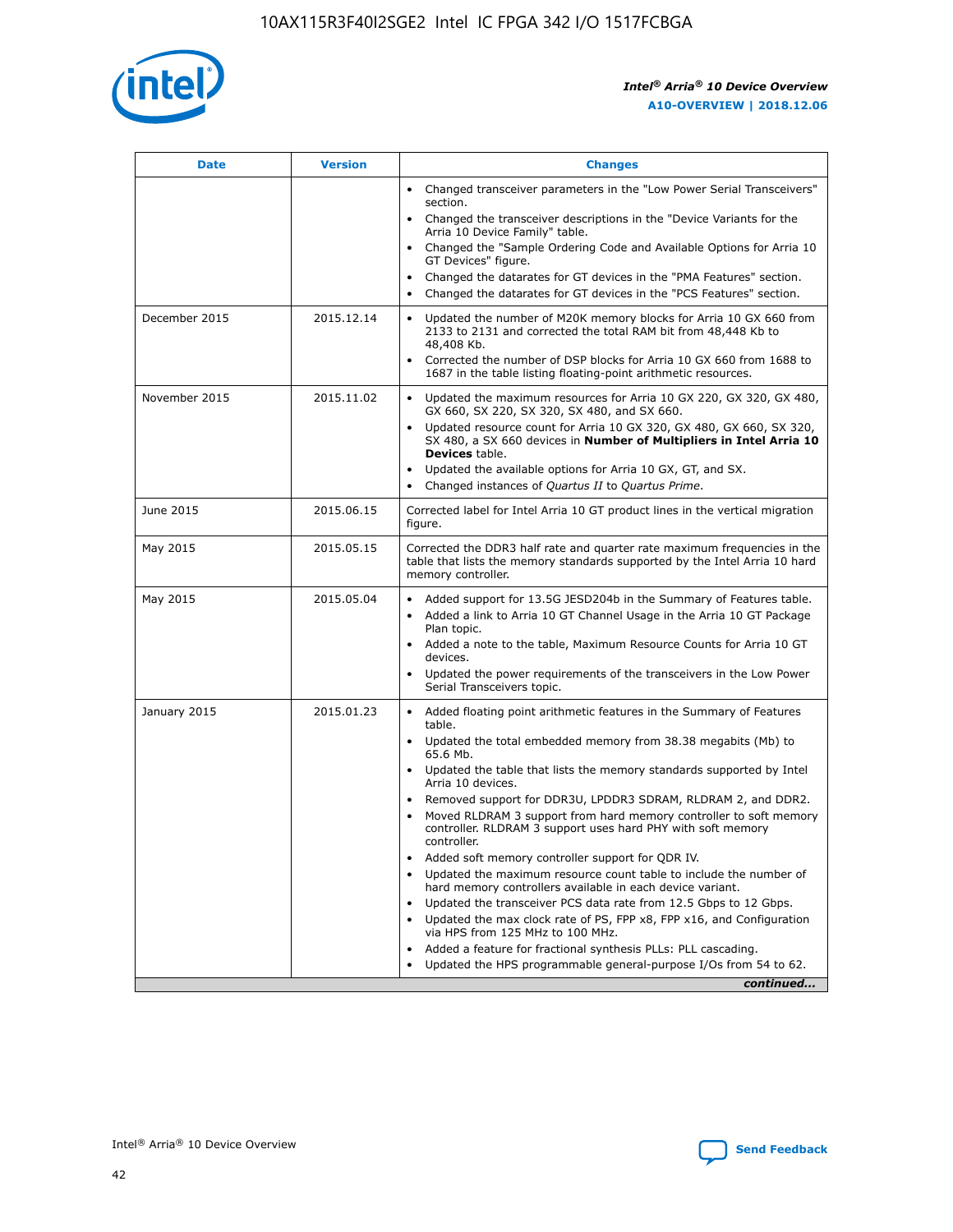r



| <b>Date</b>    | <b>Version</b> | <b>Changes</b>                                                                                                                                                                                                                                                                                                                                                                                                                                                                                                                                      |
|----------------|----------------|-----------------------------------------------------------------------------------------------------------------------------------------------------------------------------------------------------------------------------------------------------------------------------------------------------------------------------------------------------------------------------------------------------------------------------------------------------------------------------------------------------------------------------------------------------|
| September 2014 | 2014.09.30     | Corrected the 3 V I/O and LVDS I/O counts for F35 and F36 packages<br>$\bullet$<br>of Arria 10 GX.<br>Corrected the 3 V I/O, LVDS I/O, and transceiver counts for the NF40<br>$\bullet$<br>package of the Arria GX 570 and 660.<br>Removed 3 V I/O, LVDS I/O, and transceiver counts for the NF40<br>package of the Arria GX 900 and 1150. The NF40 package is not<br>available for Arria 10 GX 900 and 1150.                                                                                                                                       |
| August 2014    | 2014.08.18     | Updated Memory (Kb) M20K maximum resources for Arria 10 GX 660<br>devices from 42,660 to 42,620.<br>Added GPIO columns consisting of LVDS I/O Bank and 3V I/O Bank in<br>$\bullet$<br>the Package Plan table.<br>Added how to use memory interface clock frequency higher than 533<br>$\bullet$<br>MHz in the I/O vertical migration.<br>Added information to clarify that RLDRAM3 support uses hard PHY with<br>$\bullet$<br>soft memory controller.<br>Added variable precision DSP blocks support for floating-point<br>$\bullet$<br>arithmetic. |
| June 2014      | 2014.06.19     | Updated number of dedicated I/Os in the HPS block to 17.                                                                                                                                                                                                                                                                                                                                                                                                                                                                                            |
| February 2014  | 2014.02.21     | Updated transceiver speed grade options for GT devices in Figure 2.                                                                                                                                                                                                                                                                                                                                                                                                                                                                                 |
| February 2014  | 2014.02.06     | Updated data rate for Arria 10 GT devices from 28.1 Gbps to 28.3 Gbps.                                                                                                                                                                                                                                                                                                                                                                                                                                                                              |
| December 2013  | 2013.12.10     | Updated the HPS memory standards support from LPDDR2 to LPDDR3.<br>Updated HPS block diagram to include dedicated HPS I/O and FPGA<br>$\bullet$<br>Configuration blocks as well as repositioned SD/SDIO/MMC, DMA, SPI<br>and NAND Flash with ECC blocks.                                                                                                                                                                                                                                                                                            |
| December 2013  | 2013.12.02     | Initial release.                                                                                                                                                                                                                                                                                                                                                                                                                                                                                                                                    |